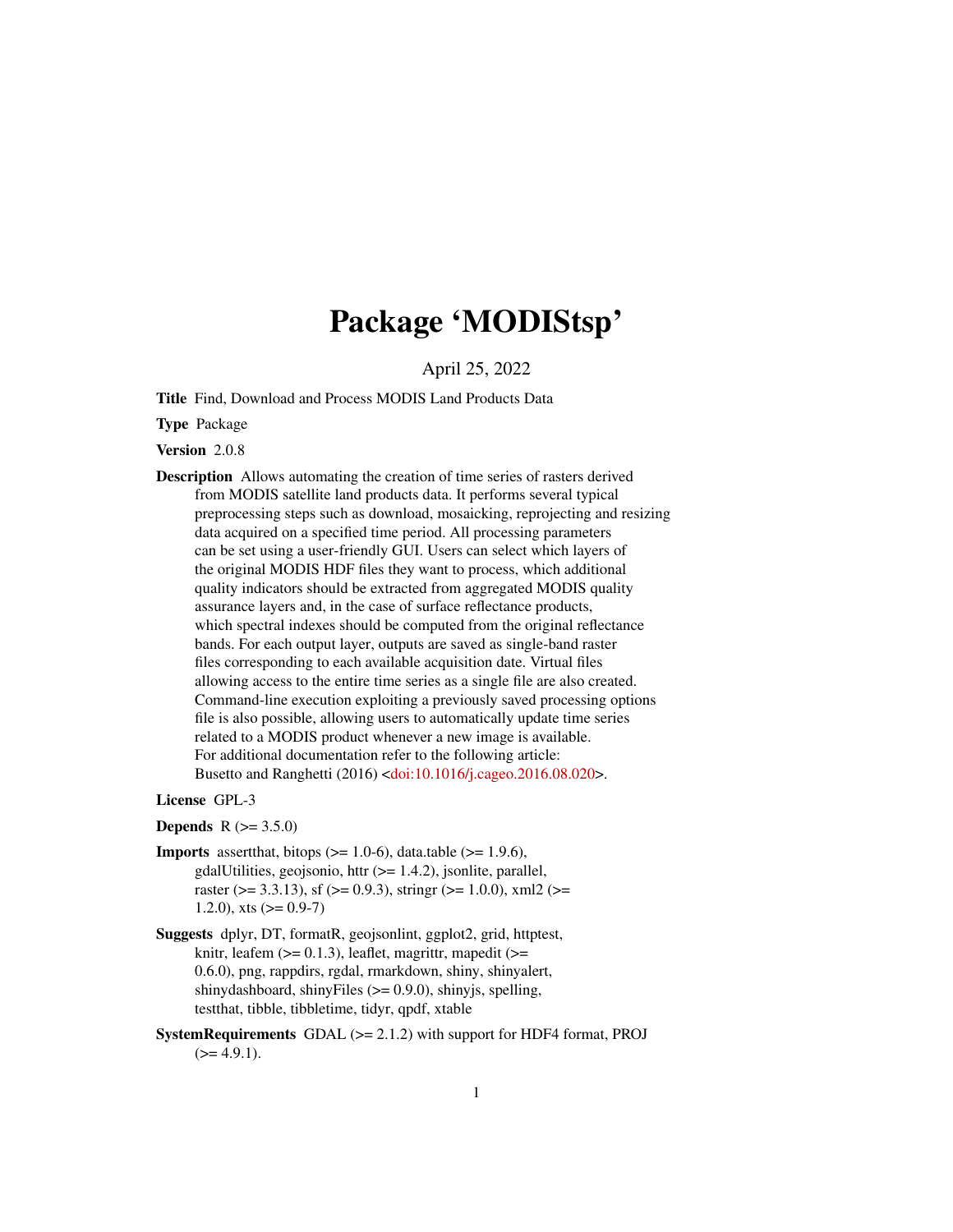URL <https://github.com/ropensci/MODIStsp/>,

<https://docs.ropensci.org/MODIStsp/>

BugReports <https://github.com/ropensci/MODIStsp/issues>

VignetteBuilder knitr

RoxygenNote 7.1.2

Encoding UTF-8

Language en-US

NeedsCompilation no

Author Lorenzo Busetto [aut] (<<https://orcid.org/0000-0001-9634-6038>>), Luigi Ranghetti [aut, cre] (<<https://orcid.org/0000-0001-6207-5188>>), Leah Wasser [rev] (Leah Wasser reviewed the package for rOpenSci, see https://github.com/ropensci/software-review/issues/184), Jeff Hanson [rev] (Jeff Hanson reviewed the package for rOpenSci, see https://github.com/ropensci/software-review/issues/184), Babak Naimi [ctb] (Babak Naimi wrote the function ModisDownload(), on which some MODIStsp internal functions are based)

Maintainer Luigi Ranghetti <luigi@ranghetti.info>

Repository CRAN

Date/Publication 2022-04-25 09:20:02 UTC

# R topics documented:

| 3                        |
|--------------------------|
| $\overline{\mathcal{A}}$ |
| 4                        |
| 6                        |
| 6                        |
| 7                        |
| 8                        |
| <b>9</b>                 |
| 11                       |
| 12                       |
| 13                       |
| 15                       |
| 15                       |
| 22                       |
| 24                       |
| 25                       |
| 28                       |
| 29                       |
| 30                       |
| 31                       |
| 32                       |
| 34                       |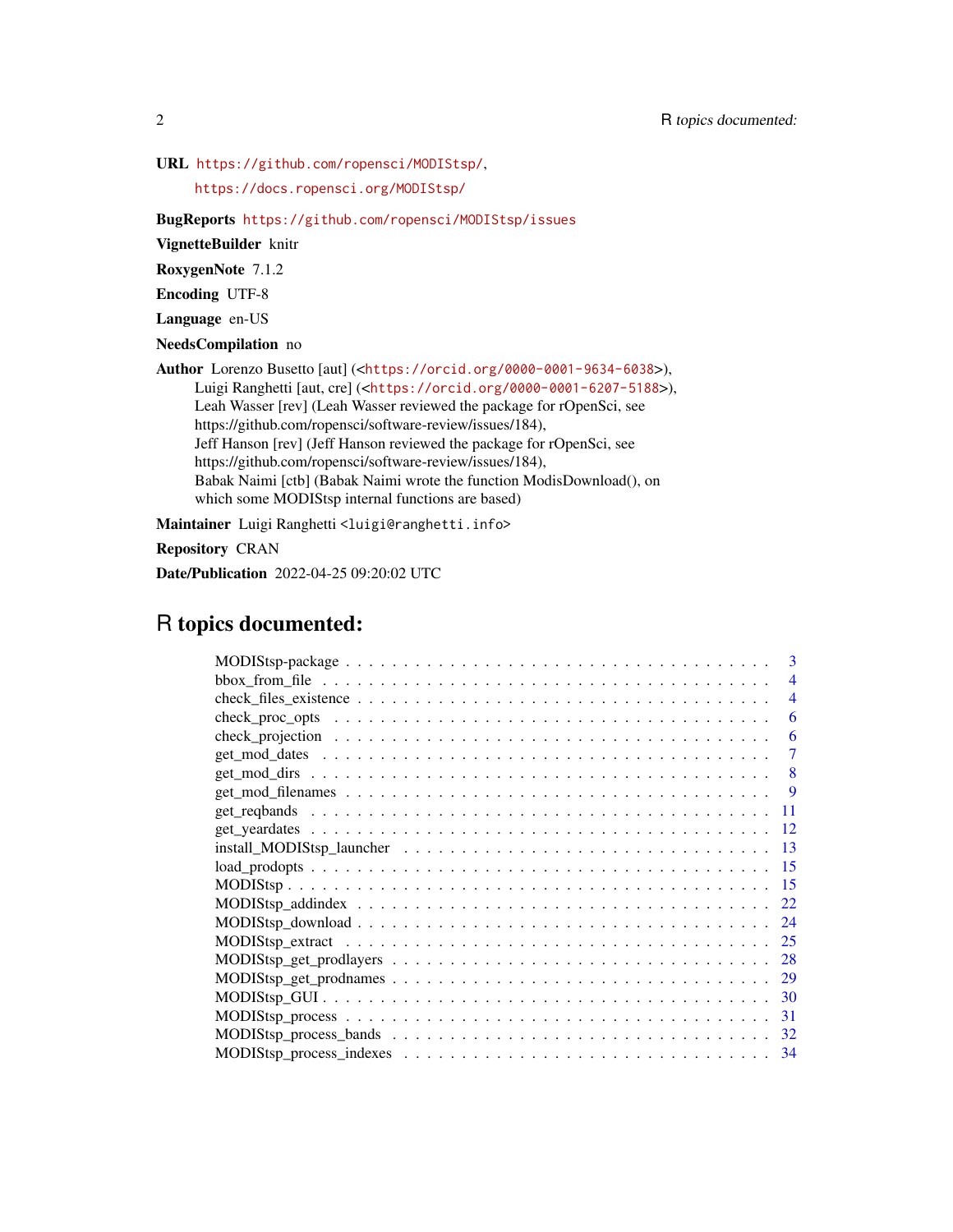<span id="page-2-0"></span>

| Index |  |
|-------|--|

MODIStsp-package *MODIStsp: a package to automatize the creation of time series of raster images derived from MODIS Land Products*

#### **Description**

MODIStsp allows automating the creation of time series of rasters derived from MODIS Satellite Land Products data. It performs several typical preprocessing steps such as download, mosaicking, reprojection and resize of data acquired on a specified time period. All processing parameters can be set using a user-friendly GUI. Users can select which layers of the original MODIS HDF files they want to process, which additional Quality Indicators should be extracted from aggregated MODIS Quality Assurance layers and, in the case of Surface Reflectance products , which Spectral Indexes should be computed from the original reflectance bands. For each output layer, outputs are saved as single-band raster files corresponding to each available acquisition date. Virtual files allowing access to the entire time series as a single file are also created. Command-line execution exploiting a previously saved processing options file is also possible, allowing to automatically update time series related to a MODIS product whenever a new image is available.

## Author(s)

Lorenzo Busetto, phD (2014-2017)

Luigi Ranghetti, phD (2015-2017) <luigi@ranghetti.info>

#### See Also

<https://docs.ropensci.org/MODIStsp/> <https://github.com/ropensci/MODIStsp>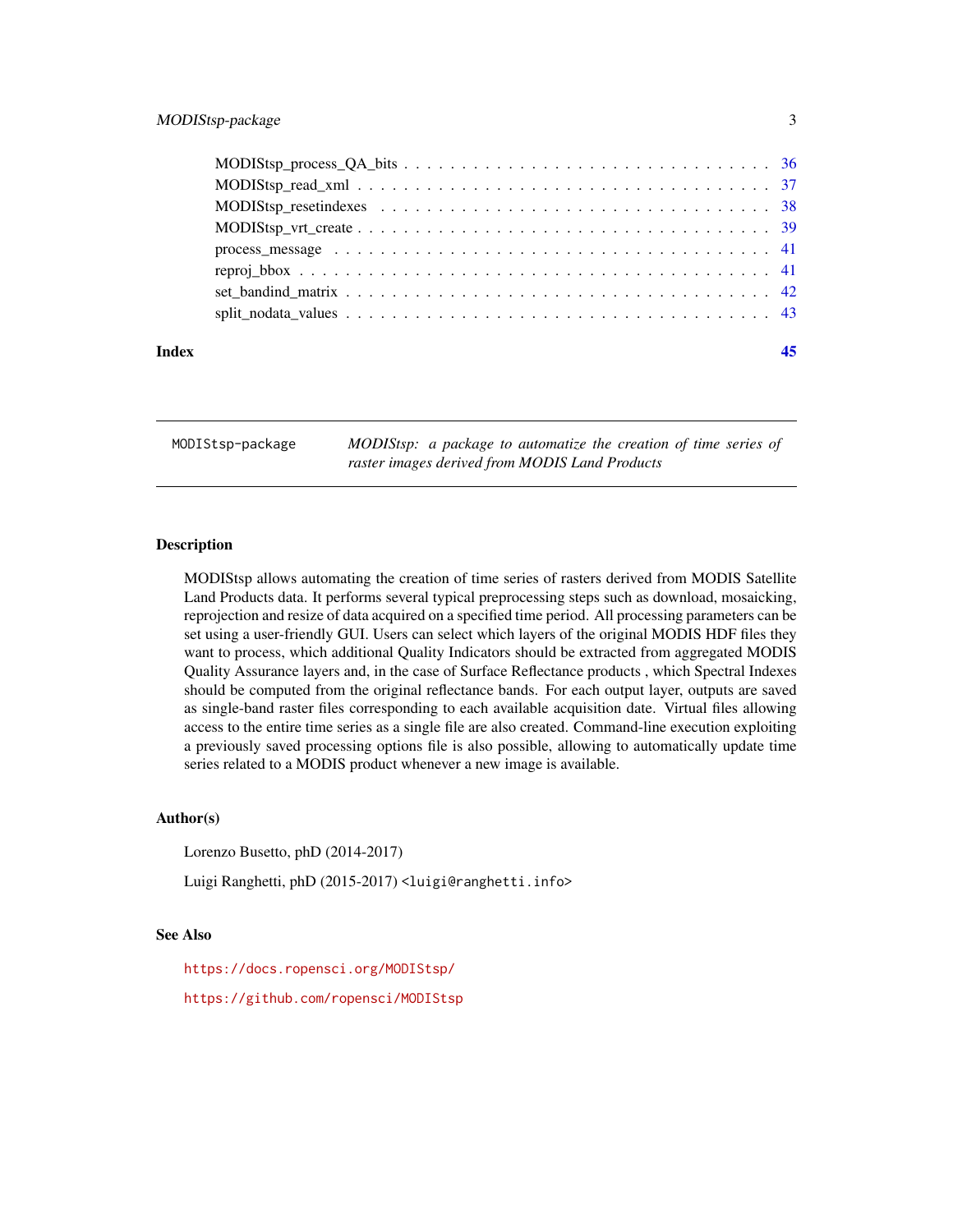<span id="page-3-0"></span>

#### Description

Helper function used to retrieve the bounding box of a specified spatial file recognized by sf or raster: the function reads the extent using sf::st\_bbox()

# Usage

bbox\_from\_file(file\_path, crs\_out)

# Arguments

| file_path | character path of a spatial file.                                                 |
|-----------|-----------------------------------------------------------------------------------|
| crs out   | (crs I character) crs of the desired output projection, or string coercible to it |
|           | using $sf::st\_crs()$ (e.g., WKT or numeric EPSG code)                            |

# Note

License: GPL 3.0

#### Author(s)

Lorenzo Busetto, phD (2017) Luigi Ranghetti, phD (2017) <luigi@ranghetti.info>

check\_files\_existence *Check if all files required for a given date already exist*

# Description

Accessory function used to see if all expected out files for the selected date are already present in the output folder. If all expected out files are already present, check\_files is set to TRUE, and the date is skipped in MODIStsp\_process.

#### Usage

```
check_files_existence(
  out_prod_folder,
  file_prefix,
  yy,
  DOY,
  bandnames,
  bandsel_orig_choice,
```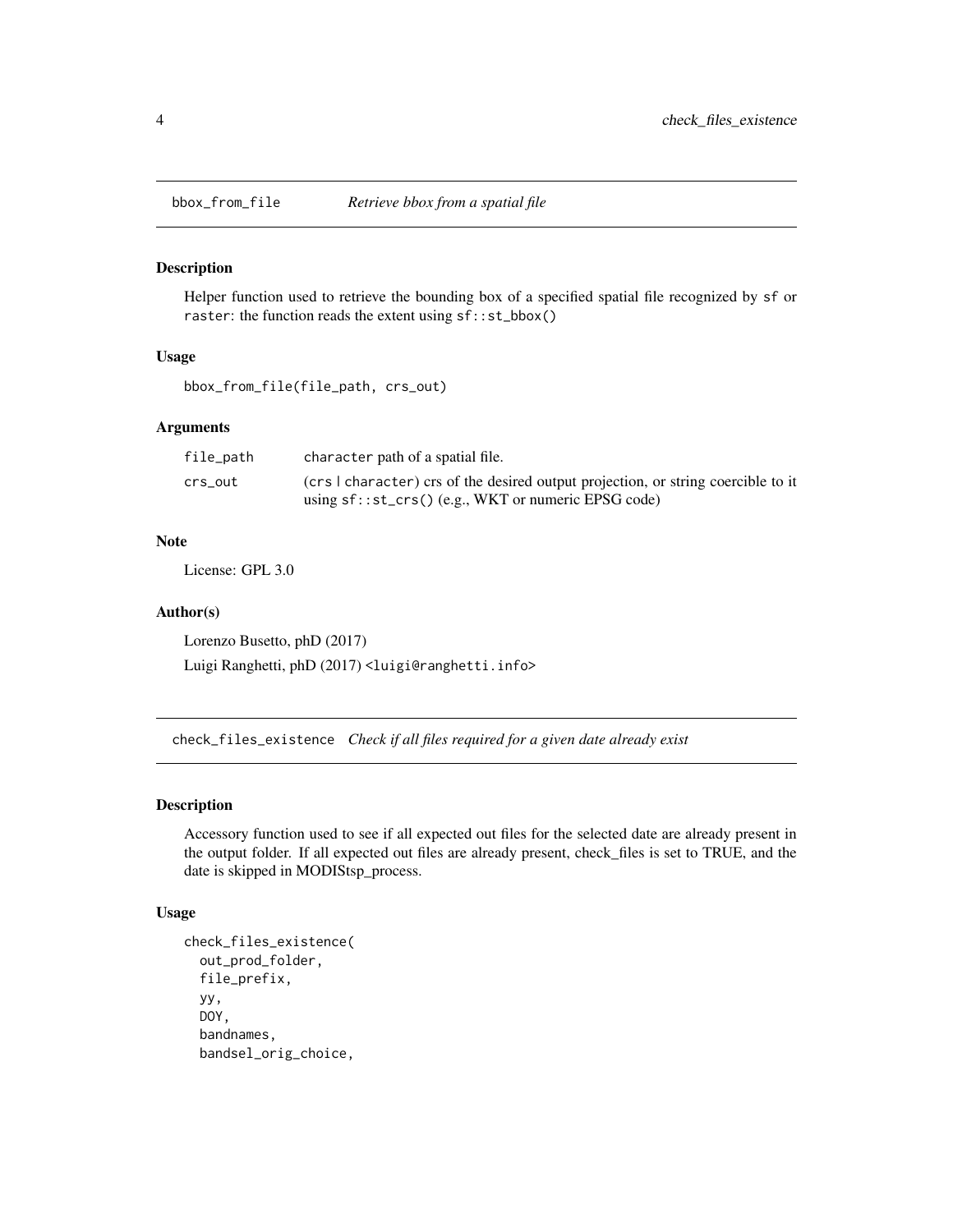check\_files\_existence 5

```
indexes_bandnames,
indexes_bandsel,
quality_bandnames,
quality_bandsel,
out_format
```
# Arguments

 $\overline{\phantom{a}}$ 

| out_prod_folder     |                                                                                                                                                                                    |  |
|---------------------|------------------------------------------------------------------------------------------------------------------------------------------------------------------------------------|--|
|                     | character MODIStsp output folder                                                                                                                                                   |  |
| file_prefix         | character File prefix of the processed product (e.g., MOD13Q1)                                                                                                                     |  |
| уу                  | character year                                                                                                                                                                     |  |
| <b>DOY</b>          | character doy                                                                                                                                                                      |  |
| bandnames           | character array Bandnames of the MODIS product                                                                                                                                     |  |
| bandsel_orig_choice |                                                                                                                                                                                    |  |
|                     | numeric 0/1 array Indicates which original MODIS layers were selected for pro-<br>cessing (does not contain names of bands needed to compute SIs but not selected<br>by the user!) |  |
| indexes_bandnames   |                                                                                                                                                                                    |  |
|                     | character array Names of available spectral indexes (standard + custom) avail-<br>able for the currently processed product                                                         |  |
| indexes_bandsel     |                                                                                                                                                                                    |  |
|                     | numeric 0/1 array Indicates which spectral indexes were selected for processing                                                                                                    |  |
| quality_bandnames   |                                                                                                                                                                                    |  |
|                     | character array Name of available Quality Indicators for the currently processed<br>product                                                                                        |  |
| quality_bandsel     |                                                                                                                                                                                    |  |
|                     | numeric 0/1 array Indicates which Quality Indicators were selected                                                                                                                 |  |
| out_format          | character GTiff or ENVI                                                                                                                                                            |  |

# Value

check - logical = 1 if all expected output files are already existing

# Note

License: GPL 3.0

# Author(s)

Lorenzo Busetto, phD (2014-2017)

Luigi Ranghetti, phD (2015) <luigi@ranghetti.info>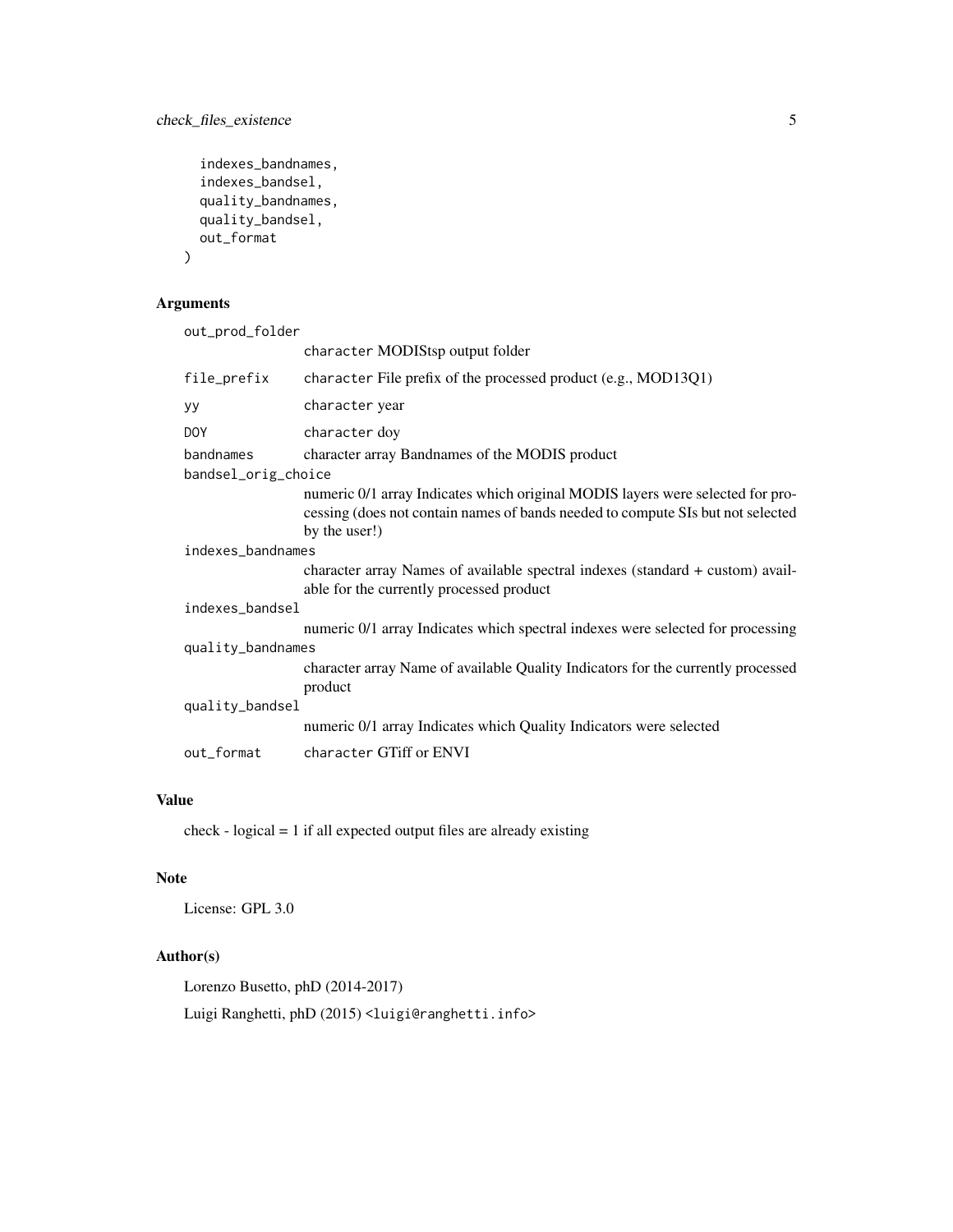<span id="page-5-0"></span>check\_proc\_opts *check\_proc\_opts*

#### Description

helper function used to check consistency of processing parameters

#### Usage

```
check_proc_opts(proc_opts)
```
#### Arguments

proc\_opts data frame of parameters passed by MODIStsp

# Value

NULL - processing interrupted if any condition is not met

check\_projection *Check the validity of the input projection*

# Description

helper function used to check that the input projection (passed as UTM zone, EPSG code, WKT string) is a valid projection for MODIStsp.

#### Usage

```
check_projection(projection, abort = FALSE, verbose = TRUE)
## Default S3 method:
check_projection(projection, abort = FALSE, verbose = TRUE)
## S3 method for class 'numeric'
check_projection(projection, abort = FALSE, verbose = TRUE)
## S3 method for class 'character'
check_projection(projection, abort = FALSE, verbose = TRUE)
## S3 method for class 'crs'
check_projection(projection, abort = FALSE, verbose = TRUE)
```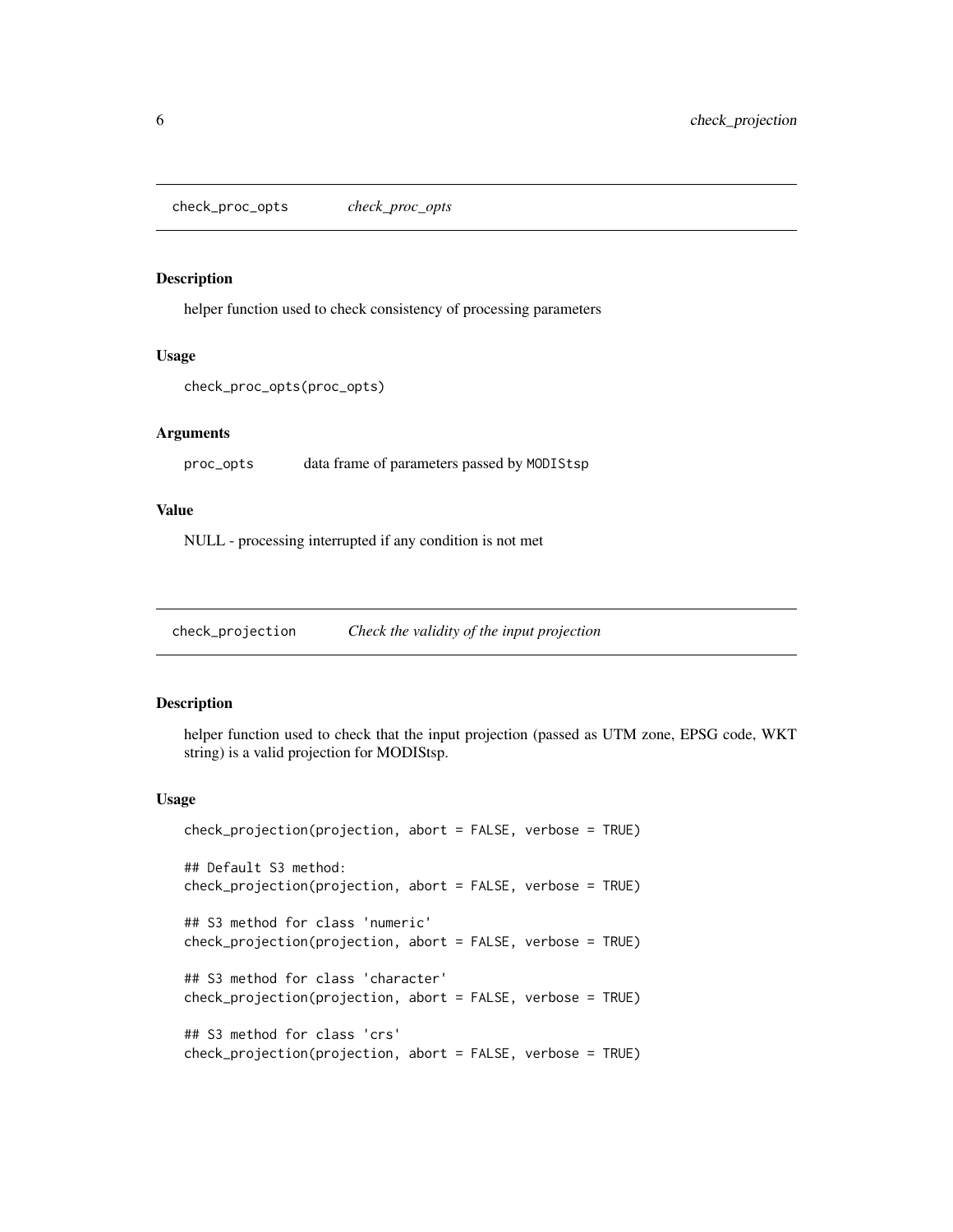# <span id="page-6-0"></span>get\_mod\_dates 7

# Arguments

| projection | character or integer corresponding to the an EPSG code, a UTM zone (e.g.<br>"32N") or a WKT representation of a projection;                  |
|------------|----------------------------------------------------------------------------------------------------------------------------------------------|
| abort      | logical if TRUE, the function aborts in case an invalid invalid projection is<br>passed. Otherwise, the function returns "NA", Default: TRUE |
| verbose    | logical if TRUE, return messages                                                                                                             |

# Value

character proj4string of the object or file

#### **Note**

This function was forked from package sprawl, version 0.3.0.

# Author(s)

Lorenzo Busetto, phD (2017)

Luigi Ranghetti, phD (2017) <luigi@ranghetti.info>

#### Examples

```
## Not run:
check_projection("32632")
check_projection("32631")
check_projection(32633)
check_projection(30, abort = FALSE)
check_projection("example of invalid string", abort = FALSE)
proj_wkt <- sf::st_as_text(sf::st_crs(32632))
check_projection(proj_wkt)
## End(Not run)
```
get\_mod\_dates *Find MODIS dates included in selected processing period*

#### Description

Accessory function to find the folders corresponding to the requested dates period within the full list retrieved by get\_moddirs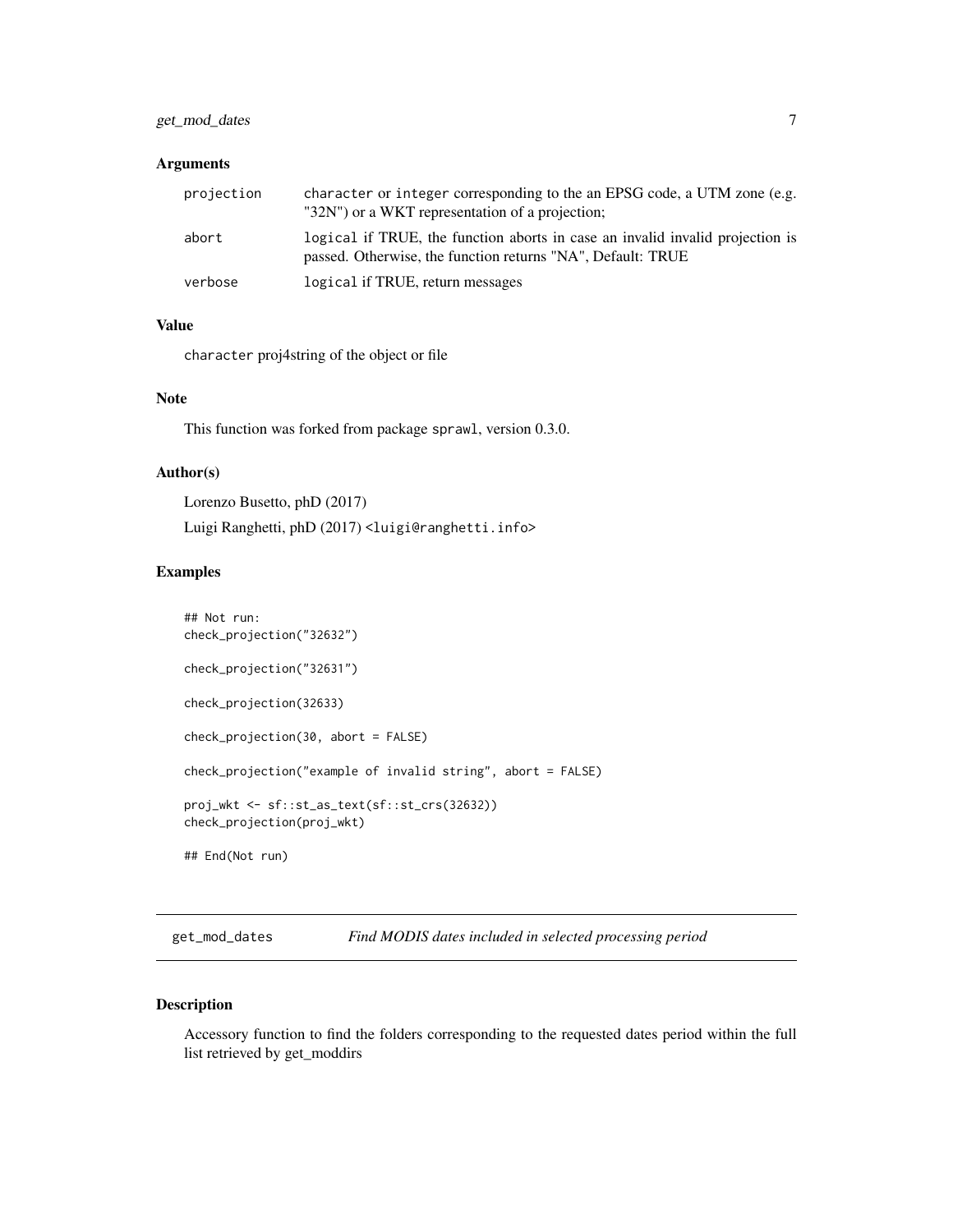#### <span id="page-7-0"></span>Usage

```
get_mod_dates(dates, date_dirs)
```
#### Arguments

| dates     | 2- element string array specifying start/end dates (yyyy.mm.dd) for which the<br>http addresses of folders in lpdaac should be retrieved (e.g., c("2015.1.1", "2015.12.31) |
|-----------|----------------------------------------------------------------------------------------------------------------------------------------------------------------------------|
| date dirs | data frame full list of folders in lpdaac archive for product of interest                                                                                                  |

# Value

array of folder names containing data for the MODIS product acquired in the period specified by "dates"

#### Note

License: GPL 3.0

# Author(s)

Luigi Ranghetti, phD (2016) <luigi@ranghetti.info>

Lorenzo Busetto, phD (2017)

get\_mod\_dirs *Get list of MODIS data folders from http server*

#### Description

Accessory function to get the full list of directories on the lpdaac http site containing data included in the time range selected for processing (modified after Barry Rowlingson function):

# Usage

```
get_mod_dirs(
 http,
  download_server,
 user,
  password,
 yy,
  n_retries,
  gui,
  out_folder_mod
)
```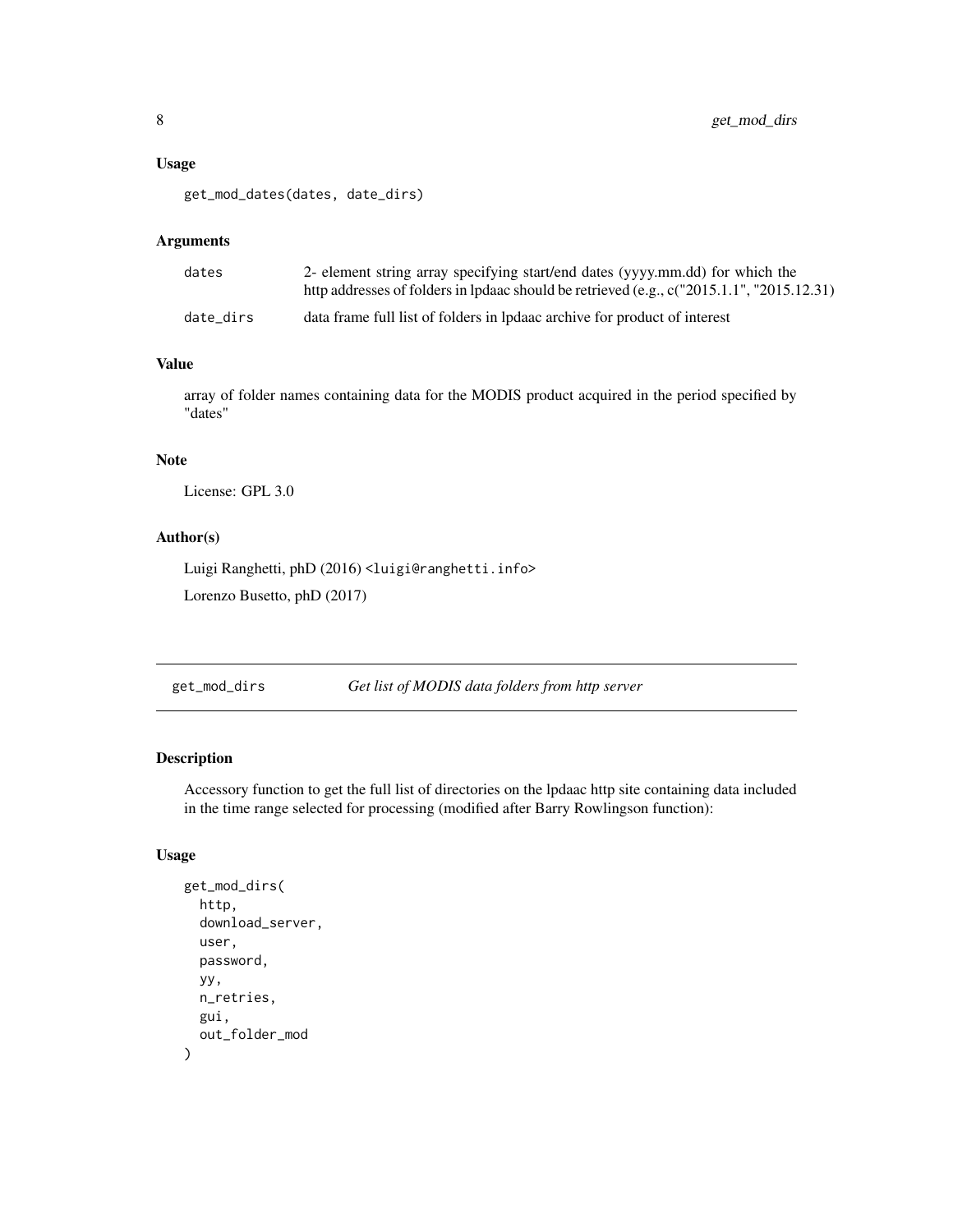#### <span id="page-8-0"></span>Arguments

| http            | character http site on Ipdaac corresponding to the selected MODIS product                                                                                                                |
|-----------------|------------------------------------------------------------------------------------------------------------------------------------------------------------------------------------------|
| download_server |                                                                                                                                                                                          |
|                 | character ["http"   "offline"] download service to be used; if NA, the<br>script tries to download with http.                                                                            |
| user            | character username for earthdata http server                                                                                                                                             |
| password        | character password for earthdata http server                                                                                                                                             |
| <b>yy</b>       | character Year for which the folder containing HDF images are to be identified                                                                                                           |
| n retries       | numeric number of times the access to the http server should be retried in case<br>of error before quitting, Default: 20                                                                 |
| gui             | 'logical" indicates if processing was called from the GUI environment or not. If<br>not, processing messages are sent to a log file instead than to the console/GTK<br>progress windows. |
|                 | out_folder_mod character output folder for MODIS HDF storage                                                                                                                             |

#### Value

character array listing all available folders (a.k.a. dates) for the requested MODIS product on lpdaac http archive, for the years included in the time range selected for processing.

#### Note

License: GPL 3.0

# Author(s)

Original code by Babak Naimi (.getModisList, in [ModisDownload.R\)](http://r-gis.net/?q=ModisDownload) modified to adapt it to MODIStsp scheme and to http archive (instead than old FTP) by:

Lorenzo Busetto, phD (2014-2017)

Luigi Ranghetti, phD (2016-2017) <luigi@ranghetti.info>

get\_mod\_filenames *Find the names of MODIS images corresponding to the selected dates*

# Description

Accessory function to find the names of HDF images corresponding to a given date and interval of spatial tiles within the lpdaac archive.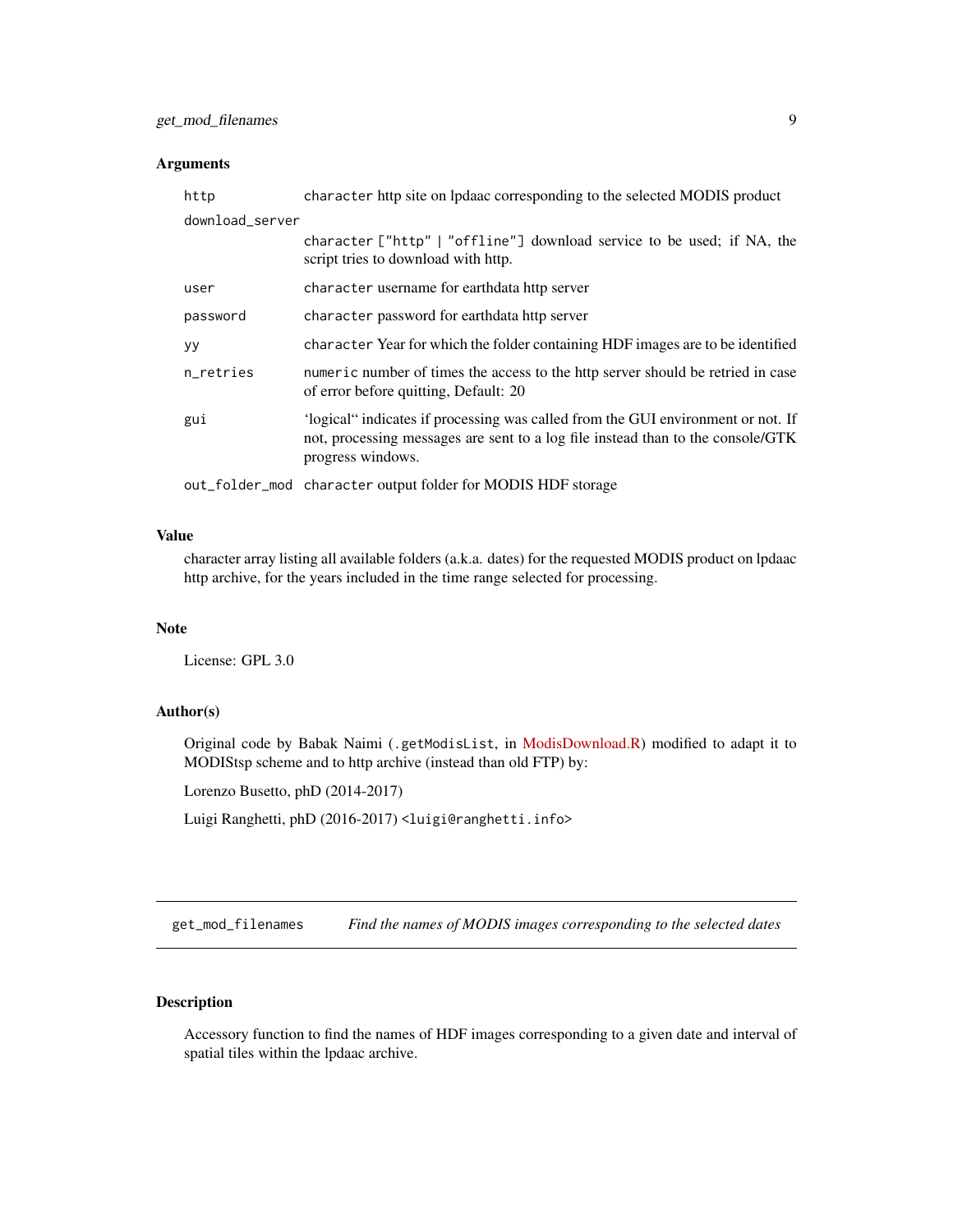# Usage

```
get_mod_filenames(
  http,
  used_server,
  user,
  password,
  n_retries,
  date_dir,
  v,
  h,
  tiled,
  out_folder_mod,
  gui
\mathcal{E}
```
# Arguments

| http        | character url of http site on lpdaac corresponding to a given MODIS product.                                                                                                         |
|-------------|--------------------------------------------------------------------------------------------------------------------------------------------------------------------------------------|
| used_server | character can assume values "http"; it cannot be NA.                                                                                                                                 |
| user        | character username for earthdata server.                                                                                                                                             |
| password    | character password for earthdata server.                                                                                                                                             |
| n_retries   | numeric number of times the access to the http server should be retried in case<br>of error before quitting, Default: 20.                                                            |
| date_dir    | character array array of folder names corresponding to acquisition containing<br>dates where MODIS files to be downloaded are to be identified (return array<br>from get_mod_dates). |
| V           | integer array containing a sequence of the vertical tiles of interest (e.g., $c(18,19)$ ).                                                                                           |
| h           | integer array containing a sequence of the horizontal tiles of interest $(e.g., c(3,4))$ .                                                                                           |
| tiled       | numeric $[0/1]$ indicates if the product to be downloaded is tiled or not tiled. 1<br>$=$ tiled product; 0 = non-tiled product (resolution 0.05 deg).                                |
|             | out_folder_mod character folder where hdf files have to be stored.                                                                                                                   |
| gui         | logical indicates if processing was called within the GUI environment or not.<br>If not, processing messages are redirected direct to the log file.                                  |
|             |                                                                                                                                                                                      |

# Value

character array containing names of HDF images corresponding to the requested tiles available for the product in the selected date

# Note

License: GPL 3.0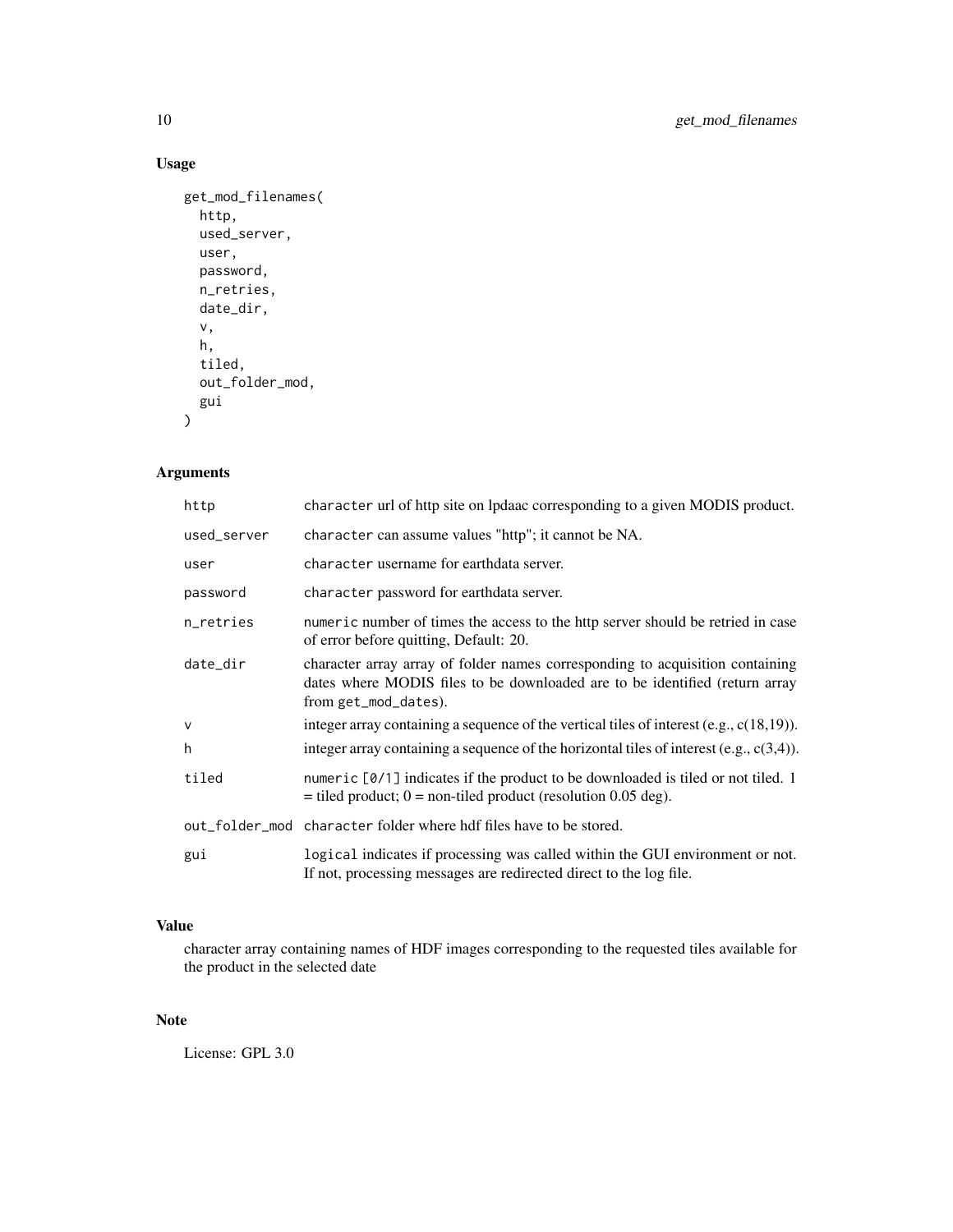#### <span id="page-10-0"></span>get\_reqbands 11

#### Author(s)

Original code by Babak Naimi (.getModisList, in [ModisDownload.R\)](http://r-gis.net/?q=ModisDownload) modified to adapt it to MODIStsp scheme and to http archive (instead than old FTP) by:

Lorenzo Busetto, phD (2014-2016)

Luigi Ranghetti, phD (2016) <luigi@ranghetti.info>

get\_reqbands *Identify the MODIS original bands needed for a given processing run*

#### Description

Helper function used in MODIStsp\_process to identify which MODIS hdf layers are required for the current process. The required layers include all MODIS original layers selected by the user, plus all those required to compute the Spectral Indexes and Quality Indicators selected by the user

#### Usage

```
get_reqbands(
  bands_indexes_matrix,
  indexes_bandsel,
  indexes_bandnames,
  quality_bandsel,
  quality_bandnames,
  out_prod_folder,
  file_prefix,
  yy,
  DOY,
  out_format,
  reprocess
)
```
#### Arguments

bands\_indexes\_matrix

matrix built by set\_bandind\_matrix

indexes\_bandsel

character arraySpectral Indexes to be computed starting from reflectance bands. You can get a list of available quality layers for a given product using function MODIStsp\_get\_prodlayers (e.g., MODIStsp\_get\_prodlayers("M\*D13Q1")\$indexes\_bandnames), Default: NULL

indexes\_bandnames

names of all indexes available for the product being processed

quality\_bandsel

character array Quality Indicators to be computed starting from bit fields of original MODIS layers. You can get a list of available quality layers for a given product using function MODIStsp\_get\_prodlayers (e.g., MODIStsp\_get\_prodlayers("M\*D13Q1")\$quality\_l Default: NULL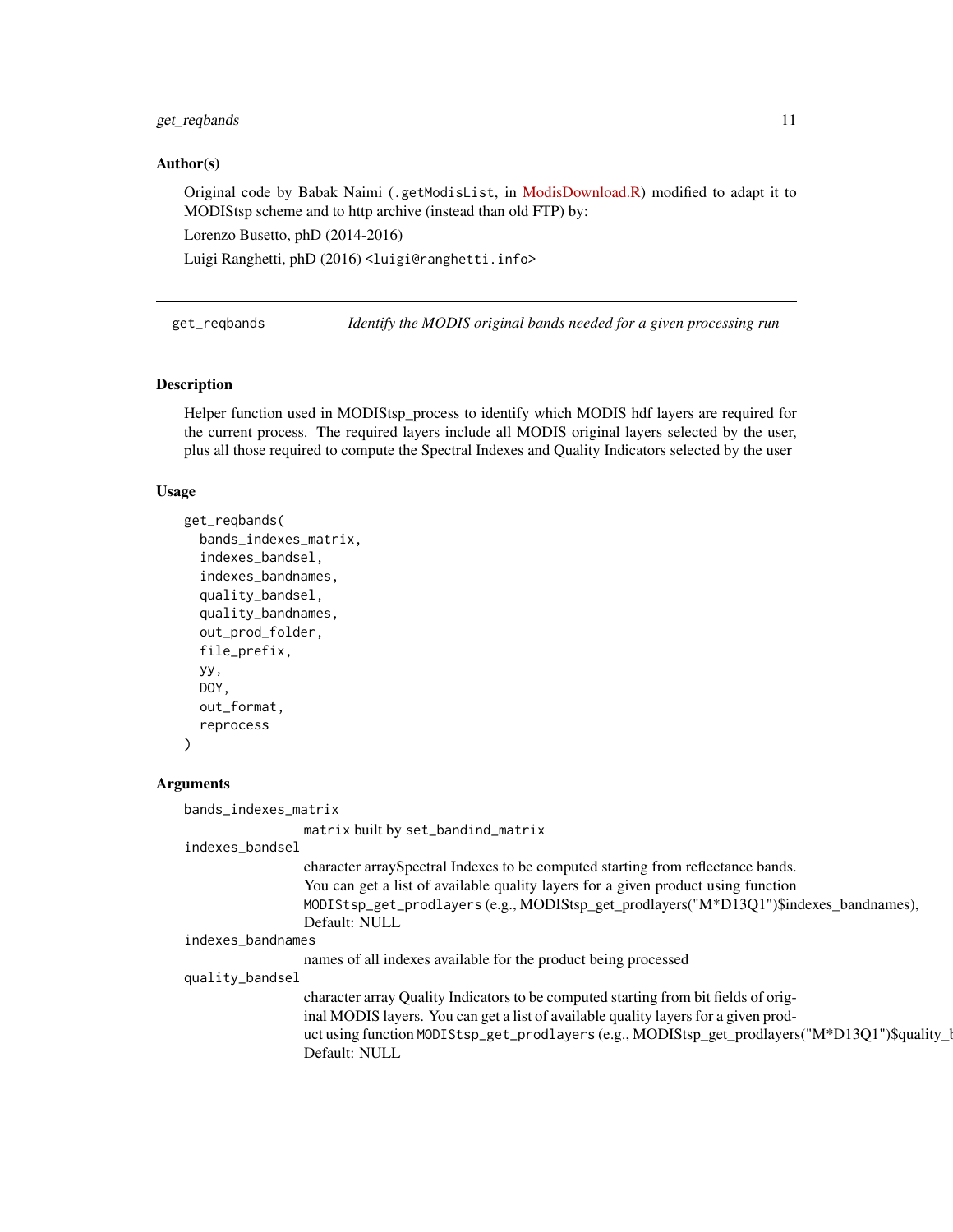<span id="page-11-0"></span>

| quality_bandnames |                                                                                                                                                                          |  |
|-------------------|--------------------------------------------------------------------------------------------------------------------------------------------------------------------------|--|
|                   | names of all quality indicators available for the product being processed                                                                                                |  |
| out_prod_folder   |                                                                                                                                                                          |  |
|                   | character Main folder where the MODIStsp processed raster will be stored.<br>Used to check if a given processed image already exists.                                    |  |
| file_prefix       | File prefix corresponding to the MODIS product being processed. Used to check<br>if a given processed image already exists.                                              |  |
| УY                | Year corresponding to the image being processed. Used to check if a given<br>processed image already exists.                                                             |  |
| DOY               | DOY corresponding to the image being processed. Used to check if a given pro-<br>cessed image already exists Used to check if a given processed image already<br>exists. |  |
| out_format        | character ["ENVI"   "GTiff"] Desired output format.                                                                                                                      |  |
| reprocess         | logical If TRUE, reprocess data for already existing dates.                                                                                                              |  |

# Value

req\_bands\_indexes

# Author(s)

Lorenzo Busetto, phD (2017)

get\_yeardates *identify dates to be processed for a year*

# Description

helper function needed to identify the ranges of dates to be processed for a given year as a function of download\_range selection and starting/ending dates and years

# Usage

```
get_yeardates(download_range, yy, start_year, end_year, start_date, end_date)
```
# Arguments

|            | download_range character ["Full"   "Seasonal"] If "full", all the available images between |
|------------|--------------------------------------------------------------------------------------------|
|            | the starting and the ending dates are downloaded; If "seasonal", only the images           |
|            | included in the season are downloaded (e.g. if the starting date is 2005-12-               |
|            | 01 and the ending is 2010-02-31, only the images of December, January and                  |
|            | February from 2005 to 2010 - excluding 2005-01, 2005-02 and 2010-12 - are                  |
|            | downloaded), Default: Full                                                                 |
| yy         | numeric year for which the processing dates need to be identified                          |
| start_year | numeric start year of current MODIStsp_process run                                         |
|            |                                                                                            |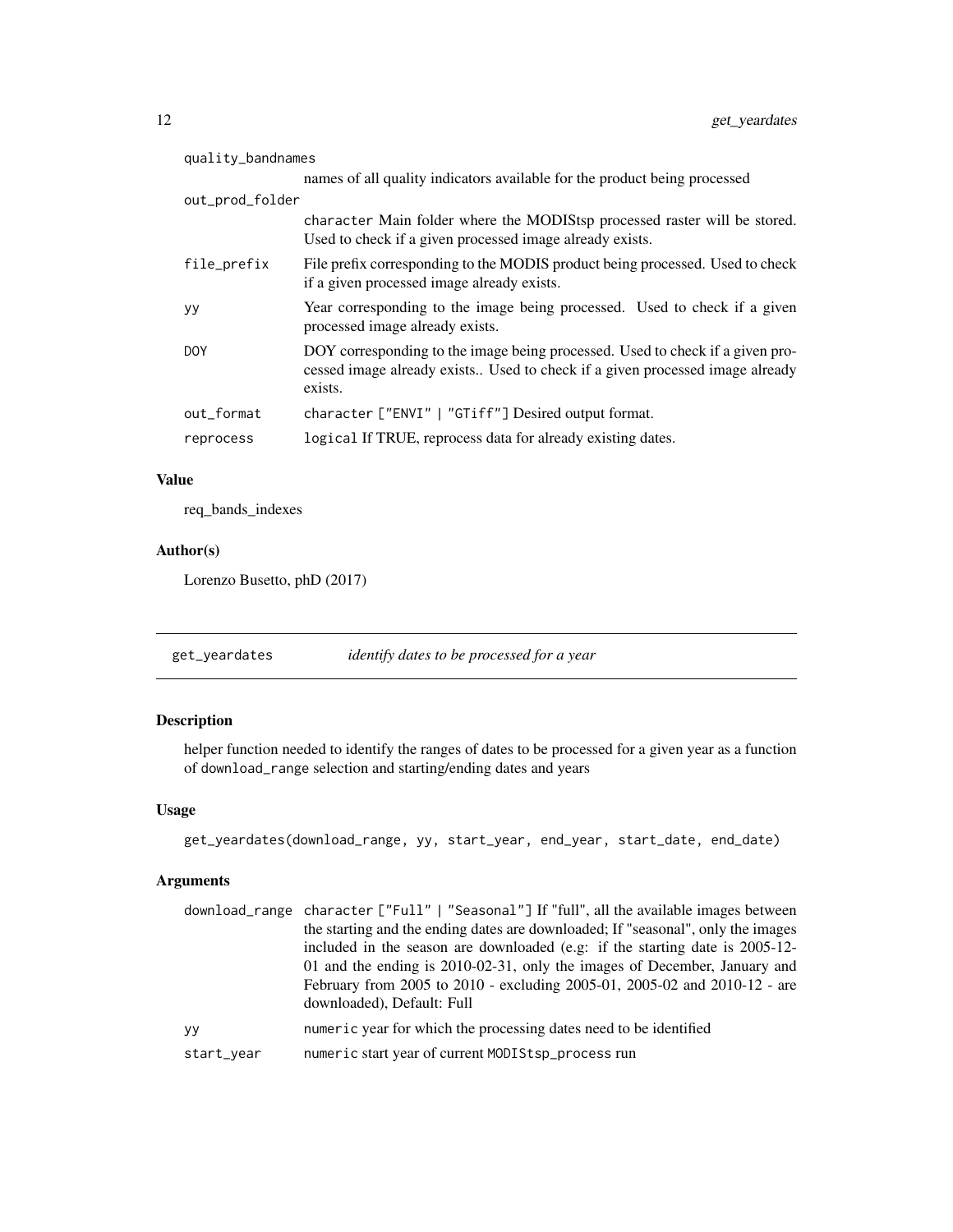<span id="page-12-0"></span>

| end_year   | numeric end year of current MODIStsp_process run.                                                               |
|------------|-----------------------------------------------------------------------------------------------------------------|
| start_date | character` Start date for images download and preprocessing (yyyy.mm.dd) of cur-<br>rent MODIStsp_process' run. |
| end_date   | character Start date for images download and preprocessing (yyyy.mm.dd) of<br>current MODIStsp_process run.     |

# Value

OUTPUT\_DESCRIPTION

# Author(s)

Lorenzo Busetto, phD (2017)

install\_MODIStsp\_launcher

*Install a launcher for MODIStsp*

# Description

Function which allows to use MODIStsp in batch mode by creating links

# Usage

```
install_MODIStsp_launcher(
 bin_dir = NA,
 rscript_dir = NA,
 desktop_dir = NA,
 desktop_shortcut = TRUE,
  sudo = FALSE
\mathcal{L}
```
# Arguments

| bin_dir     | • on Linux, directory in which the link to the bash script should be placed,<br>Default: "/usr/bin" - use of a path included in the PATH environment vari-<br>able is suggested;<br>• on Windows, directory where to place the menu entry in the Start Menu,<br>Default: Start Menu -> Programs -> MODIStsp. |
|-------------|--------------------------------------------------------------------------------------------------------------------------------------------------------------------------------------------------------------------------------------------------------------------------------------------------------------|
| rscript_dir | character in Windows only, the path of the directory in which Rscript is in-<br>stalled (usually is \"C:/Progra~1/R/R-version/bin/x64"). Edit this parameter if<br>R is installed in a custom directory.                                                                                                     |
| desktop_dir | character                                                                                                                                                                                                                                                                                                    |
|             | • on Linux, directory in which the desktop entry should be placed, Default:<br>/usr/share/applications;                                                                                                                                                                                                      |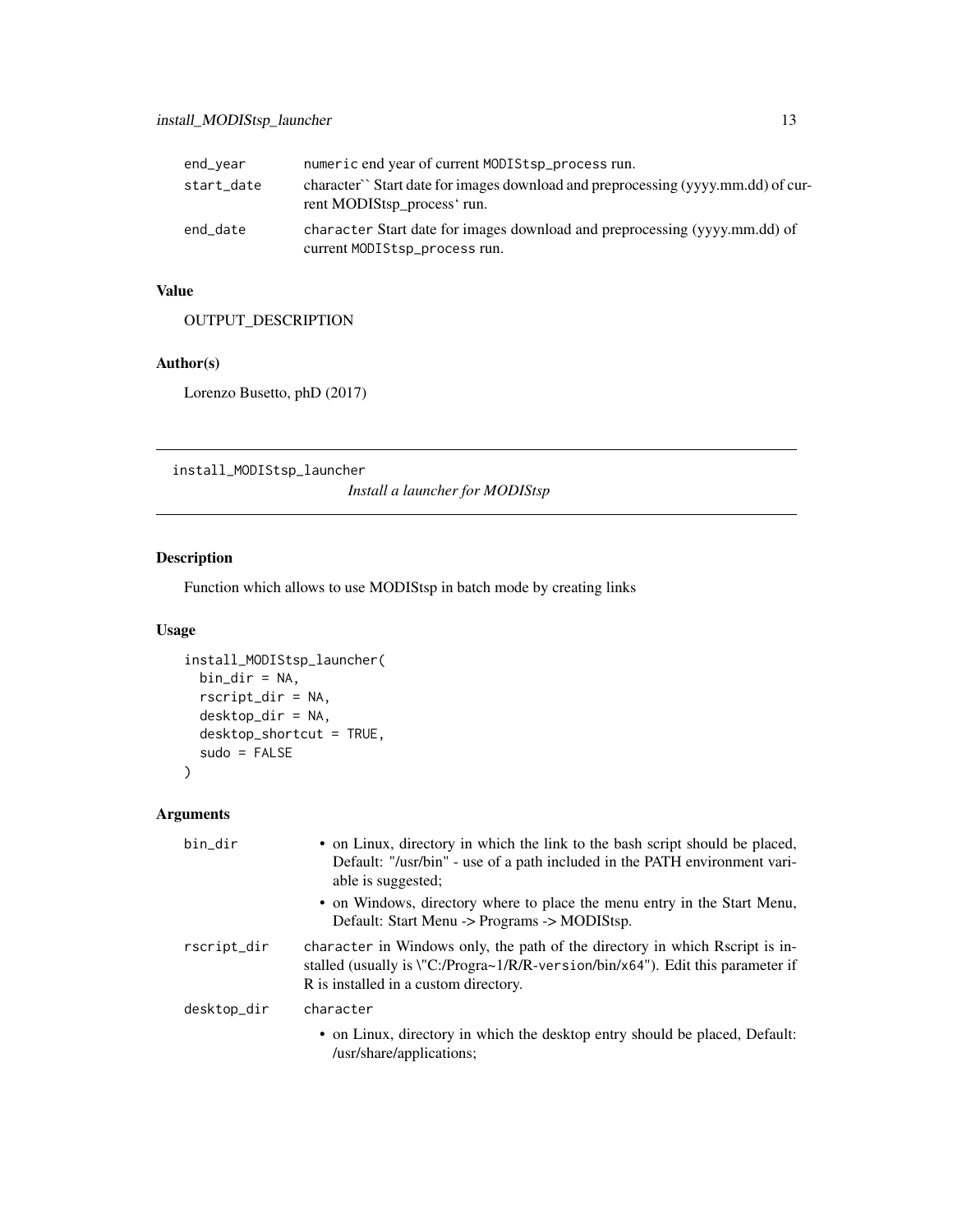|                  | • on Windows, directory where to place the desktop entry, Default: "Desk-<br>$top''$ (Ignored if desktop_shortcut = FALSE).                                                                                                                                                                                                                                     |
|------------------|-----------------------------------------------------------------------------------------------------------------------------------------------------------------------------------------------------------------------------------------------------------------------------------------------------------------------------------------------------------------|
| desktop_shortcut |                                                                                                                                                                                                                                                                                                                                                                 |
|                  | logical indicates if the desktop entry or the desktop shortcut should be created,<br>Default: TRUE.                                                                                                                                                                                                                                                             |
| sudo             | (Linux only) logical indicates if administrator rights have to be used to write<br>within bin_dir and desktop_dir, If FALSE the root password is requested when<br>launching the function. Note that using default values of bin_dir and desktop_dir<br>requires to set this option to TRUE (or to launch the script in a root session of<br>R), Default: FALSE |

#### Details

MODIStsp can be used also as a stand-alone tool (i.e., without opening RStudio or R-GUI) by launching a bash/batch script, which is stored in the installation folder (/ExtData/Launcher) To allow to easily find it, this function creates a desktop entry and a symbolic link to the bash script (on Linux) or a link in the Start Menu to the batch script and a shortcut on the desktop (on Windows). Note that, if the packages MODIStsp is installed in a version-dependent directory (as the default one is), this function should be re-executed after an R upgrade, otherwise the links would continue to point to the old package version!

# Value

The function is called for its side effects.

# Note

License: GPL 3.0

#### Author(s)

Luigi Ranghetti, phD (2015) <luigi@ranghetti.info>

#### Examples

```
# Linux: common installation (script in /usr/bin,
# desktop entry in /usr/share/applications)
# (requires administrator permissions)
## Not run:
# the administrator password is asked interactively
install_MODIStsp_launcher(sudo = TRUE)
```

```
## End(Not run)
```

```
# Linux: installation in a directory which does not require administrator
# permissions
## Not run:
install_MODIStsp_launcher(bin_dir = "~/bin", desktop_dir = "~/Desktop")
```
## End(Not run)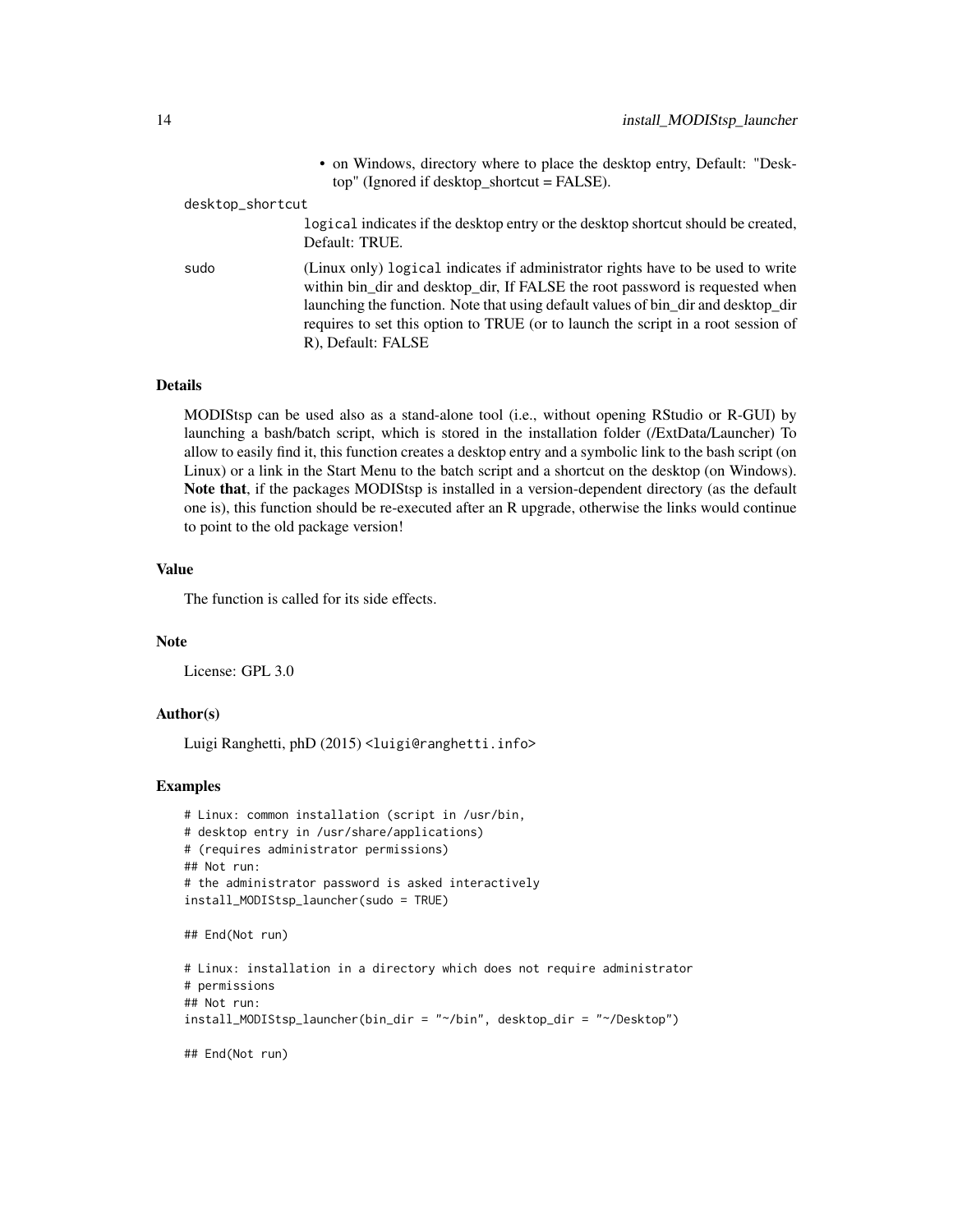# <span id="page-14-0"></span>load\_prodopts 15

```
# Windows: common installation
# (script in the Start Menu and shortcut on the desktop)
## Not run:
install_MODIStsp_launcher()
## End(Not run)
```
load\_prodopts *Load characteristics of the different MODIS products*

# Description

FUNCTION\_DESCRIPTION

# Usage

load\_prodopts()

# Details

Load characteristics of the different MODIS products from prodopts\_file

# Value

OUTPUT\_DESCRIPTION

#### Author(s)

Lorenzo Busetto, phD (2017)

MODIStsp *MODIStsp main function*

# Description

Main function for the MODIS Time Series Processing Tool (MODIStsp)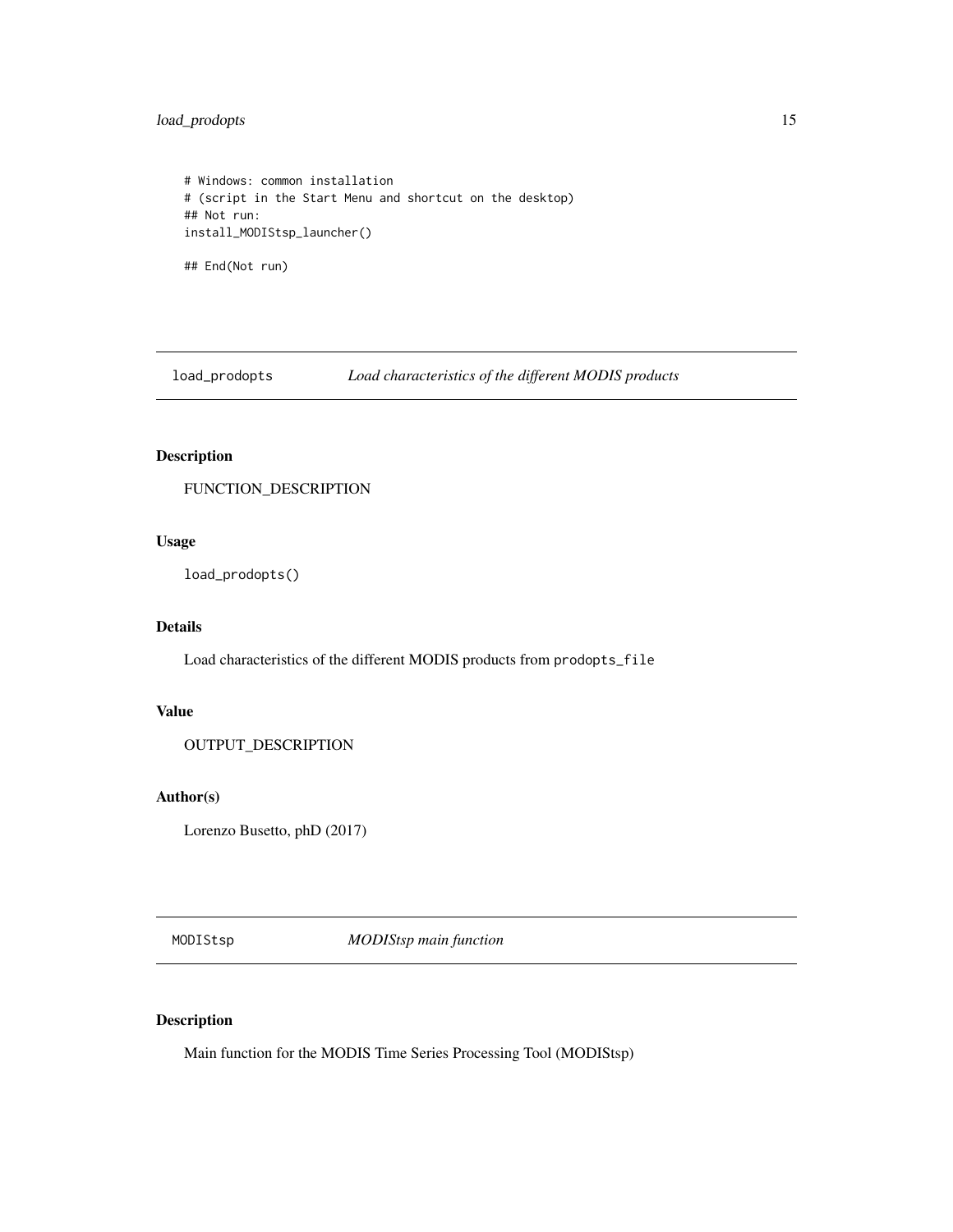16 MODIStsp

# Usage

```
MODIStsp(
  ...,
  gui = TRUE,out_folder = NULL,
  out_folder_mod = NULL,
  opts_file = NULL,
  selprod = NULL,
  prod_version = NULL,
  bandsel = NULL,quality\_bandsel = NULL,
  indexes_bandsel = NULL,
  sensor = NULL,
  download_server = NULL,
  downloader = NULL,
  user = NULL,
  password = NULL,
  download_range = NULL,
  start_date = NULL,
  end_date = NULL,
  spatmeth = NULL,
  start_x = NULL,end_x = NULL,start_y = NULL,end_y = NULL,bbox = NULL,spafile = NULL,
  out_projsel = NULL,
  output_proj = NULL,
  out_res_sel = NULL,
  out_res = NULL,
  resampling = NULL,
  reprocess = NULL,
  delete_hdf = NULL,
  nodata_change = NULL,
  scale_val = NULL,
  ts_format = NULL,
  out_format = NULL,
  compress = NULL,
  test = NULL,
  n_retries = 5,
  verbose = TRUE,
  parallel = TRUE
\mathcal{L}
```
#### Arguments

... not used for values, forces later arguments to bind by name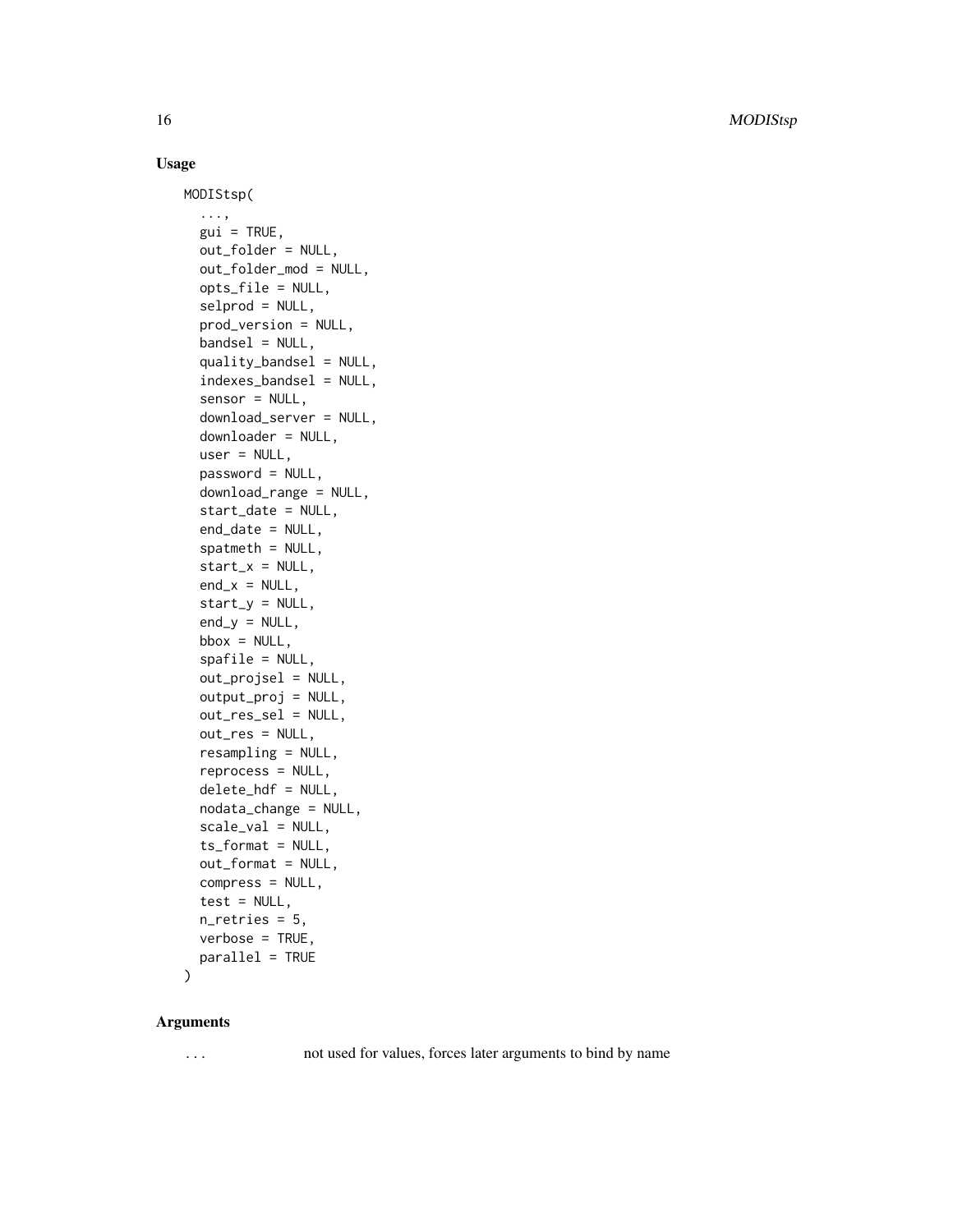| gui             | logical if TRUE: the GUI is opened before processing. If FALSE: process-<br>ing parameters are retrieved from the provided opts_file argument), Default:<br><b>TRUE</b>                                                                                                                                                                                                                                                                          |
|-----------------|--------------------------------------------------------------------------------------------------------------------------------------------------------------------------------------------------------------------------------------------------------------------------------------------------------------------------------------------------------------------------------------------------------------------------------------------------|
| out_folder      | character Main output folder, default: NULL.                                                                                                                                                                                                                                                                                                                                                                                                     |
| out_folder_mod  | character Output folder for original HDF storage. If "\$tempdir" (default), a<br>temporary directory is used.                                                                                                                                                                                                                                                                                                                                    |
| opts_file       | character full path to a JSON file containing MODIStsp processing options<br>saved from the GUI, Default: NULL                                                                                                                                                                                                                                                                                                                                   |
| selprod         | character Name of selected MODIS product (e.g., Vegetation Indexes_16Days_250m<br>(M*D13Q1)). You can get a list of available product names using function<br>MODIStsp_get_prodnames, Default: NULL                                                                                                                                                                                                                                              |
| prod_version    | Version of the selected MODIS product. Currently versions "006" and/or "061"<br>can be chosen. Default value is "006" until decommission of this version will<br>be announced by USGS. Products with version "061 are experimental: in case<br>users would encounter an error in the encoding of bands or quality flags they are<br>encouraged to report it by opening a new issue on GitHub at https://github.<br>com/ropensci/MODIStsp/issues. |
| bandsel         | character array Original MODIS layers to be processed. You can get a list of<br>available layers for a given product using function MODIStsp_get_prodlayers<br>(e.g., MODIStsp_get_prodlayers("M*D13Q1")\$bandnames), Default: NULL                                                                                                                                                                                                              |
| quality_bandsel |                                                                                                                                                                                                                                                                                                                                                                                                                                                  |
|                 | character array Quality Indicators to be computed starting from bit fields of orig-<br>inal MODIS layers. You can get a list of available quality layers for a given prod-<br>uct using function MODIStsp_get_prodlayers (e.g., MODIStsp_get_prodlayers("M*D13Q1")\$quality_l<br>Default: NULL                                                                                                                                                   |
| indexes_bandsel |                                                                                                                                                                                                                                                                                                                                                                                                                                                  |
|                 | character arraySpectral Indexes to be computed starting from reflectance bands.<br>You can get a list of available quality layers for a given product using function<br>MODIStsp_get_prodlayers(e.g., MODIStsp_get_prodlayers("M*D13Q1")\$indexes_bandnames),<br>Default: NULL                                                                                                                                                                   |
| sensor          | character ["Terra"  "Aqua"   "Both"] MODIS platform to be considered.<br>(Ignored for MCD* products). Default: "Both"                                                                                                                                                                                                                                                                                                                            |
| download_server |                                                                                                                                                                                                                                                                                                                                                                                                                                                  |
|                 | character ["http"   "offline"] service to be used for download. Default:<br>"http"                                                                                                                                                                                                                                                                                                                                                               |
| downloader      | download_server character ["http"   "aria2"] downloader to be used, De-<br>fault: "http"                                                                                                                                                                                                                                                                                                                                                         |
| user            | character Username for NASA http server. (urs.earthdata.nasa.gov/home).                                                                                                                                                                                                                                                                                                                                                                          |
| password        | character Password for NASA http server (urs.earthdata.nasa.gov/home).                                                                                                                                                                                                                                                                                                                                                                           |
| download_range  | character ["Full"   "Seasonal"] If "full", all the available images between<br>the starting and the ending dates are downloaded; If "seasonal", only the images<br>included in the season are downloaded (e.g: if the starting date is 2005-12-<br>01 and the ending is 2010-02-31, only the images of December, January and<br>February from 2005 to 2010 - excluding 2005-01, 2005-02 and 2010-12 - are<br>downloaded), Default: Full          |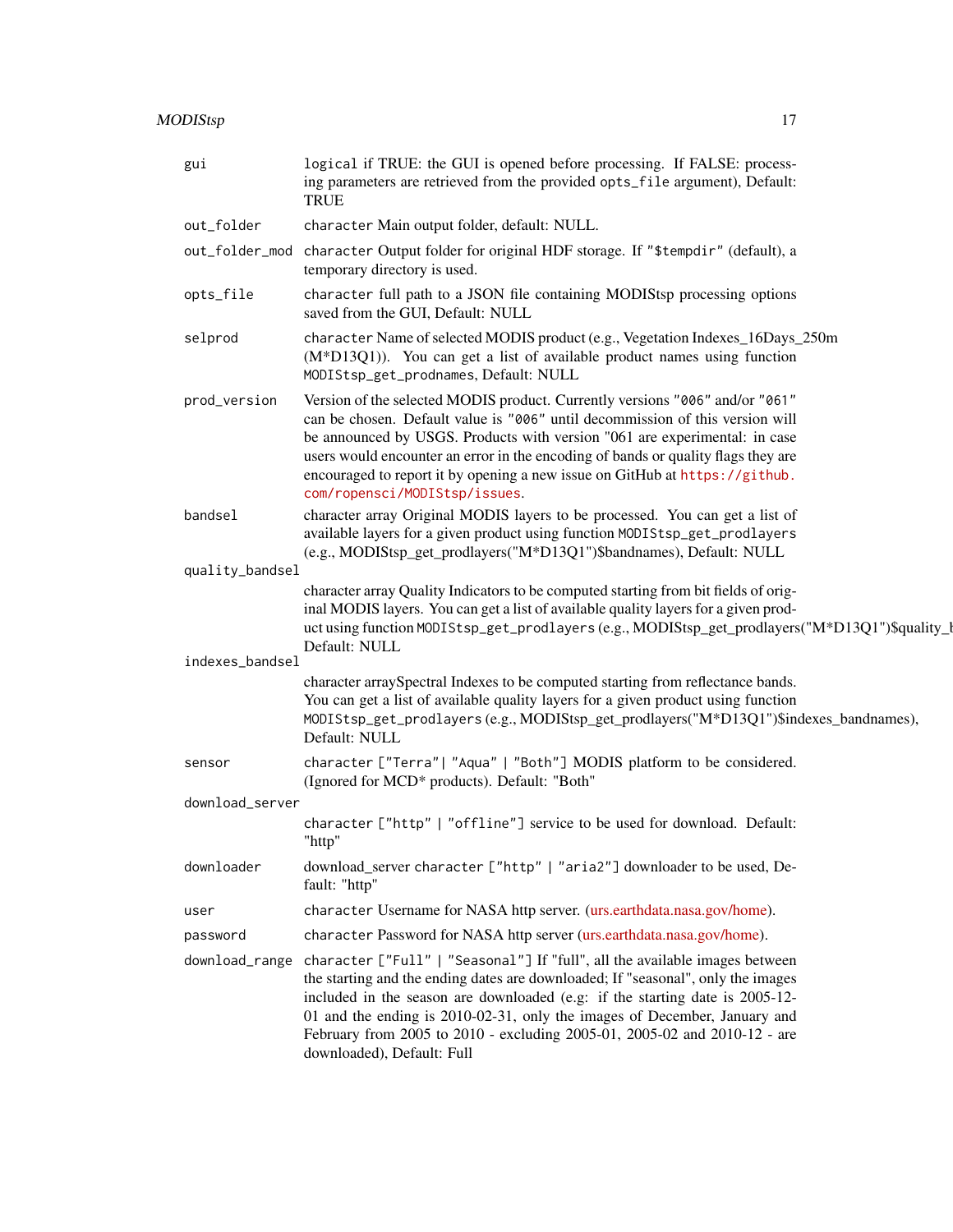| start_date    | character Start date for images download and preprocessing (yyyy.mm.dd),<br>Default: NULL                                                                                                                                                                                                                                                                                       |
|---------------|---------------------------------------------------------------------------------------------------------------------------------------------------------------------------------------------------------------------------------------------------------------------------------------------------------------------------------------------------------------------------------|
| end_date      | character End date for images download and preprocessing (yyyy.mm.dd),<br>Default: NULL                                                                                                                                                                                                                                                                                         |
| spatmeth      | character ["tiles"   "bbox"   "file"], indicates how the processing extent<br>is retrieves. if "tiles", use the specified tiles (start_x). If "file", retrieve extent<br>from spatial file specifies in spafile. If "bbox", use the specified bounding box,<br>Default: "tiles"                                                                                                 |
| start_x       | integer [0-35] Start MODIS horizontal tile defining spatial extent. Ignored if<br>spatmeth != "tiles", Default: 18                                                                                                                                                                                                                                                              |
| $end_x$       | integer [0-35] End MODIS horizontal tile defining spatial extent. Ignored if<br>spatmeth != "tiles", Default: 18                                                                                                                                                                                                                                                                |
| start_y       | integer [0-17] Start MODIS vertical tile defining spatial extent. Ignored if<br>spatmeth != "tiles", Default: 4                                                                                                                                                                                                                                                                 |
| $end_y$       | integer [0-17] End MODIS vertical tile defining spatial extent. Ignored if<br>spatmeth != "tiles", Default: 4                                                                                                                                                                                                                                                                   |
| bbox          | numeric(4) Output bounding box (xmin, ymin, xmax, ymax) in out_proj coor-<br>dinate system. Ignored if spatmeth == "tiles", Default: NULL                                                                                                                                                                                                                                       |
| spafile       | character (optional) full path of a spatial file to use to derive the processing<br>extent. If not NULL, the processing options which define the extent, the se-<br>lected tiles and the "Full Tile / Custom" in the JSON options file are overwritten<br>and new files are created on the extent of the provided spatial file. Ignored if<br>spatmeth != "file", Default: NULL |
| out_projsel   | character ["Native", "User Defined] If "Native", the outputs keep the original<br>resolution of MODIS HDF images. Otherwise, the value set in "out_res" is<br>used, Default:Native                                                                                                                                                                                              |
| output_proj   | character either equal to "MODIS Sinusoidal", or to the code of a valid EPSG<br>or to a WKT projection string. Ignored if outproj_sel == "Native", Default:<br><b>NULL</b>                                                                                                                                                                                                      |
| out_res_sel   | character ["Native", "User Defined]. If "Native", the outputs keep the original<br>resolution of MODIS HDF images. Otherwise, the value set in "out_res" is used.                                                                                                                                                                                                               |
| out_res       | float Output resolution (in output projection measurement unit). Ignored if<br>$out\_res\_sel == "Native".$                                                                                                                                                                                                                                                                     |
| resampling    | character ["near"   "bilinear"   "cubic"   "cubicspline", llanczos" , "average" , "mode",   "max" ,   "min" ,   "q1<br>Resampling method to be used by gdalwarp.                                                                                                                                                                                                                |
| reprocess     | logical If TRUE, reprocess data for already existing dates.                                                                                                                                                                                                                                                                                                                     |
| delete_hdf    | logical If TRUE, delete downloaded HDF files after completion.                                                                                                                                                                                                                                                                                                                  |
| nodata_change | logical if TRUE, NoData values are set to the max value of the datatype of<br>the layer on the MODIStsp output rasters. NOTE: If multiple nodata values are<br>reported for a layer, all are reset to the new value.                                                                                                                                                            |
| scale_val     | logical If TRUE, scale and offset are applied to original MODIS layers, and<br>Spectral Indexes are saved as floating point. If FALSE, no rescaling is done and<br>Spectral Indexes are saved as integer, with a 10000 scaling factor.                                                                                                                                          |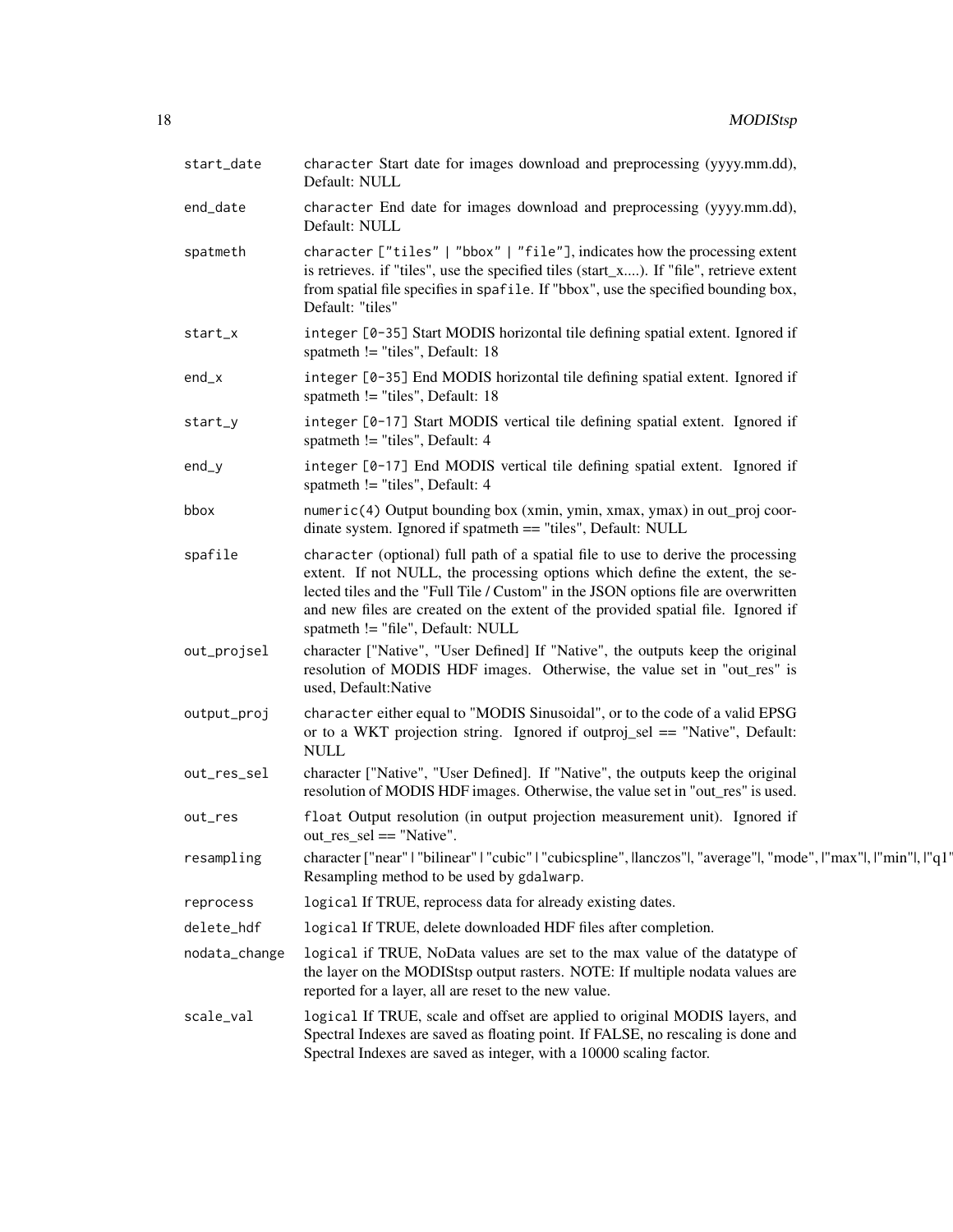# <span id="page-18-0"></span>MODIStsp 19

| ts_format  | character array including ["R RasterStack"   "ENVI Meta Files"   "GDAL VRT"   "ENVI and GDAL"]<br>Selected virtual time series format.                                                                                                                                                                                                                                         |
|------------|--------------------------------------------------------------------------------------------------------------------------------------------------------------------------------------------------------------------------------------------------------------------------------------------------------------------------------------------------------------------------------|
| out_format | character ["ENVI"   "GTiff"] Desired output format.                                                                                                                                                                                                                                                                                                                            |
| compress   | character ["None"   "PACKBITS"   "LZW"   "DEFLATE"] Compression method<br>for GTiff outputs (Ignored if out_format $==$ ENVI)                                                                                                                                                                                                                                                  |
| test       | integer   character (e.g., "01a") if set, MODIStsp is executed in "test mode",<br>using a preset Options File instead than opening the GUI or accepting the opts_file<br>parameter. This allows both to check correct installation on user's machines, and<br>to implement unit testing.                                                                                       |
| n_retries  | numeric maximum number of retries on download functions. In case any down-<br>load function fails more than n_retries times consecutively, MODIStsp_process<br>will abort, Default: 20                                                                                                                                                                                         |
| verbose    | logical If FALSE, suppress processing messages, Default: TRUE                                                                                                                                                                                                                                                                                                                  |
| parallel   | logical If TRUE (default), the function is run using parallel processing, to<br>speed-up the computation for large rasters (with a maximum of 8 cores). The<br>number of cores is automatically determined; specifying it is also possible (e.g.<br>$parallel = 4$ ). In this case, more than 8 cores can be specified. If FALSE<br>(default), single core processing is used. |

#### Details

The function is used to:

- initialize the processing (folder names, packages, etc.);
- launch the GUI ([MODIStsp\\_GUI\(\)](#page-29-1)) on interactive execution, or load an options file to set processing arguments and/or retrieve CLI inputs and run processing on non-interactive execution;
- launch the routines for downloading and processing the requested datasets. ([MODIStsp\\_process\(\)](#page-30-1))
- launching the function with GUI = FALSE and without specifying a opts\_file initializes arguments with default values. This allows making a test run.

# Note

License: GPL 3.0

#### Author(s)

Lorenzo Busetto, phD (2014-2017)

Luigi Ranghetti, phD (2015-2017) <luigi@ranghetti.info>

# See Also

[MODIStsp\\_GUI\(\)](#page-29-1), [MODIStsp\\_process\(\)](#page-30-1)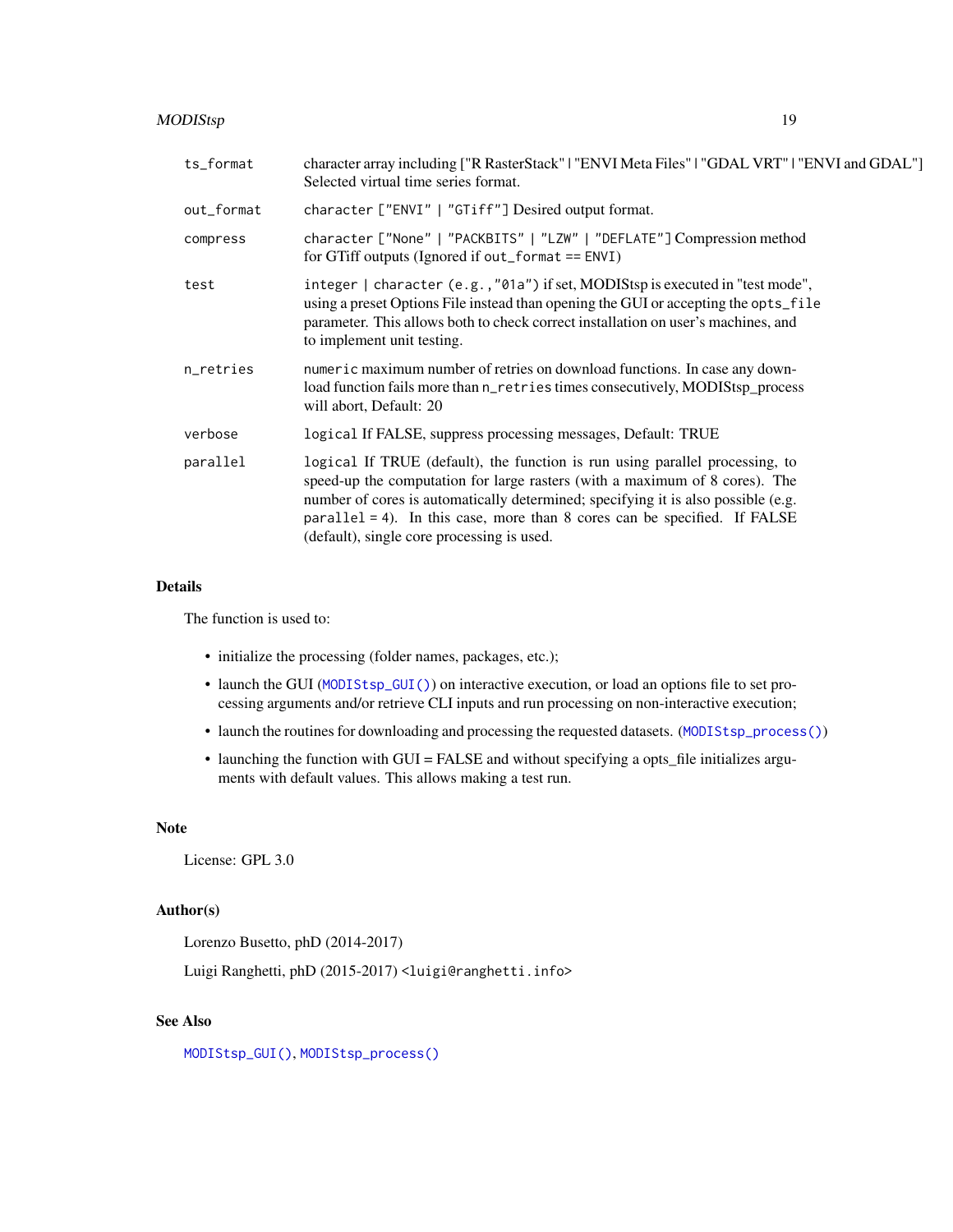#### Examples

```
#' # - Running the tool using the GUI
# Running the tool without any option will start the GUI with the default or
# last used settings, in interactive mode (i.e., with gui = TRUE).
if (interactive()) {
 MODIStsp()
}
#' # - Running the tool specifying processing arguments in the call
# **NOTE** Output files of examples are saved to file.path(tempdir(), "MODIStsp").
# Here we process layers __NDVI__ and __EVI__ and quality indicator __usefulness__
# of product __M*D13Q1__, considering both Terra and Aqua platforms, for dates
# comprised between 2020-06-01 and 2020-06-15 and saves output to R tempdir
# --> See name and available layers for product M*D13Q1.
# Note that this example (as well as the following ones) is run in single
# core to follow CRAN policies, by setting parallel = FALSE.
# Users can exploit multicore functionalities skipping to set this argument.
# The following check is performed in order not to provide errors
# running the examples if HDF4 is not supported.
is_hdf4_supported <- "HDF4" %in% sf::st_drivers("raster")$name
MODIStsp_get_prodlayers("M*D13A2")
if (is_hdf4_supported) {
 MODIStsp(
   gui = FALSE,
   out_folder = "$tempdir",
    selprod = "Vegetation_Indexes_16Days_1Km (M*D13A2)",
   bandsel = c("EVI", "NDVI"),quality_bandsel = "QA_usef",
    indexes_bandsel = "SR",
   user = "mstp_test" ,
   password = "MSTP_test_01",
   start_date = "2020.06.01",
    end_date = "2020.06.15",
   verbose = FALSE,
   parallel = FALSE
 )
}
#' # - Running the tool using the settings previously saved in a specific options file
```
# \*\*NOTE\*\* Output files of examples are saved to file.path(tempdir(), "MODIStsp"). # You can run the examples with `gui = TRUE` to set a different output folder!

# Here we use a test json file saved in MODIStsp installation folder which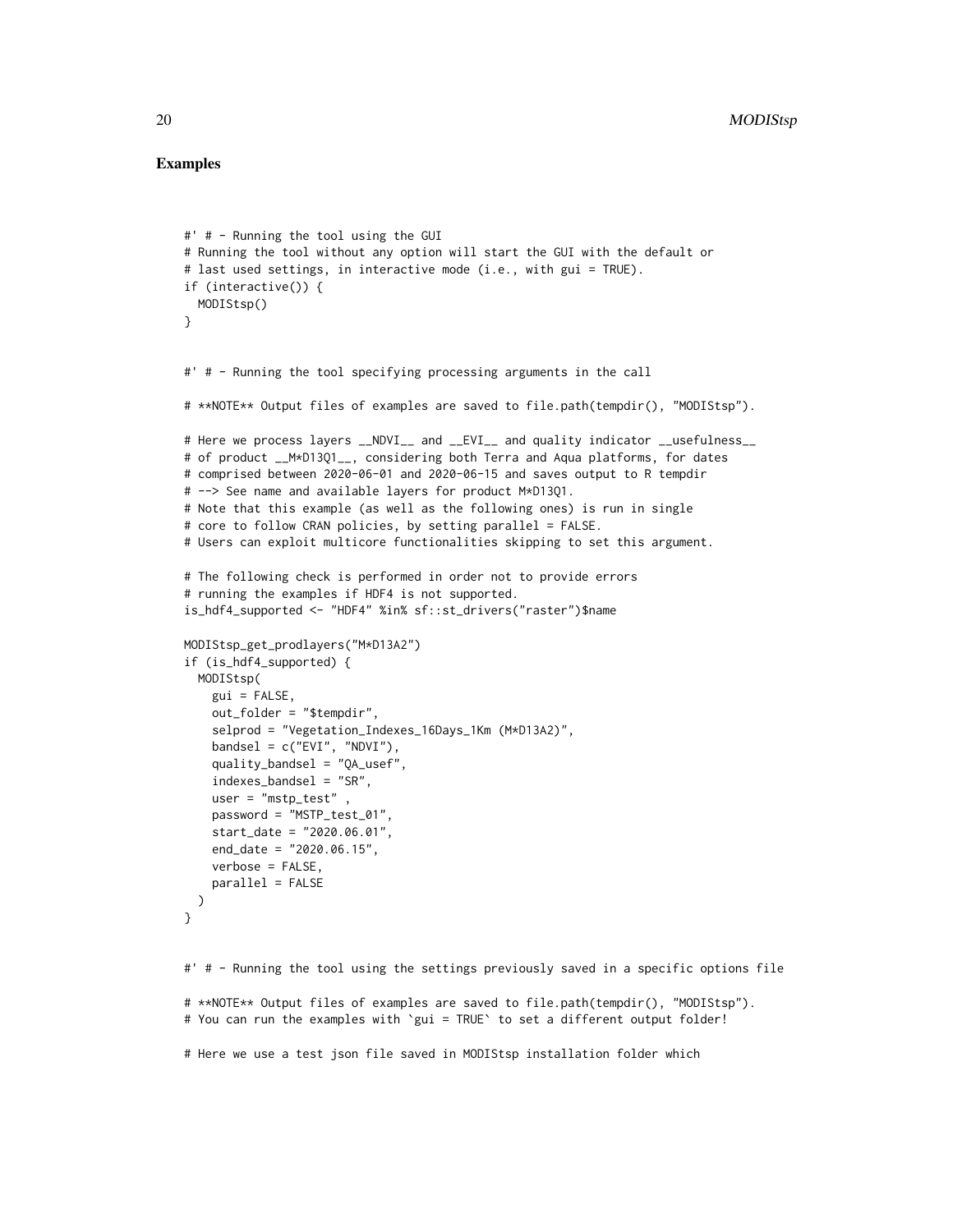#### $MODIStep$  21

```
# downloads and processed 3 MOD13A2 images over the Como Lake (Lombardy, Italy)
# and retrieves NDVI and EVI data, plus the Usefulness Index Quality Indicator.
opts_file <- system.file("testdata/test_MOD13A2.json", package = "MODIStsp")
if (is_hdf4_supported) {
 MODIStsp(gui = FALSE, opts_file = opts_file, verbose = TRUE, parallel = FALSE)
}
# Running the tool using the settings previously saved in a specific option file
# and specifying the extent from a spatial file allows to re-use the same
# processing settings to perform download and reprocessing on a different area
opts_file <- system.file("testdata/test_MOD13A2.json", package = "MODIStsp")
spatial_file <- system.file("testdata/lakeshapes/garda_lake.shp", package = "MODIStsp")
if (is_hdf4_supported) {
 MODIStsp(
   gui = FALSE,
   opts_file = opts_file,
   spatmeth = "file",
   spafile = spatial_file,
   verbose = TRUE,
   parallel = FALSE
 )
}
# Running the tool using the settings previously saved in a
# specific options file and specifying each time the extent from a different
# spatial file (e.g., to perform the same processing on several extents)
# Note that you can also put all your extent files in a specific folder and
# create the extent list using for example.
extent_list = list.files(
 system.file("testdata/lakeshapes/", package = "MODIStsp"),
  "\\.shp$",
 full.names = TRUE
)
extent_list
opts_file <- system.file("testdata/test_MOD13A2.json", package = "MODIStsp")
if (is_hdf4_supported) {
 for (single_shape in extent_list) {
   MODIStsp(
     gui = FALSE,
     opts_file = opts_file,
     spatmeth = "file",
     spafile = single_shape,
     verbose = TRUE,
     parallel = FALSE
   )
 }
```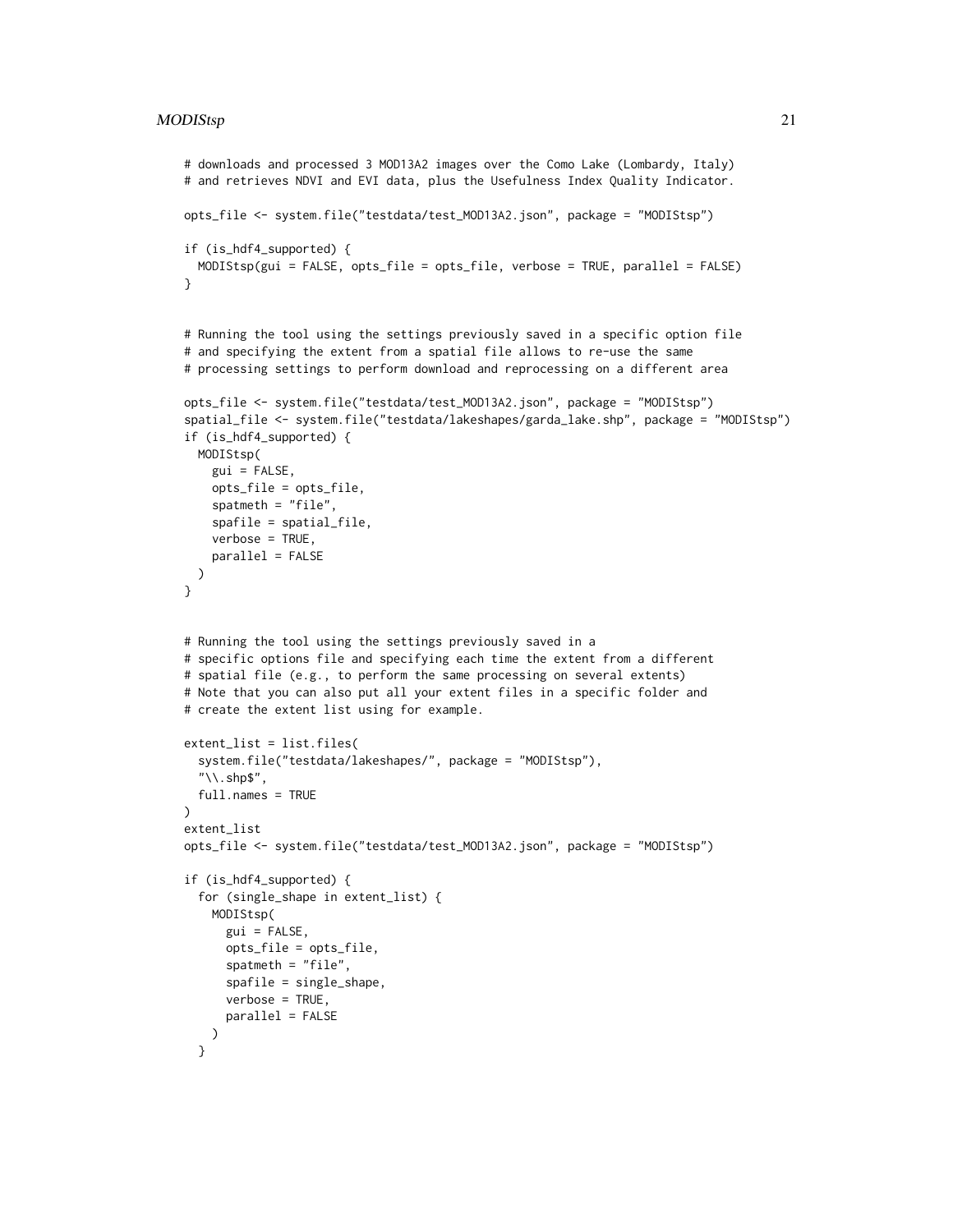```
# output files are placed in separate folders:
outfiles_garda <- list.files(
  file.path(tempdir(), "MODIStsp/garda_lake/VI_16Days_1Km_v6/NDVI"),
  full.names = TRUE
\mathcal{L}outfiles_garda
require(raster)
if (length(outfiles_garda) > 0) {
  plot(raster(outfiles_garda[1] ))
}
outfiles_iseo <- list.files(
  file.path(tempdir(), "MODIStsp/iseo_lake/VI_16Days_1Km_v6/NDVI"),
  full.names = TRUE
)
outfiles_iseo
if (length(outfiles_garda) > 0) {
  plot(raster(outfiles_iseo[1]))
}
# See also https://docs.ropensci.org/MODIStsp/articles/noninteractive_execution.html
```
<span id="page-21-1"></span>MODIStsp\_addindex *Add custom spectral indexes*

#### Description

Function used to add a user-defined Spectral Index to the default list of computable spectral indexes. Execution without the GUI (i.e., to add a new index from a script) is also possible (see examples).

# Usage

```
MODIStsp_addindex(
  new_indexbandname = "",
  new_indexfullname = "",
 new_indexformula = "",
  new_indexnodata_out = "32767"
)
```
#### Arguments

new\_indexbandname

character short name (acronym) of the new spectral index (Ignored if  $gui =$ TRUE), Default: NULL

new\_indexfullname

character extended name (acronym) of the new spectral index (Ignored if gui == TRUE), Default: NULL

<span id="page-21-0"></span>

}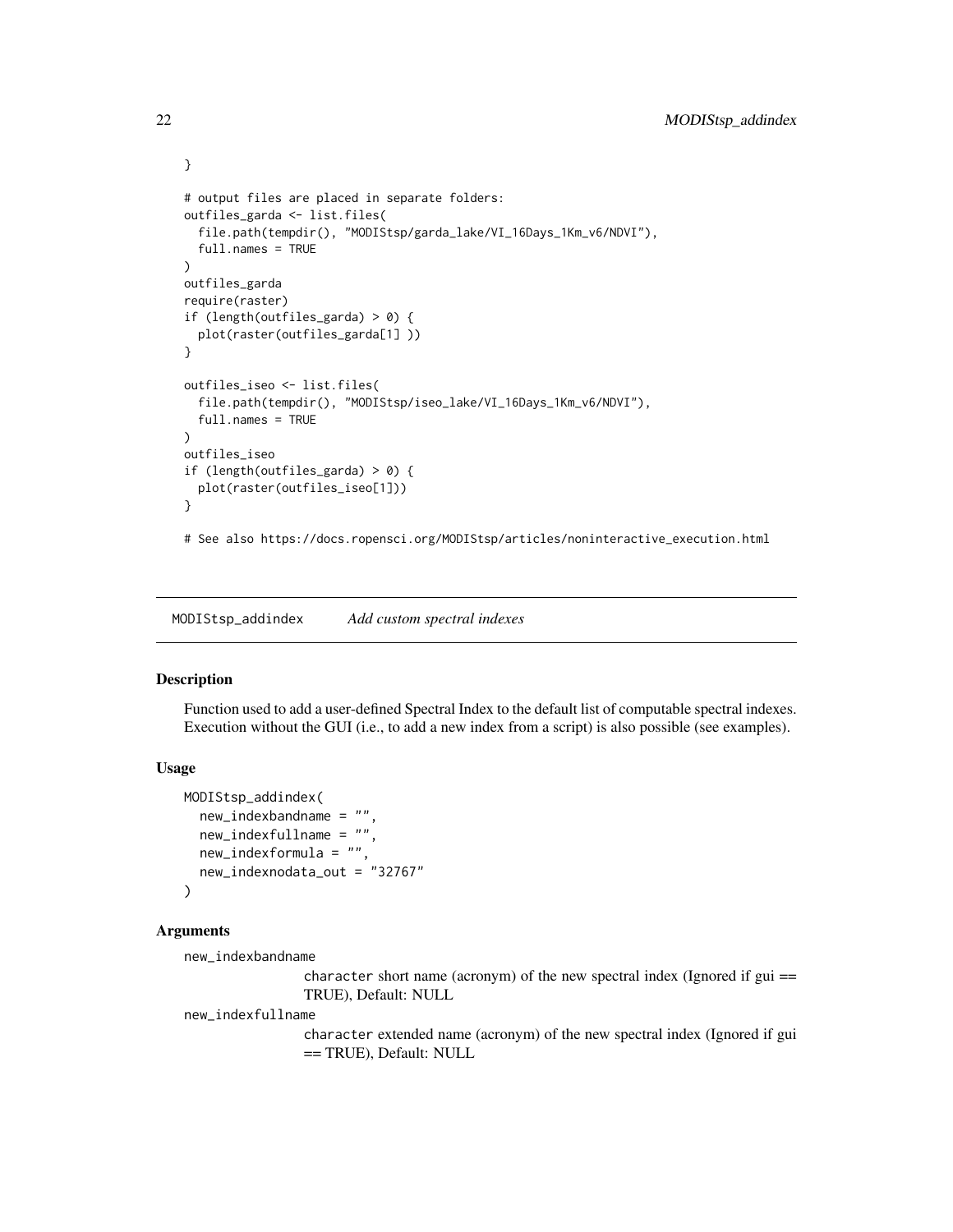<span id="page-22-0"></span>new\_indexformula

character string containing the formula of the new spectral indexes (Ignored if gui == TRUE). Variables allowed in the formula are the names of the bands: b1\_Red, b2\_NIR, b3\_Blue, b4\_Green, b5\_SWIR, b6\_SWIR and b7\_SWIR. Default: NULL

new\_indexnodata\_out

character nodata value to use for rasters containing the new index

# Details

- The function asks the user to provide the info related to the new desired Spectral Index, checks for correctness of provided information (e.g., correct bandnames, computable formula, etc...). If the index is legit, it modifies the MODIStsp\_addindex.json file so to allow computation of the additional index within MODIStsp for all products containing the required reflectance bands.
- To remove all custom-added spectral indexes, run MODIStsp\_resetindexes()

#### Value

The function is called for its side effects. On success, the MODIStsp\_indexes.json is modified so to allow computation of the additional indexes.

#### Note

License: GPL 3.0

#### Author(s)

Lorenzo Busetto, phD (2014-2017) Luigi Ranghetti, phD (2015) <luigi@ranghetti.info>

# See Also

[MODIStsp\\_resetindexes](#page-37-1)

#### Examples

```
# Run the GUI to interactively define a new index
## Not run:
MODIStsp_addindex()
## End(Not run)
```
# Define the new index in non-interactive execution

```
## Not run:
MODIStsp_addindex(new_indexbandname = "SSI",
 new_indexfullname = "Simple Useless Index",
 new_indexformula = "b2_NIR+b1_Red")
```
## End(Not run)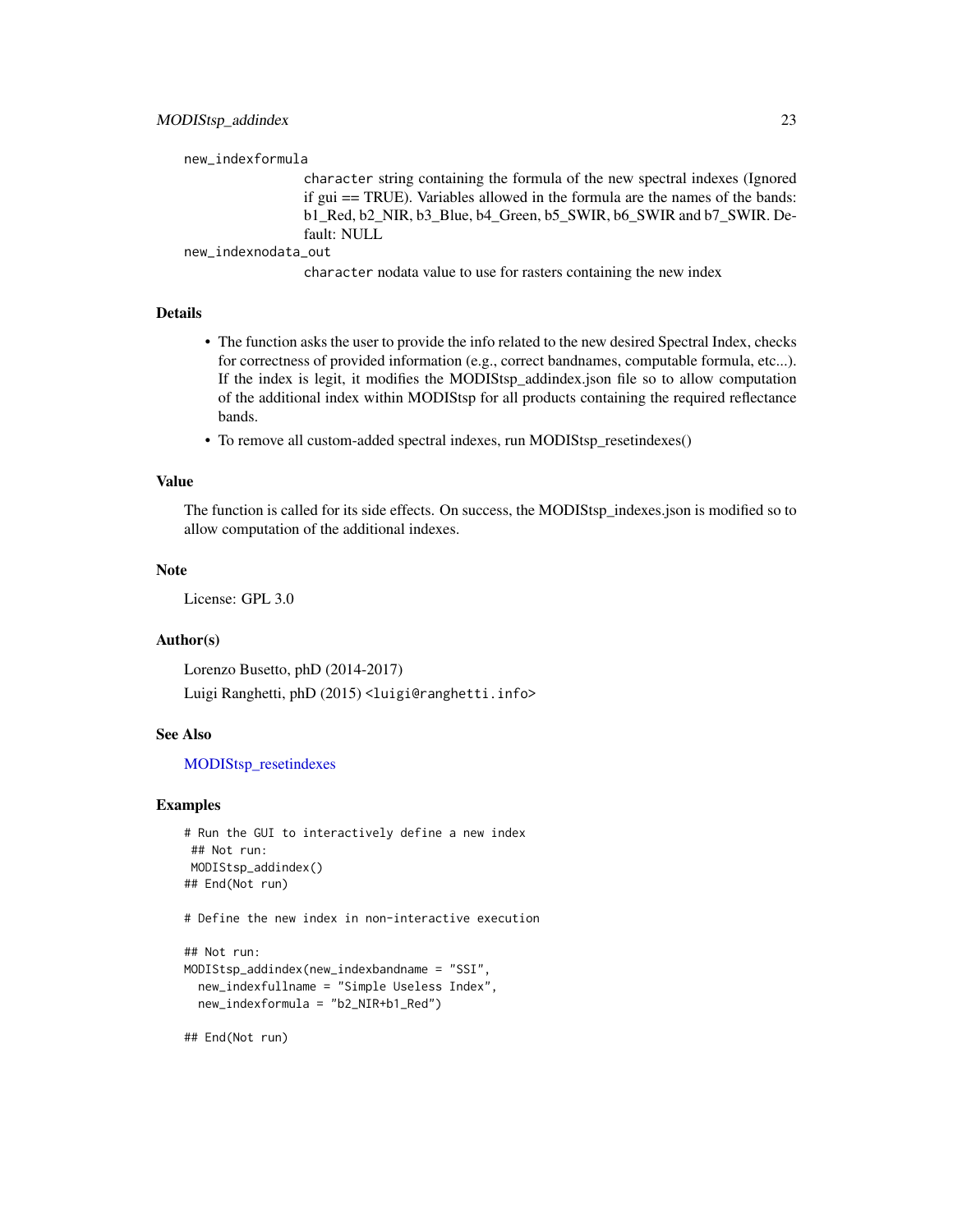<span id="page-23-0"></span>MODIStsp\_download *MODIStsp download function*

# Description

Internal function dealing with download of MODIS hdfs from http remote server for a given date.

# Usage

```
MODIStsp_download(
 modislist,
 out_folder_mod,
 download_server,
 http,
 n_retries,
 use_aria,
 date_dir,
 year,
 DOY,
 user,
 password,
  sens_sel,
 date_name,
  gui,
  verbose
```

```
\mathcal{E}
```
# Arguments

| modislist       | character array List of MODIS images to be downloaded for the selected date (as<br>returned from get_mod_filenames). Can be a single image, or a list of images<br>in case different tiles are needed! |
|-----------------|--------------------------------------------------------------------------------------------------------------------------------------------------------------------------------------------------------|
| download_server | out_folder_mod character Folder where the hdfs are to be stored                                                                                                                                        |
|                 | character ["http"] Server to be used.                                                                                                                                                                  |
| http            | character Address of the http server for the selected product.                                                                                                                                         |
| n_retries       | numeric Max number of retry attempts on download. If download fails more<br>that n_retries times consecutively, abort                                                                                  |
| use_aria        | logical if TRUE, download using aria2c                                                                                                                                                                 |
| date_dir        | character array Sub-folder where the different images can be found (element of<br>the list returned from get_mod_dirs, used in case of http download to generate<br>the download addresses).           |
| year            | character Acquisition year of the images to be downloaded                                                                                                                                              |
| DOY             | character array Acquisition doys of the images to be downloaded                                                                                                                                        |
| user            | character Username for http download                                                                                                                                                                   |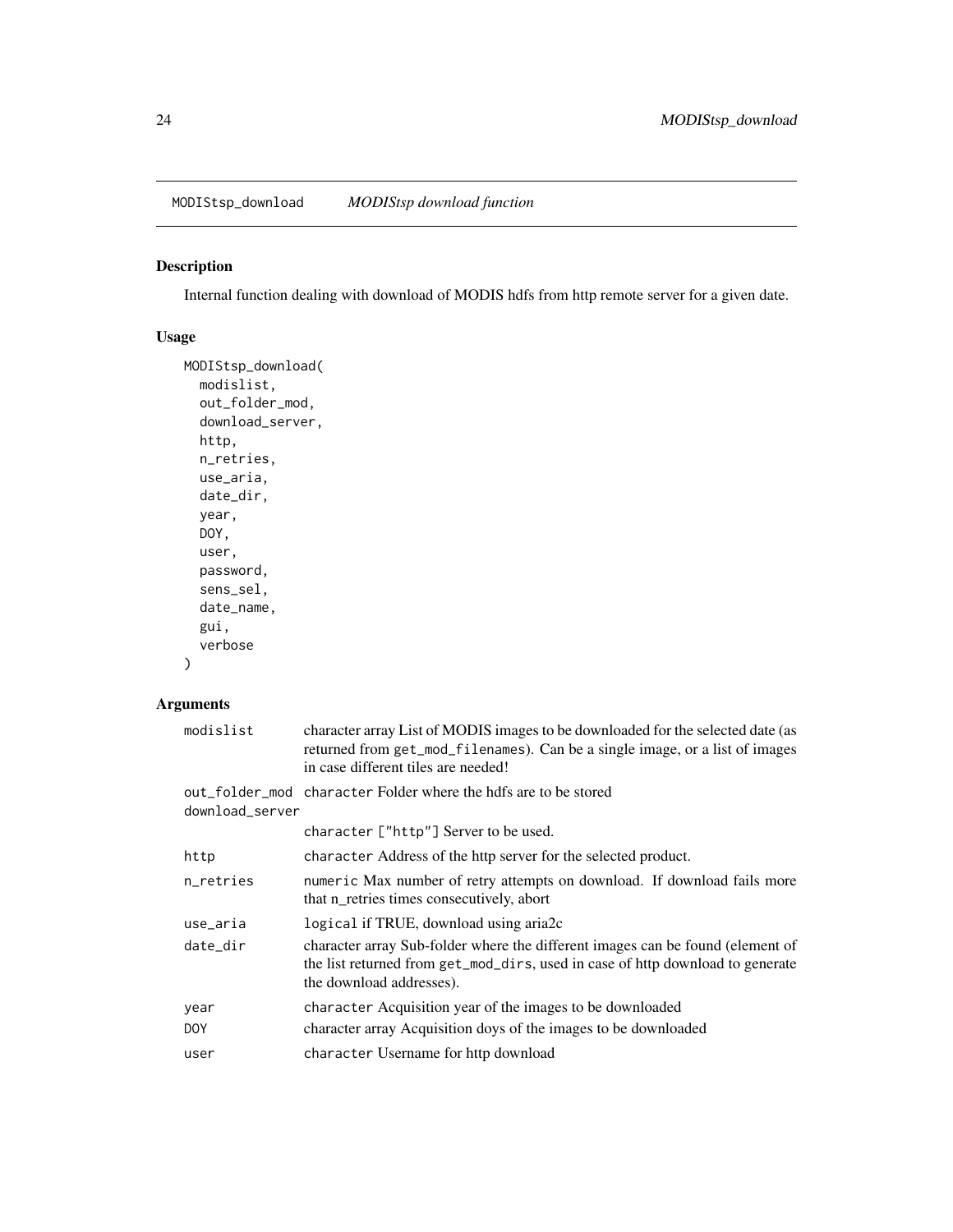# <span id="page-24-0"></span>MODIStsp\_extract 25

| password  | character Password for http download                                                                                        |
|-----------|-----------------------------------------------------------------------------------------------------------------------------|
| sens_sel  | character ["terra"   "aqua"] Selected sensor.                                                                               |
| date_name | character Date of acquisition of the images to be downloaded.                                                               |
| gui       | logical Indicates if on an interactive or non-interactive execution (only influ-<br>ences where the log messages are sent). |
| verbose   | logical If FALSE, suppress processing messages, Default: TRUE                                                               |

# Value

The function is called for its side effects

# Author(s)

Lorenzo Busetto, phD (2014-2017) Luigi Ranghetti, phD (2015) <luigi@ranghetti.info>

MODIStsp\_extract *Extract data from MODIStsp time series*

# Description

function used to extract time series data from rts files created by MODIStsp on spatial locations provided in the form of "R" spatial objects (SpatialPoints, SpatialPolygons, etc.)

# Usage

```
MODIStsp_extract(
  in_rts,
  sf_object,
  start_date = NULL,
  end_date = NULL,
  id_field = NULL,
  FUN = "mean",out_format = "xts",
  small = TRUE,small_method = "centroids",
 na.rm = TRUE,verbose = FALSE
```

```
)
```
# Arguments

| in rts    | A RasterStack bject created by MODIStsp (it MUST contain acquisition dates<br>in the "Z" attribute)               |
|-----------|-------------------------------------------------------------------------------------------------------------------|
| sf_object | "sf" object OR name of an GDAL-readable vector file specifying the "area" from<br>which data has to be extracted. |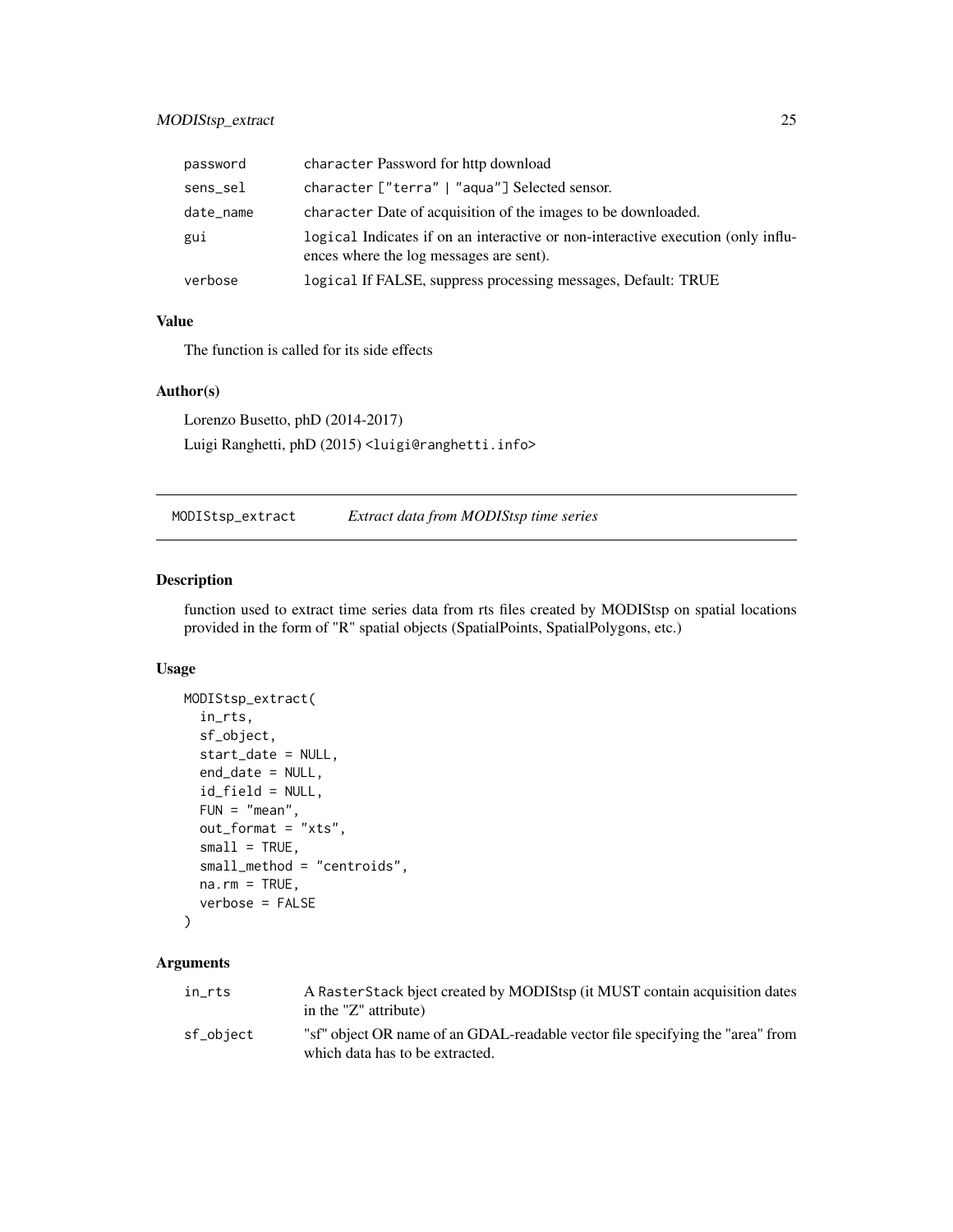|              | • If sf_object represents lines, the output object contains one column for<br>each line, containing values obtained applying the function specified as the<br>FUN argument over all pixels touched by the line, and one line for each<br>date.                                                                                                                                                                                                  |
|--------------|-------------------------------------------------------------------------------------------------------------------------------------------------------------------------------------------------------------------------------------------------------------------------------------------------------------------------------------------------------------------------------------------------------------------------------------------------|
|              | • If sf_object represents points, the output object contains one column for<br>each point, containing values of the cells corresponding to the point, and<br>one line for each date.                                                                                                                                                                                                                                                            |
|              | • If sf_object represents polygons, the output object contains one column<br>for each polygon, containing values obtained applying the function speci-<br>fied as the FUN argument over all pixels belonging to the polygon, and one<br>line for each date                                                                                                                                                                                      |
| start_date   | object of class Date, POSIXct or POSIX1t OR character coercible to Date<br>class (format = "yyyy-mm-dd")Starting date of the period to be considered for<br>data extraction. If not provided, the first date of the RasterStack is used.                                                                                                                                                                                                        |
| end_date     | object of class Date, POSIXct or POSIX1t OR character coercible to Date<br>class (format = "yyyy-mm-dd"). Ending date of the period to be considered for<br>data extraction. If not provided, the last date of the RasterStack is used.                                                                                                                                                                                                         |
| id_field     | character name of the column of the input sp object or shapefile to be used<br>in the data extraction. Values contained in the column MUST be unique. The<br>names of the columns of the output are taken from this column. If not provided,<br>or an invalid value is provided, then the names of the columns of the output<br>reflect the number of the feature in sf_object.                                                                 |
| <b>FUN</b>   | function to summarize the values (e.g. mean) on polygon data frames. The<br>function should take a single numeric vector as argument and return a single<br>value (e.g. mean, min or max), and accept a na.rm argument. Thus, standard R<br>functions not including an na.rm argument must be wrapped as in this example:<br>fun=function $(x,)$ length $(x)$ . Defaults to "mean"                                                              |
| out_format   | character ["xts"   "dframe"] If dframe, the output is a data frame with dates<br>in the first column and extracted data in the others, otherwise it is a xts object,<br>Default: "xts"                                                                                                                                                                                                                                                          |
| small1       | logical If TRUE, and input is polygons, then values are returned also for poly-<br>gons not covering at least one raster cell. "Included" cells in this case depend on<br>the values of the "small_method" parameter.                                                                                                                                                                                                                           |
| small_method | character ["centroids"   "full"] If small == TRUE and input is polygons,<br>controls which cells are "extracted" for small polygons. If set to "centroids"<br>(default), then only the cells corresponding to polygon centroid are considered<br>(faster, may have problems on strangely shaped polygons). If set to "full", then<br>all cells intersected by the small polygon are extracted and used in calculations,<br>Default: "centroids" |
| na.rm        | logical If TRUE, and sf_object is a polygon, then na.rm = TRUE is used when<br>applying FUN to the different pixels of the polygon, Default = TRUE.                                                                                                                                                                                                                                                                                             |
| verbose      | logical If TRUE, messages on processing status are sent to the console. De-<br>$fault = TRUE.$                                                                                                                                                                                                                                                                                                                                                  |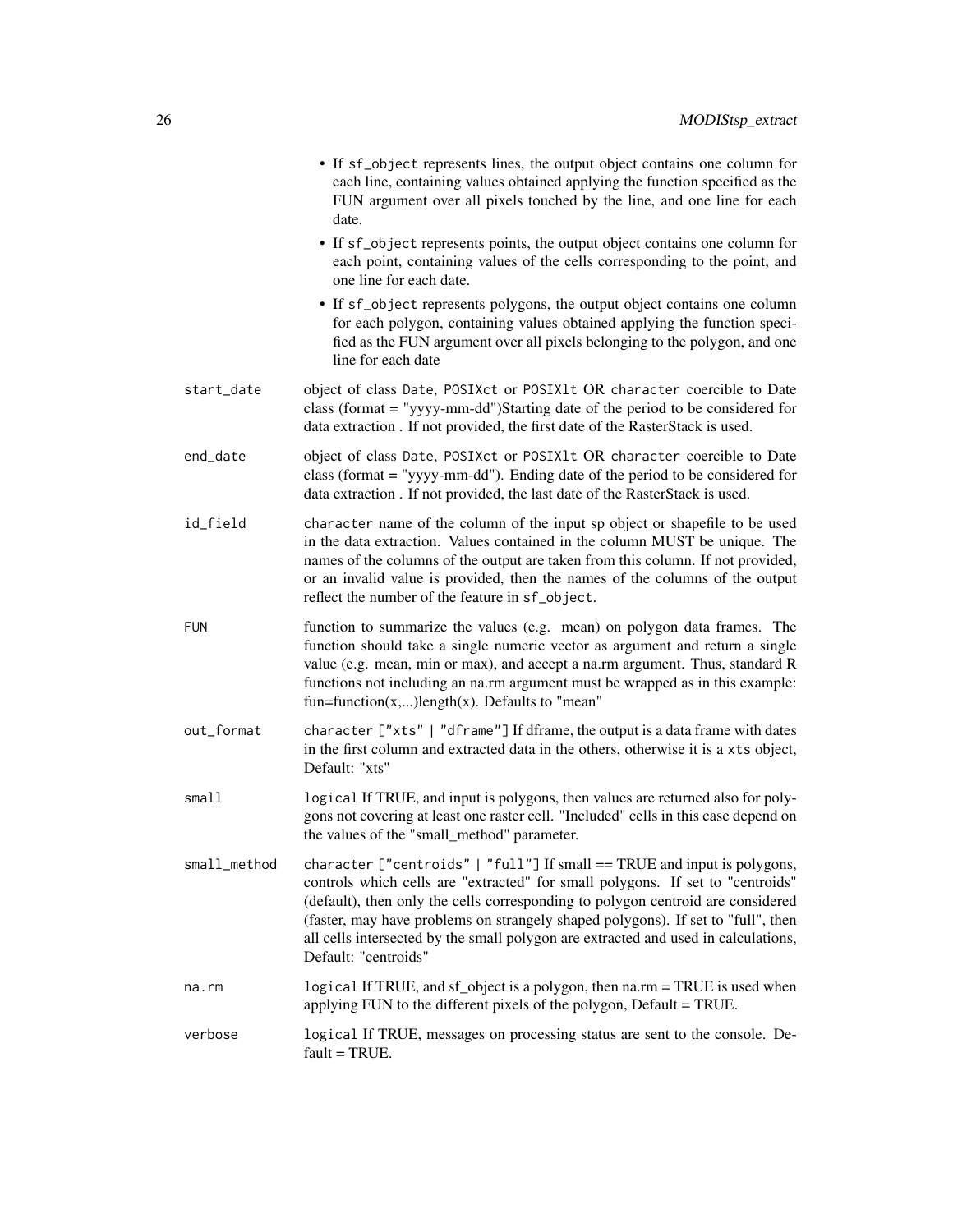#### Details

The function takes as input a RasterStack object containing time information in the "z" attribute (set by raster::setZ), a starting and ending date and a standard "R" spatial object, and returns the time series for the spatial locations specified in the spatial object in the form of a "R" xts object OR a plain data.frame with a "date" column in first position. If the input spatial object is a "point" or "line" one, the output object contains one column for each specified point, or for each cell intersecting the line, and one line for each date. If the input spatial object is a "polygon" one, the output object contains one column for each polygon, containing values obtained applying the function specified as the FUN argument over all pixels belonging to the polygon, and one line for each date.

#### Value

data.frame or xts object. Each column of data corresponds to one point or one polygon, each row to a date.

#### **Note**

License: GPL 3.0

#### Author(s)

Lorenzo Busetto, phD (2015 - 2017) email: busetto.l@irea.cnr.it

#### Examples

```
## Not run:
# Extract average and standard deviation values from a rts object created by
# MODIStsp for each polygon of a shapefile, for each date in the period
# between 2001-01-01 and 2014-12-31
# The example uses tif files in testdata/VI_16Days_500m_v6 to build
# a MODIStsp rasterStack corresponding to the 2016 time series of the NDVI index
# over the Como Lake (Italy). It then extracts data on polygons corresponding
# to different land cover classes saved in testdata/extract_polys.shp
# First, prepare the test dataset.
# __NOTE__ To avoid redownloading, here we copy some test data from MODIStsp
# installation folder to tempdir and use it to create a test time series.
test_zip <- system.file("testdata/VI_16Days_500m_v6/NDVI.zip",
                        package = "MODIStsp")
dir.create(file.path(tempdir(), "MODIStsp/VI_16Days_500m_v6"),
          showWarnings = FALSE, recursive = TRUE)
utils::unzip(test_zip,
             exdir = file.path(tempdir(), "MODIStsp/VI_16Days_500m_v6"))
opts_file <- system.file("testdata/test_extract.json", package = "MODIStsp")
MODIStsp(opts_file = opts_file, gui = FALSE, verbose = FALSE)
# Now load the MODIStsp stack: This is a MODIS NDVI time series ranging between
```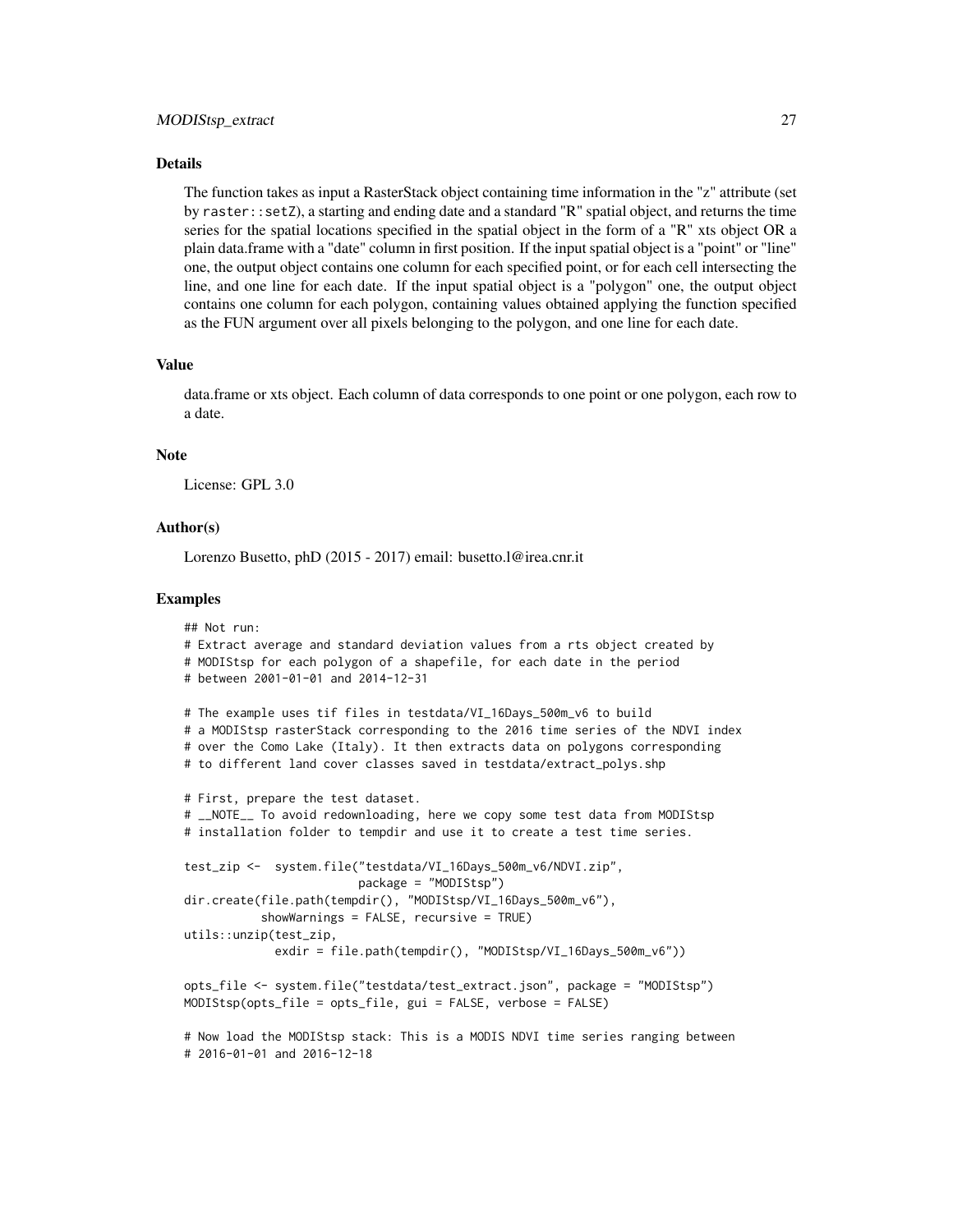```
# __NOTE__: MODIStsp rasterStack files are always saved in the "Time_Series\/RData"
# subfolder of your main output folder - see
# "https://docs.ropensci.org/MODIStsp/articles/output.html")
# Specify the filename of the RData RasterStack of interest
stack_file <- file.path(tempdir(),
"MODIStsp/VI_16Days_500m_v6/Time_Series/RData/Terra/NDVI",
  "MOD13A1_NDVI_1_2016_353_2016_RData.RData")
basename(stack_file)
ts_data <- get(load(stack_file))
ts_data
# Now load a shapefile containing polygons from which we want to extract data
polygons <- sf::st_read(system.file("testdata/extract_polys.shp",
                           package = "MODIStsp"), quiet = TRUE)
polygons
# Finally, extract the average values for each polygon and date and plot the
# results
out_dataavg <- suppressMessages(MODIStsp_extract(ts_data, polygons, id_field = "lc_type",
                             small = FALSE))
head(out_dataavg)
plot(out_dataavg, legend.loc = "topleft")
# use a different summarization function
out_datasd <- MODIStsp_extract(ts_data, polygons, id_field = "lc_type",
                              FUN = "sd", small = FALSE)head(out_datasd)
# (See also https://docs.ropensci.org/MODIStsp/articles/Analyze.html for a
# worked-out example)
## End(Not run)
```
MODIStsp\_get\_prodlayers

*Retrieve the names of MODIS layers for a product*

#### Description

Function used to retrieve the names of original MODIS layers, quality layers and eventually available spectral indexes given a MODIS product code. It is useful to identify the names of the layers to be processed when launching MODIStsp from the CLI.

<span id="page-27-0"></span>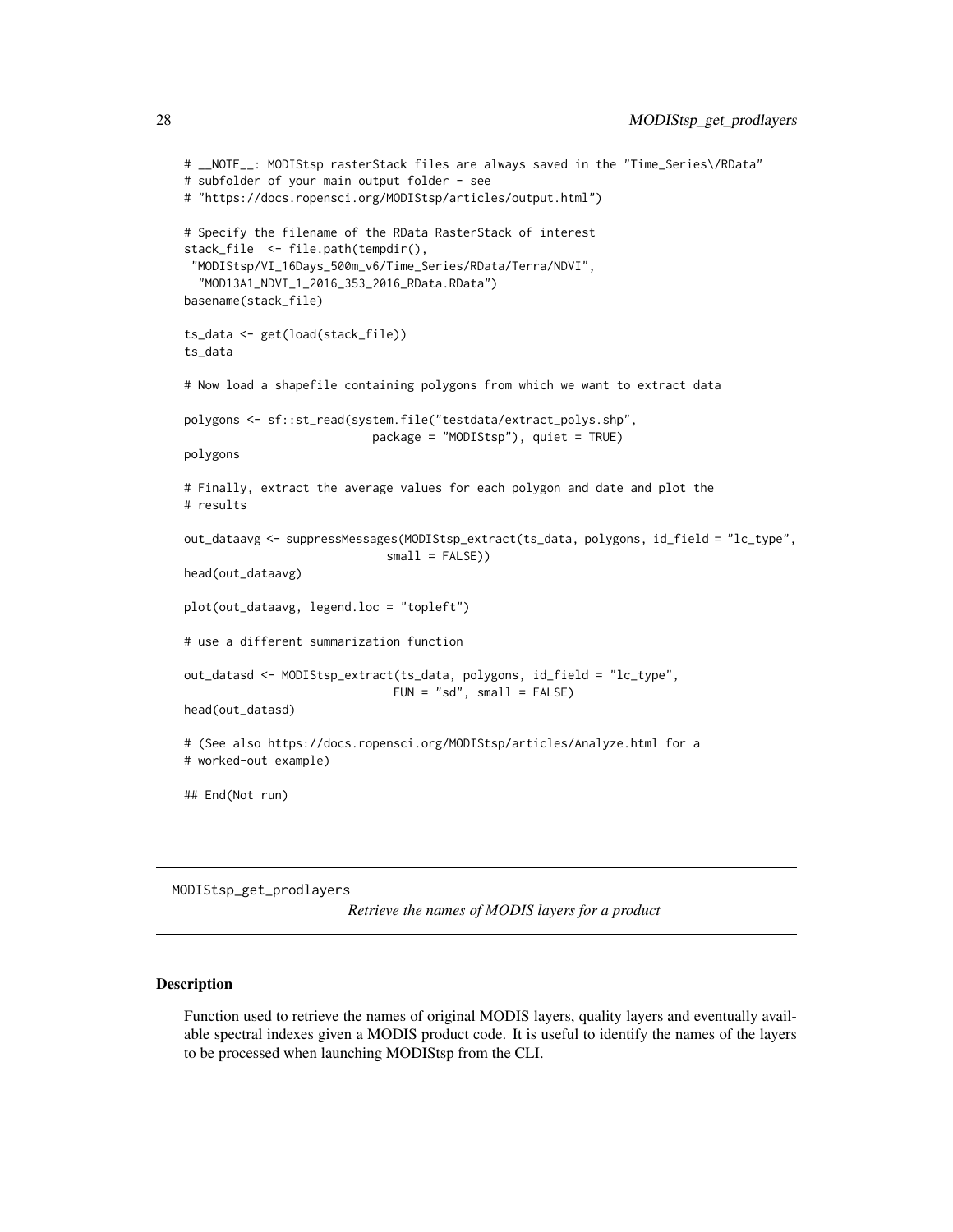# <span id="page-28-0"></span>MODIStsp\_get\_prodnames 29

#### Usage

MODIStsp\_get\_prodlayers(prodname, prodver = "006")

#### **Arguments**

| prodname | character containing the code of the desired MODIS product. NOTE: for prod-<br>ucts available separately for Terra and Aqua (e.g., MOD13Q1/MYD13Q1), use<br>the code $MD$ code (e.g., MD13O1) |
|----------|-----------------------------------------------------------------------------------------------------------------------------------------------------------------------------------------------|
| prodver  | character containing the version of the desired MODIS product. Currently ver-<br>sions "006" (default) and "061" can be chosen.                                                               |

# Value

list, containing the slots: prodname, bandnames, quality\_bandnames and indexes\_bandnames, band\_fullnames, quality\_fullnames, indexes\_fullnames

#### Note

License: GPL 3.0

# Author(s)

Lorenzo Busetto, phD (2014-2020)

Luigi Ranghetti, phD (2021)

#### Examples

# Get layers of product M\*13Q1 based on code MODIStsp\_get\_prodlayers("M\*13Q1")

# Get layers of product M\*13Q1 based on full name MODIStsp\_get\_prodlayers("Vegetation Indexes\_16Days\_250m (M\*D13Q1)")

# Get indexes names of product M\*13Q1 based on full name MODIStsp\_get\_prodlayers("MCD43C4")\$indexes\_bandnames

MODIStsp\_get\_prodnames

*Retrieve the names of all available product*

# Description

Function used to retrieve the names of available MODIS products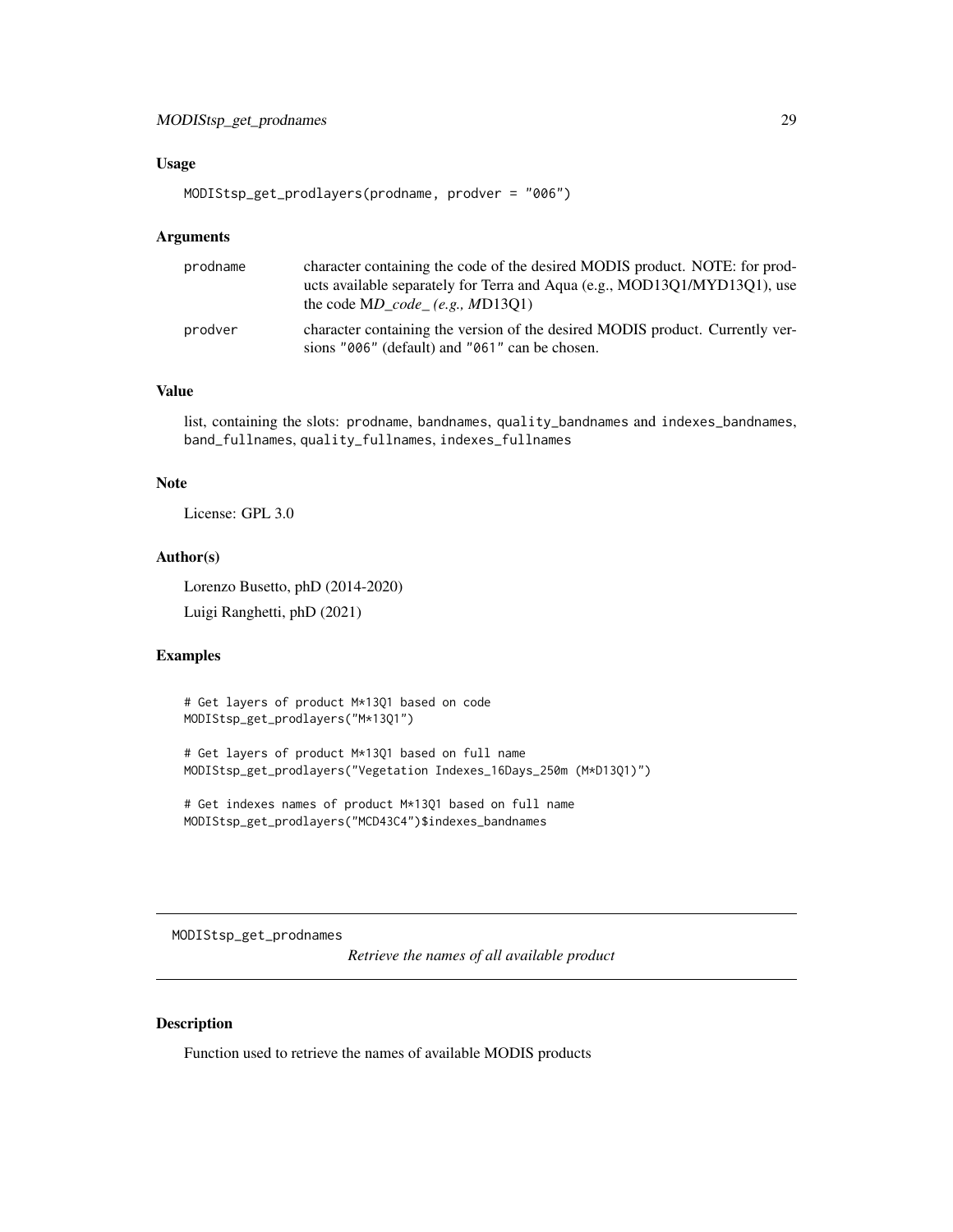#### Usage

MODIStsp\_get\_prodnames()

# Value

character array of product names

# Note

License: GPL 3.0

# Author(s)

Lorenzo Busetto, phD (2014-2020)

# Examples

# Get MODIStsp product names MODIStsp\_get\_prodnames()

<span id="page-29-1"></span>MODIStsp\_GUI *Build and manage the MODIStsp GUI*

# Description

Function used to generate and handle the GUI used to allow selection of MODIStsp processing parameters.

#### Usage

MODIStsp\_GUI()

# Value

the function is called for its side effects - opening the GUI and allowing to set, save, load options and eventually launch the processing.

## Note

License: GPL 3.0

# Author(s)

Lorenzo Busetto, phD (2014-2017)

Luigi Ranghetti, phD (2015) <luigi@ranghetti.info>

<span id="page-29-0"></span>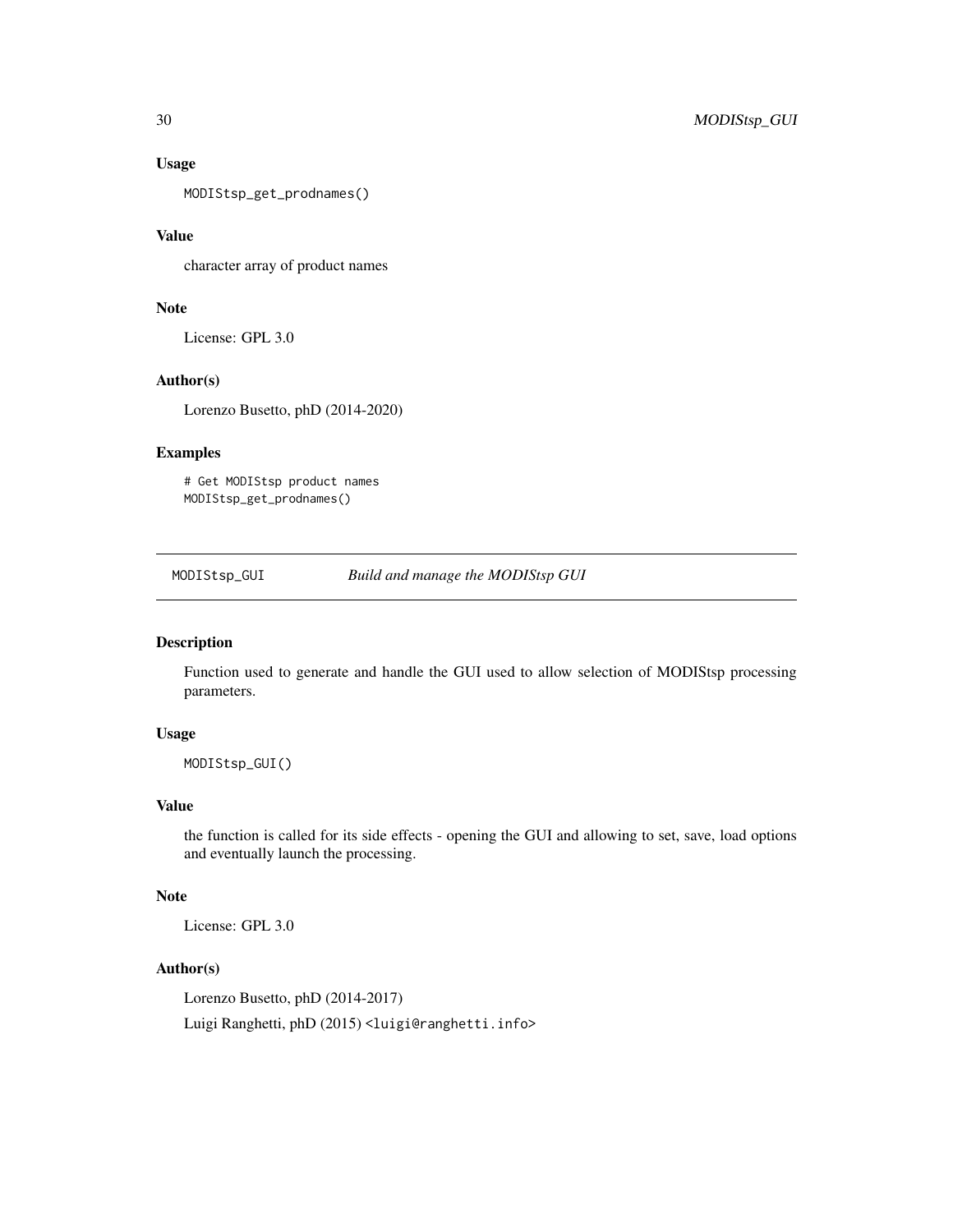# <span id="page-30-1"></span><span id="page-30-0"></span>Description

Main processing function of MODIStsp. Takes as input processing parameters specified by the user and performs all required processing.

#### Usage

```
MODIStsp_process(proc_opts, n_retries, verbose = TRUE, parallel = TRUE)
```
#### Arguments

| proc_opts | data. frame containing all processing parameters, as passed from the MODIStsp<br>GUI, or created in MODIStsp by joining explicitly passed arguments with a (not<br>mandatory) options file.                                                                                                                                                                                           |
|-----------|---------------------------------------------------------------------------------------------------------------------------------------------------------------------------------------------------------------------------------------------------------------------------------------------------------------------------------------------------------------------------------------|
| n_retries | numeric maximum number of retries on download functions. In case any down-<br>load function fails more than n_retries times consecutively, MODIStsp_process<br>will abort, Default: 20                                                                                                                                                                                                |
| verbose   | logical If FALSE, suppress processing messages, Default: TRUE                                                                                                                                                                                                                                                                                                                         |
| parallel  | logical If TRUE (default), the function is run using parallel processing, to<br>speed-up the computation for large rasters (with a maximum of 8 cores). The<br>number of cores is automatically determined; specifying it is also possible (e.g.<br>$\text{parallel} = 4$ ). In this case, more than 8 cores can be specified. If FALSE<br>(default), single core processing is used. |

#### Details

After retrieving the input processing options, the function

- 1. Accesses NASA http archive to determine the list of files to be downloaded/processed (or, in case of offline processing, get the list of already available hdf files present in out\_mod\_folder);
- 2. Performs all required processing steps on each date (download, reprojection, resize, mosaicing, Spectral Indexes and Quality indicators computation);
- 3. Creates virtual files of the processed time series.

Reprojection and resize is dealt with by accessing gdal routines through the [gdalUtilities](https://CRAN.R-project.org/package=gdalUtilities) package. Extraction of bitfields from Quality layers is done though bitwise computation Checks are done in order to not re-download already existing HDF images, and not reprocess already processed dates (if the user did not specify that)

#### Value

The function is called for its side effects.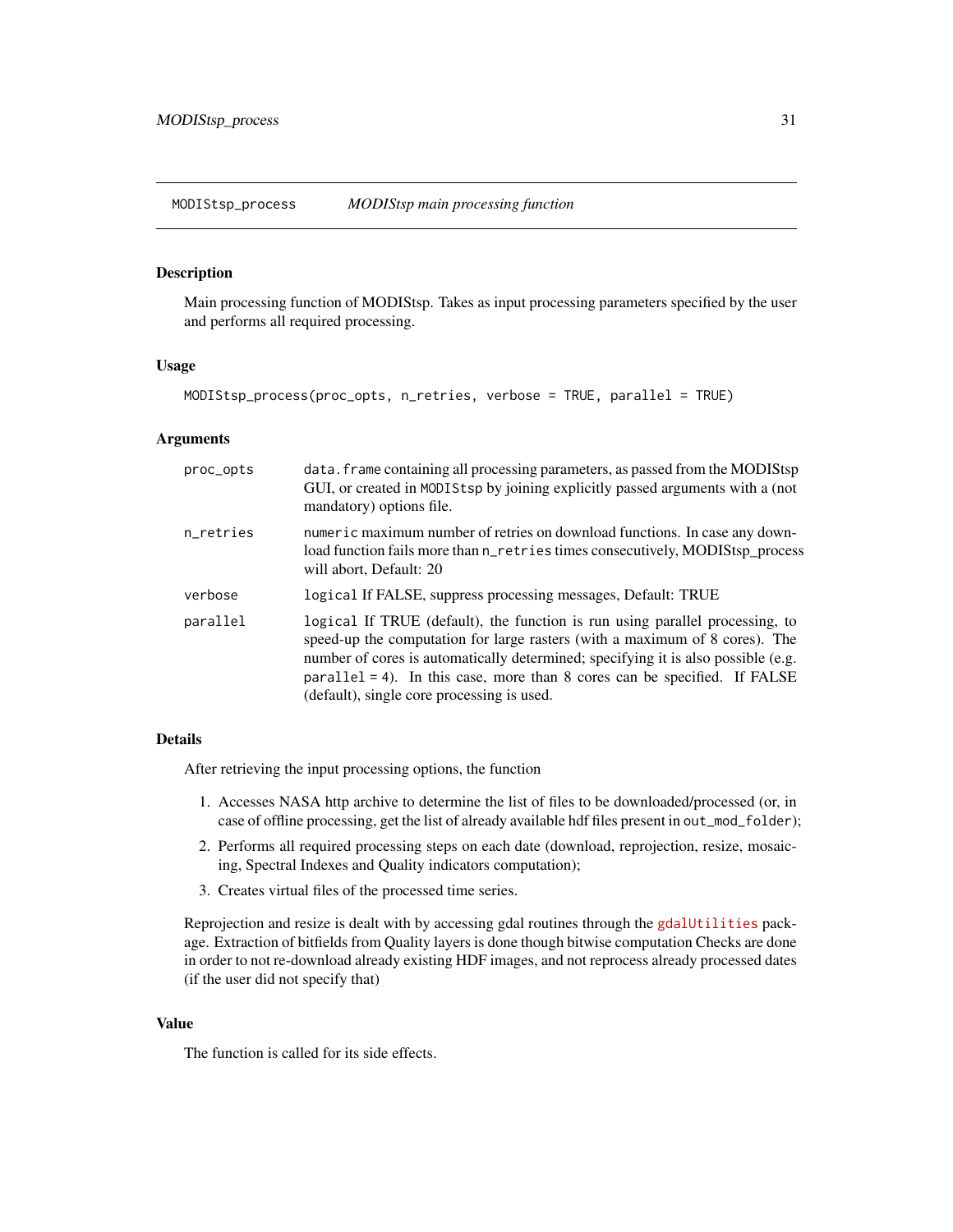# <span id="page-31-0"></span>Note

Thanks Tomislav Hengl and Babak Naimi, whose scripts made the starting point for development of this function [\(ModisDownload;](http://r-gis.net/?q=ModisDownload) [Download\\_and\\_resampling\\_of\\_MODIS\\_images\)](https://en.wikipedia.org/wiki/Regression-kriging?title=Download_and_resampling_of_MODIS_images) License: GPL 3.0

#### Author(s)

Lorenzo Busetto, phD (2014-2017)

Luigi Ranghetti, phD (2015) <luigi@ranghetti.info>

MODIStsp\_process\_bands

*MODIStsp helper for processing original HDF layers*

# Description

Internal function used to perform the required spatial processing on MODIS original hdf layers (reprojection, resizing, resampling, mosaicing, computation of scaling factors). The function is based on the use of gdal routines.

# Usage

```
MODIStsp_process_bands(
  out_folder_mod,
 modislist,
  outproj_str,
  mod_proj_str,
  sens_sel,
  band,
  bandname,
  date_name,
  datatype,
  nodata_in,
  nodata_out,
  full_ext,
  bbox,
  scale_val,
  scale_factor,
  offset,
  out_format,
  outrep_file,
  compress,
  out_res_sel,
  out_res,
  resampling,
  nodata_change,
```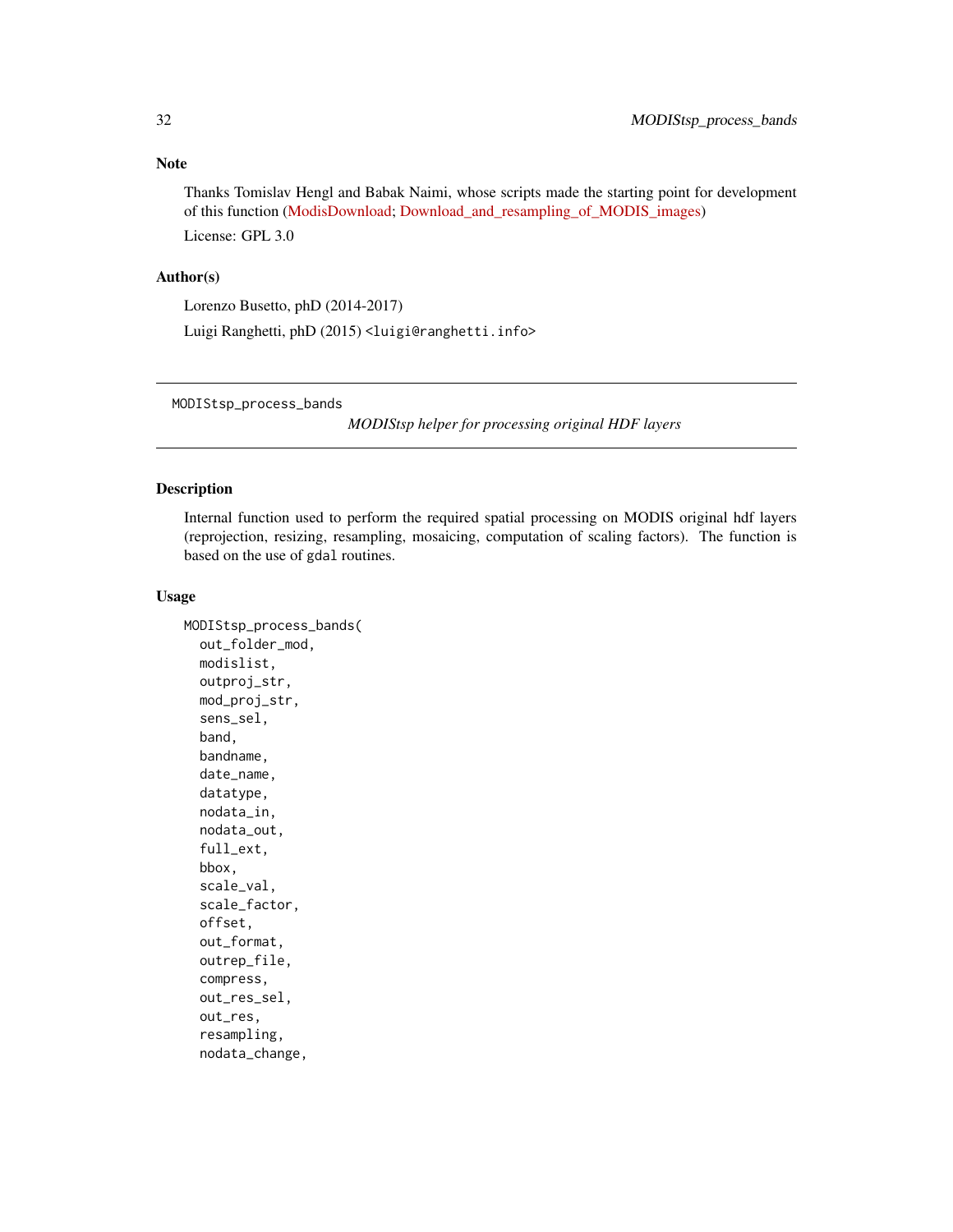```
gui,
  verbose,
  parallel
\mathcal{L}
```
# Arguments

|              | out_folder_mod character Output folder for original HDF storage. If "\$tempdir" (default), a<br>temporary directory is used.                                                                                                           |
|--------------|----------------------------------------------------------------------------------------------------------------------------------------------------------------------------------------------------------------------------------------|
| modislist    | character array List of MODIS images to be downloaded for the selected date (as<br>returned from get_mod_filenames). Can be a single image, or a list of images<br>in case different tiles are needed!                                 |
| outproj_str  | character EPSG or WKT of output projection.                                                                                                                                                                                            |
| mod_proj_str | character EPSG or WKT of MODIS projection.                                                                                                                                                                                             |
| sens_sel     | character ["terra"   "aqua"] Selected sensor.                                                                                                                                                                                          |
| band         | numeric band number corresponding to the HDF layer to be processed                                                                                                                                                                     |
| bandname     | character Name of the HDF layer to be processed.                                                                                                                                                                                       |
| date_name    | character Date of acquisition of the images to be downloaded.                                                                                                                                                                          |
| datatype     | character Datatype to the HDF layer to be processed.                                                                                                                                                                                   |
| nodata_in    | numeric Original nodata value to the HDF layer to be processed.                                                                                                                                                                        |
| nodata_out   | numeric Output nodata value to the HDF layer to be processed.                                                                                                                                                                          |
| full_ext     | logical If TRUE, process full tiles, if FALSE, process bbox                                                                                                                                                                            |
| bbox         | numeric(4) Output bounding box (xmin, ymin, xmax, ymax) in out_proj coor-<br>dinate system. Ignored if spatmeth == "tiles", Default: NULL                                                                                              |
| scale_val    | logical If TRUE, scale and offset are applied to original MODIS layers, and<br>Spectral Indexes are saved as floating point. If FALSE, no rescaling is done and<br>Spectral Indexes are saved as integer, with a 10000 scaling factor. |
| scale_factor | numeric Scale factor to be applied to the HDF layer to be processed (Ignored if<br>$scale_val == FALSE).$                                                                                                                              |
| offset       | numeric Offset to be applied to the HDF layer to be processed (Ignored if<br>$scale_val == FALSE).$                                                                                                                                    |
| out_format   | character ["ENVI"   "GTiff"] Desired output format.                                                                                                                                                                                    |
| outrep_file  | character Full path of the file where results of the processing are to be stored<br>(created in MODIStsp_process)                                                                                                                      |
| compress     | character ["None"   "PACKBITS"   "LZW"   "DEFLATE"] Compression method<br>for GTiff outputs (Ignored if out_format == $ENVI$ )                                                                                                         |
| out_res_sel  | character ["Native", "User Defined]. If "Native", the outputs keep the original<br>resolution of MODIS HDF images. Otherwise, the value set in "out_res" is used.                                                                      |
| out_res      | float Output resolution (in output projection measurement unit). Ignored if<br>out_res_sel == "Native".                                                                                                                                |
| resampling   | character ["near"   "bilinear"   "cubic"   "cubicspline", llanczos" , "average" , "mode",   "max" ,   "min" ,   "q1'<br>Resampling method to be used by gdalwarp.                                                                      |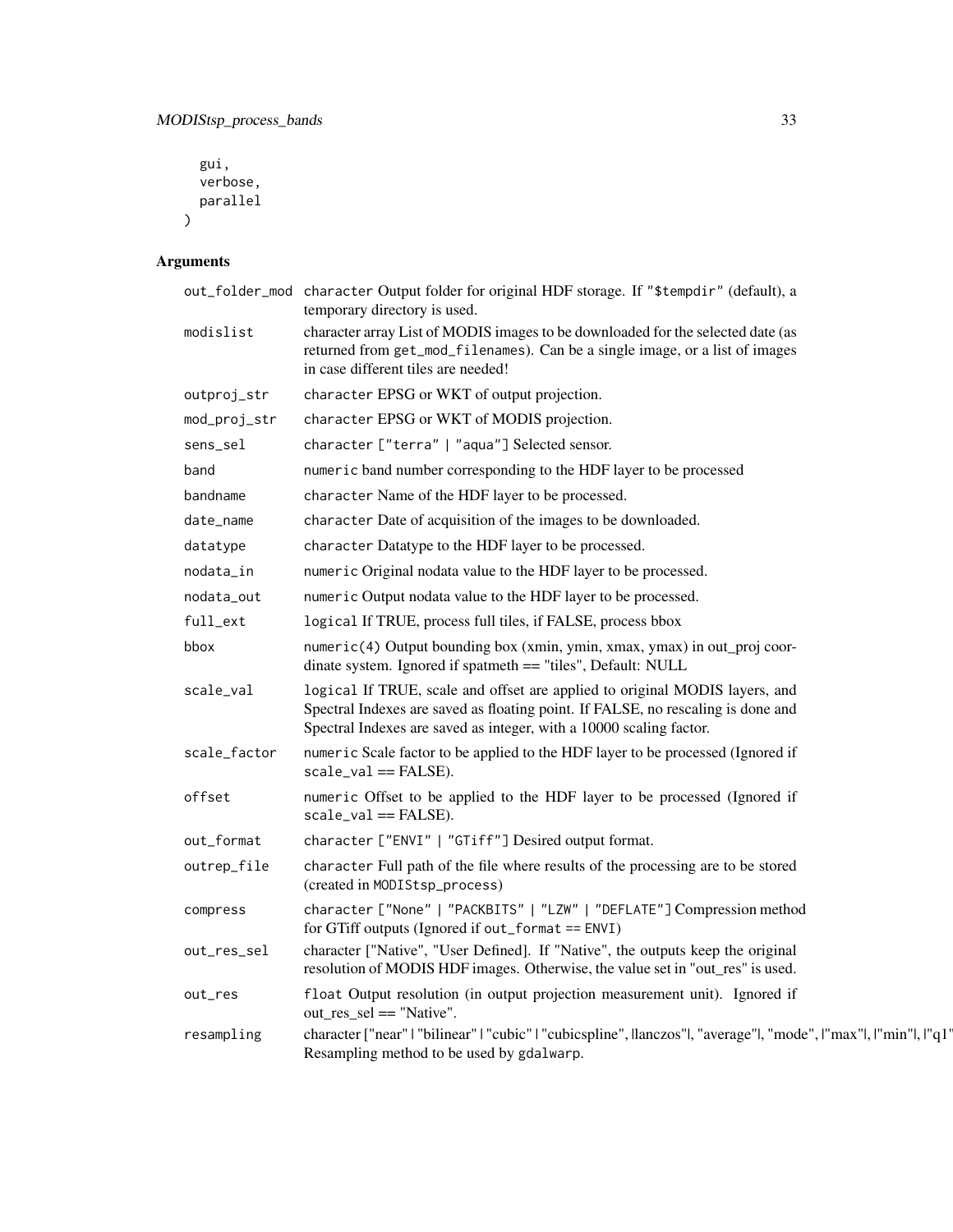<span id="page-33-0"></span>

| nodata_change | logical if TRUE, NoData values are set to the max value of the datatype of<br>the layer on the MODIStsp output rasters. NOTE: If multiple nodata values are<br>reported for a layer, all are reset to the new value.                                                                                                                                                 |
|---------------|----------------------------------------------------------------------------------------------------------------------------------------------------------------------------------------------------------------------------------------------------------------------------------------------------------------------------------------------------------------------|
| gui           | logical if TRUE: the GUI is opened before processing. If FALSE: process-<br>ing parameters are retrieved from the provided opts_file argument), Default:<br><b>TRUE</b>                                                                                                                                                                                              |
| verbose       | logical If FALSE, suppress processing messages, Default: TRUE                                                                                                                                                                                                                                                                                                        |
| parallel      | logical If TRUE, the function is run using parallel processing, to speed-up the<br>computation for large rasters (with a maximum of 8 cores). The number of cores<br>is automatically determined; specifying it is also possible (e.g. parallel $= 4$ ).<br>In this case, more than 8 cores can be specified. If FALSE (default), single core<br>processing is used. |

# Value

The function is called for its side effects

# Author(s)

Lorenzo Busetto, phD (2014-2017) Luigi Ranghetti, phD (2015) <luigi@ranghetti.info>

MODIStsp\_process\_indexes

*MODIStsp helper for computing spectral indexes*

# Description

function used to compute spectral indexes, given the index formula

# Usage

```
MODIStsp_process_indexes(
  out_filename,
  out_prod_folder,
  formula,
  bandnames,
  nodata_out,
  indexes_nodata_out,
  file_prefix,
  compress,
 yy,
  out_format,
 DOY,
  scale_val
)
```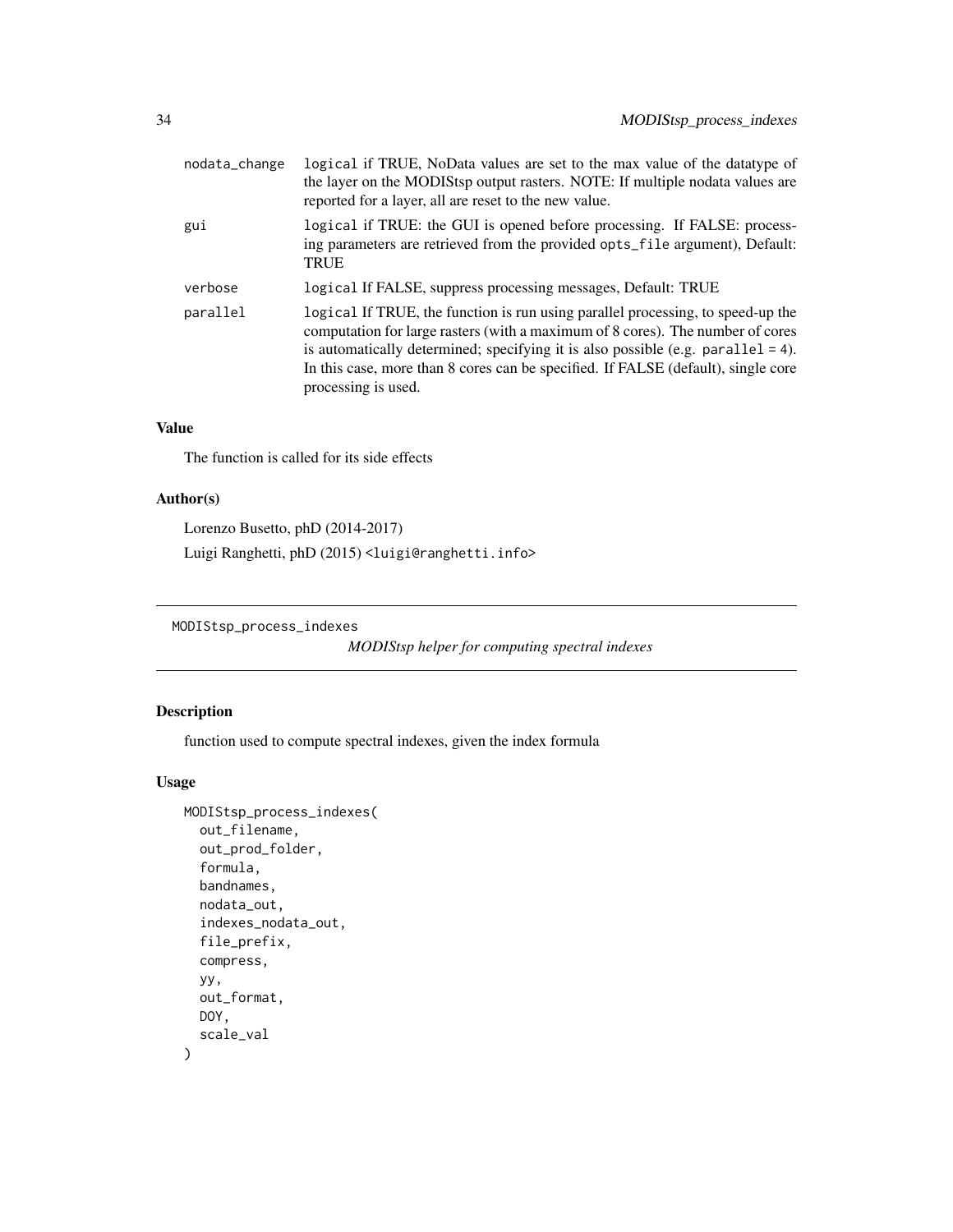# Arguments

| out_filename<br>out_prod_folder | character basename of the file in to which save results                                                                       |
|---------------------------------|-------------------------------------------------------------------------------------------------------------------------------|
|                                 | character output folder for the product used to retrieve filenames of rasters of<br>original bands to be used in computations |
| formula                         | character Index formula, as derived from XML file and stored in prod_opts<br>within previous_file                             |
| bandnames                       | character array of names of original HDF layer. Used to identify the bands<br>required for index computation                  |
| nodata_out                      | character array of NoData values of reflectance bands                                                                         |
| indexes_nodata_out              |                                                                                                                               |
|                                 | character NoData value for resulting raster                                                                                   |
| file_prefix                     | character used to retrieve filenames of rasters of original bands to be used in<br>computations                               |
| compress                        | character compression option for GTiff files                                                                                  |
| yу                              | character year string used to retrieve filenames of rasters of original bands to<br>be used in computations                   |
| out_format                      | character string used to retrieve filenames of rasters of original bands to be<br>used in computations                        |
| <b>DOY</b>                      | character doy string used to retrieve filenames of rasters of original bands to<br>be used in computations                    |
| scale_val                       | character (Yes/No) if Yes, output values in are computed as float -1 - 1, other-<br>wise integer -10000 - 10000               |

# Details

the function parses the index formula to identify the required bands. On the basis of identified bands, it retrieves the reflectance bands required, gets the data into R raster objects, performs the computation and stores results in a GeoTiff or ENVI raster file

# Value

NULL - new raster file saved in out\_filename

# Note

License: GPL 3.0

# Author(s)

Lorenzo Busetto, phD (2017)

Luigi Ranghetti, phD (2017) <luigi@ranghetti.info>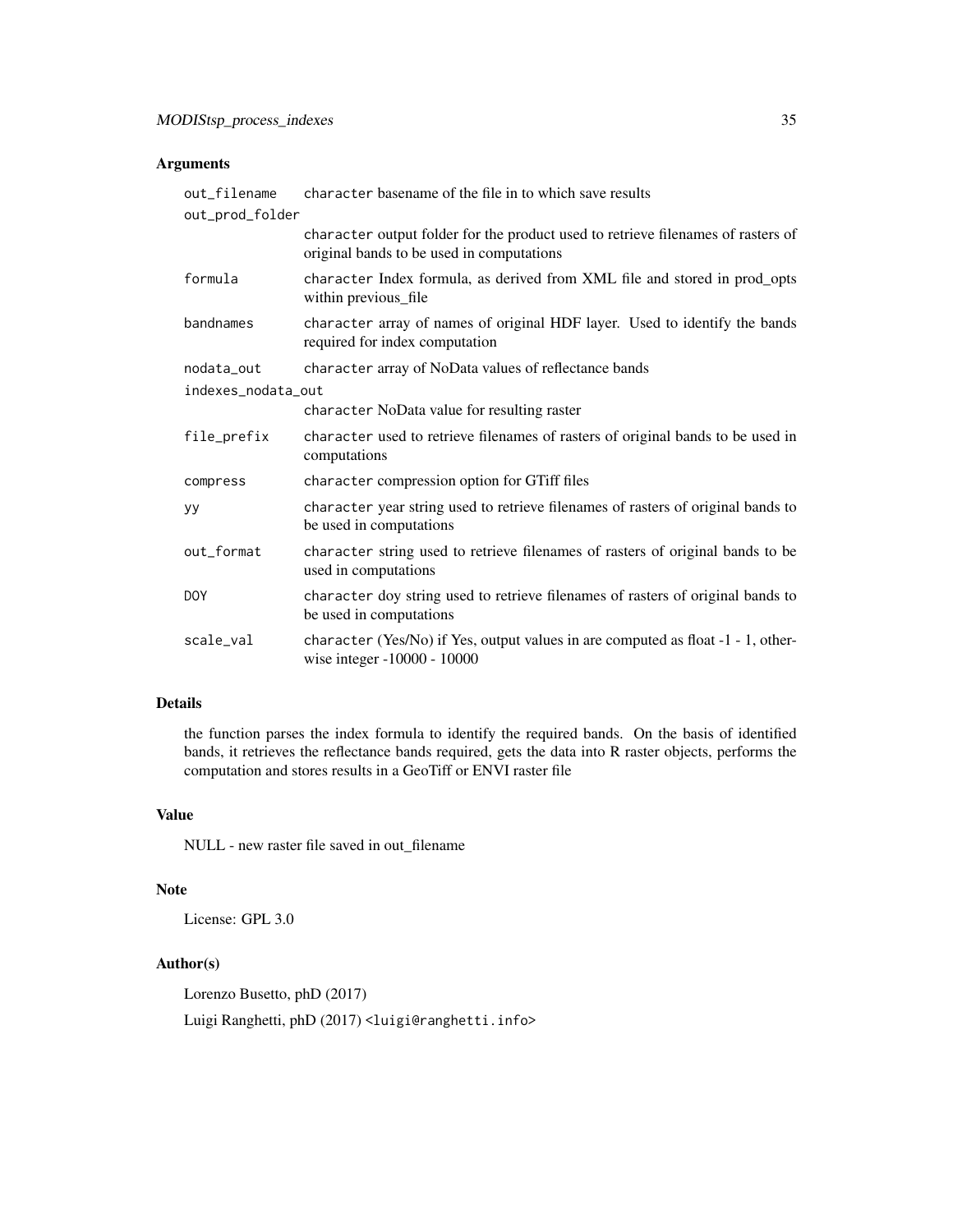```
MODIStsp_process_QA_bits
```
*MODIStsp helper function to compute Quality Indicators from HDF bit-field layers*

# Description

function used to extract quality indicator from MODIS aggregated quality layers

#### Usage

```
MODIStsp_process_QA_bits(
  out_filename,
  in_source_file,
  bitN,
  out_format,
  nodata_source,
  nodata_qa_in,
  nodata_qa_out,
  compress
)
```
# Arguments

| out_filename  | character file name of the output raster files containing QI values                                                                              |
|---------------|--------------------------------------------------------------------------------------------------------------------------------------------------|
|               | in_source_file character name of the file created by MODIStsp containing the data required<br>to compute the quality indicator                   |
| bitN          | character position of the bits corresponding to the quality indicator of interest<br>$(e.g., 0-1 = first two bits; 2-5: bits from 2 to 5, etc.)$ |
| out_format    | output format (ENVI or GTiff)                                                                                                                    |
| nodata source | character NoData values of the MODIS band containing data from which the<br>bit field corresponding to the quality indicator must be extracted   |
| nodata_qa_in  | character in NoData for quality bands ("255")                                                                                                    |
| nodata_qa_out | character out NoData for quality bands ("255")                                                                                                   |
| compress      | character compression option for GTiff files                                                                                                     |

# Details

On the basis of the name of the image containing the aggregated quality information (in\_source\_file``) and of the position of the bit fields corresponding to the QI of interest in the bitfield representation (bitN"), the function extracts the correct information exploiting bitwise operators, and save the result in a new raster image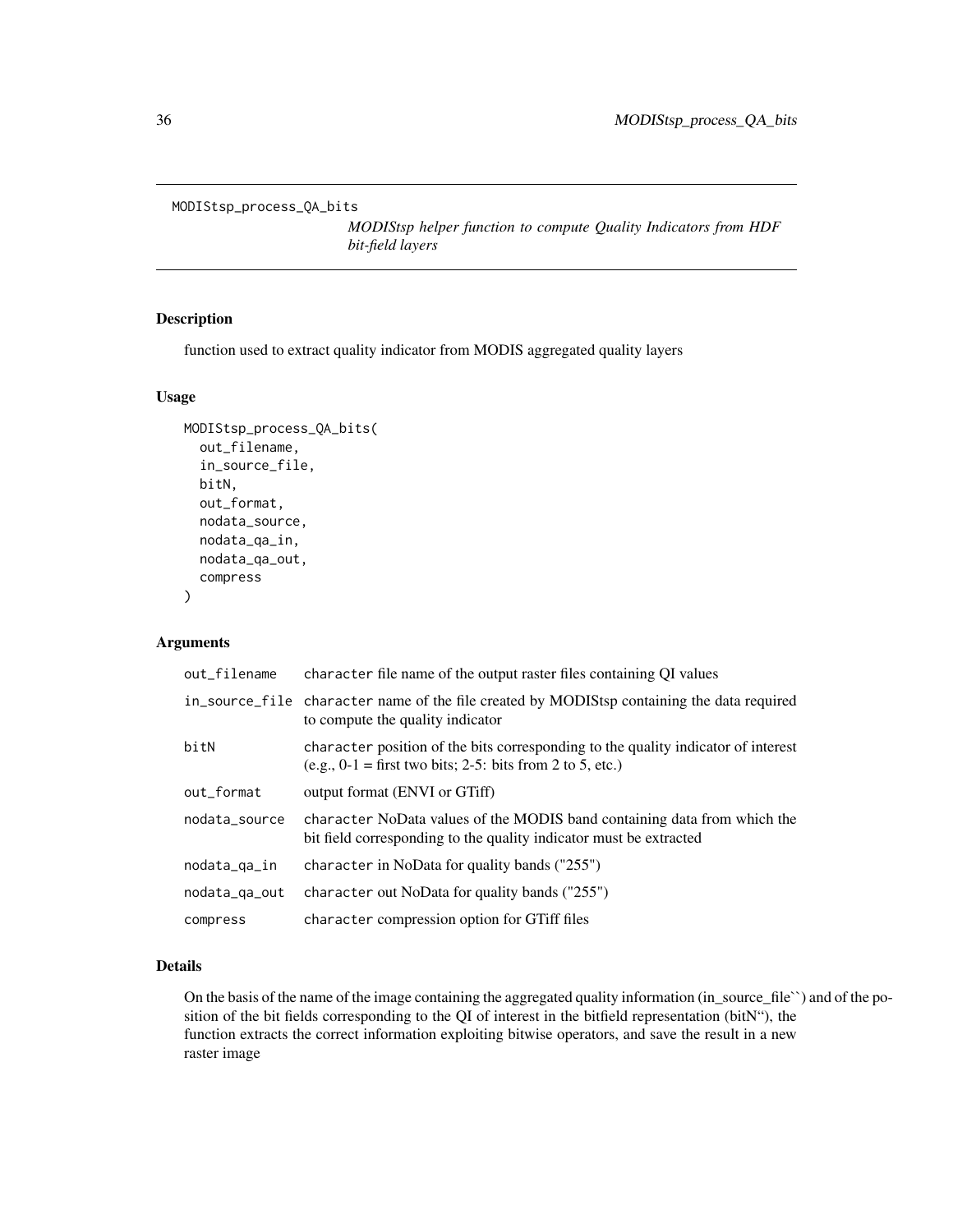# <span id="page-36-0"></span>Note

License: GPL 3.0 Based on the modis.qc.R script by Yann Chemin (2008) ([https://goo.gl/](https://goo.gl/7Fhreo) [7Fhreo](https://goo.gl/7Fhreo)) license GPL 3.0

# Author(s)

```
Lorenzo Busetto, phD (2017)
```
Luigi Ranghetti, phD (2017) <luigi@ranghetti.info>

MODIStsp\_read\_xml *Read MODIS products characteristics from XML*

#### Description

function used to parse the XML file used to store the characteristics of MODIS Land Products and store them in the "prod\_opts" data frame

#### Usage

```
MODIStsp_read_xml(prodopts_file, xml_file)
```
#### Arguments

| prodopts_file | string filename of the RData in which to store the data parsed from the XML file |
|---------------|----------------------------------------------------------------------------------|
| xml_file      | string filename of the XML file containing the MODIS products characteristics    |

# Details

The function parses the XML file product by product, stores data in a data frame and saves the data frame within the "MODIStsp\_previous" RData file as a list of lists

# Value

NULL - retrieved data are stored in the specified RData file

#### Note

License: GPL 3.0

# Author(s)

Lorenzo Busetto, phD (2014-2017)

Luigi Ranghetti, phD (2015) <luigi@ranghetti.info>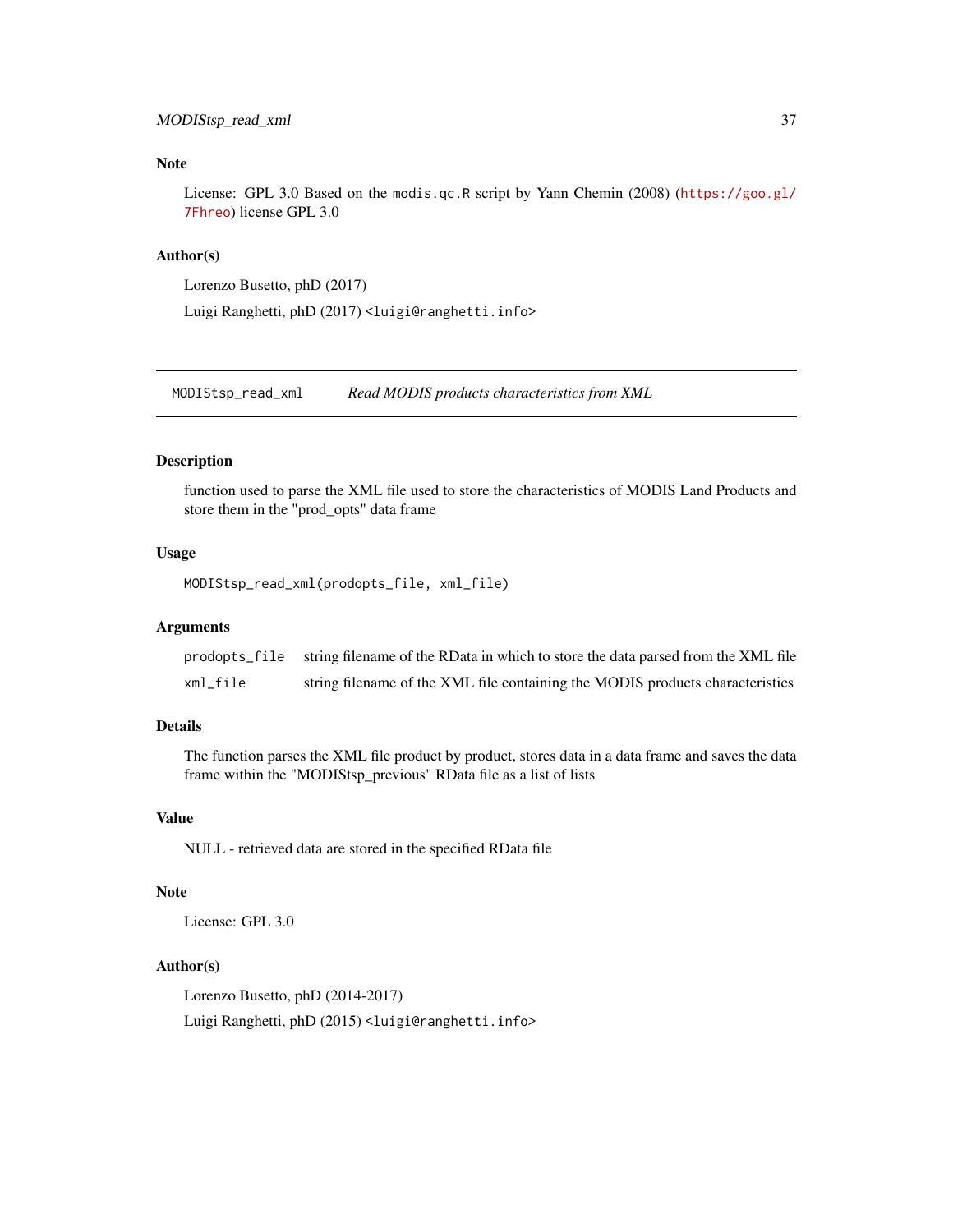<span id="page-37-1"></span><span id="page-37-0"></span>MODIStsp\_resetindexes *Remove custom spectral indexes*

#### Description

Function used to remove all user-defined Spectral Indexes from MODIStsp, thus resetting the list of available indexes to the default ones.

# Usage

```
MODIStsp_resetindexes()
```
#### Value

The function is called for its side effects. On success, the MODIStsp\_indexes.json file is modified so to remove all previously custom-specified Spectral Indexes.

# Note

License: GPL 3.0

# Author(s)

Lorenzo Busetto, phD (2014-2017) <br/>busetto.l@irea.cnr.it>

#### See Also

[MODIStsp\\_addindex](#page-21-1)

#### Examples

```
## Not run:
# Remove all custom-defined spectral indexes from an options file
# Add a custom index for testing purposes
library(jsonlite)
opts_jsfile = system.file("testdata/test_addindex.json",
                             package = "MODIStsp")
MODIStsp_addindex(
  opts_jsfile = opts_jsfile,
  gui = FALSE,
  new_indexbandname = paste0("Index_", as.character(sample(10000, 1))),
  new_indexformula = "b1_Red - b2_NIR",
  new_indexfullname = paste0("Index_", as.character(sample(10000, 1)))
  )
opts <- jsonlite::fromJSON(indexes_file)
 opts$custom_indexes[1]
```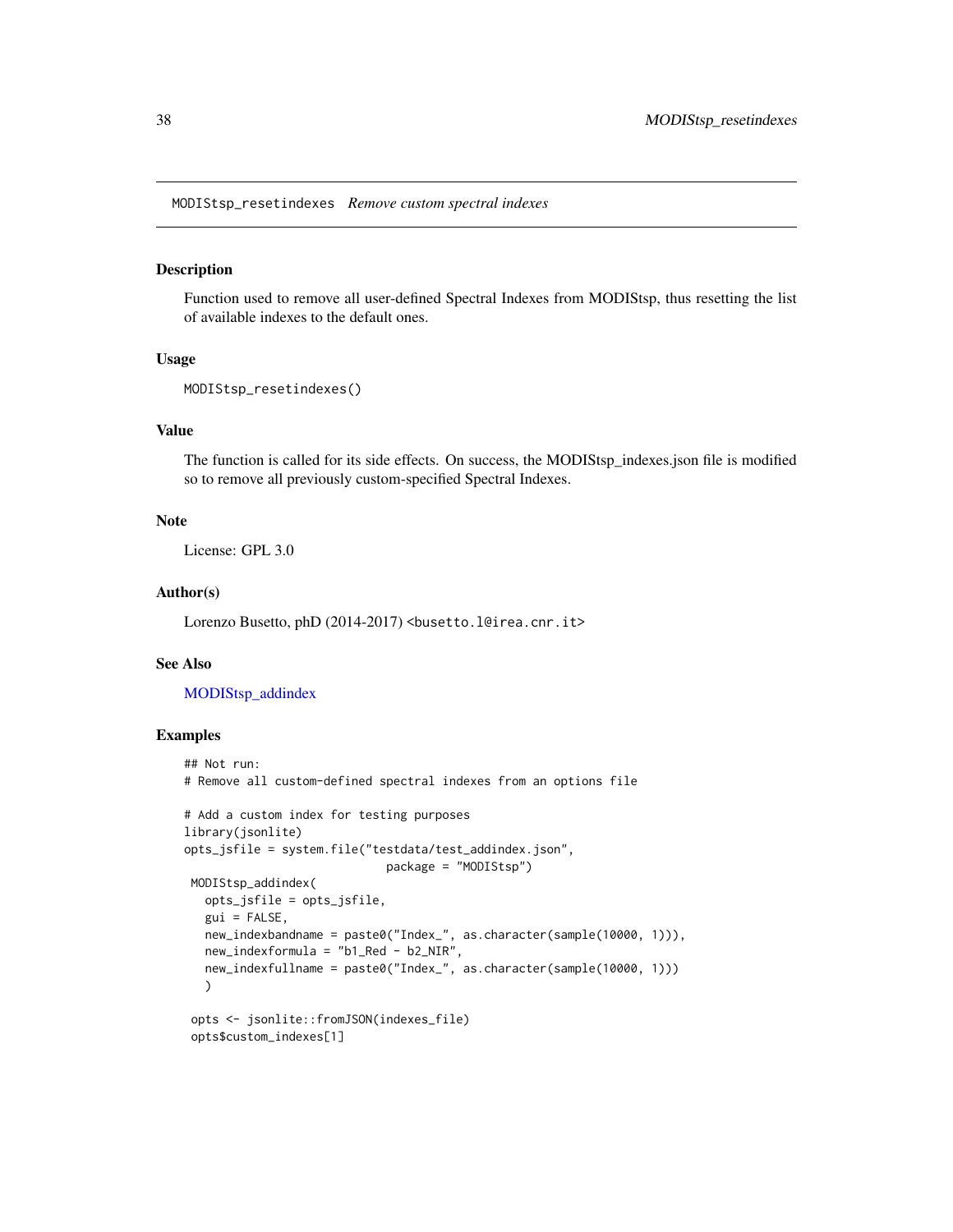```
# Now remove all custom indexes
MODIStsp_resetindexes()
opts <- jsonlite::fromJSON(opts_jsfile)
opts$custom_indexes[1]
```
## End(Not run)

MODIStsp\_vrt\_create *Create MODIStsp virtual files*

#### Description

Function used to create virtual files from time series of single-band files corresponding to different acquisition dates. The function takes as input the folder in which the single-band files are stored, and creates a ENVI Meta file and/or a GDAL vrt file that allows access to the full time series as if it was a single physical file. Created virtual files are stored in the "Time Series" subfolder of 'out\_prod\_folder"

# Usage

```
MODIStsp_vrt_create(
  sensor,
  out_prod_folder,
 bandnames,
  bandsel,
  nodata_out,
  indexes_bandnames,
  indexes_bandsel,
  indexes_nodata_out,
  quality_bandnames,
  quality_bandsel,
  quality_nodata_out,
  file_prefixes,
  ts_format,
  out_format,
  verbose
```
# )

# Arguments

| sensor          | character ["Terra"  "Aqua"   "Both"] MODIS platform to be considered.<br>(Ignored for MCD <sup>*</sup> products). Default: "Both" |
|-----------------|-----------------------------------------------------------------------------------------------------------------------------------|
| out_prod_folder |                                                                                                                                   |
|                 | character Main output folder.                                                                                                     |
| bandnames       | names of all layers available for the product being processed                                                                     |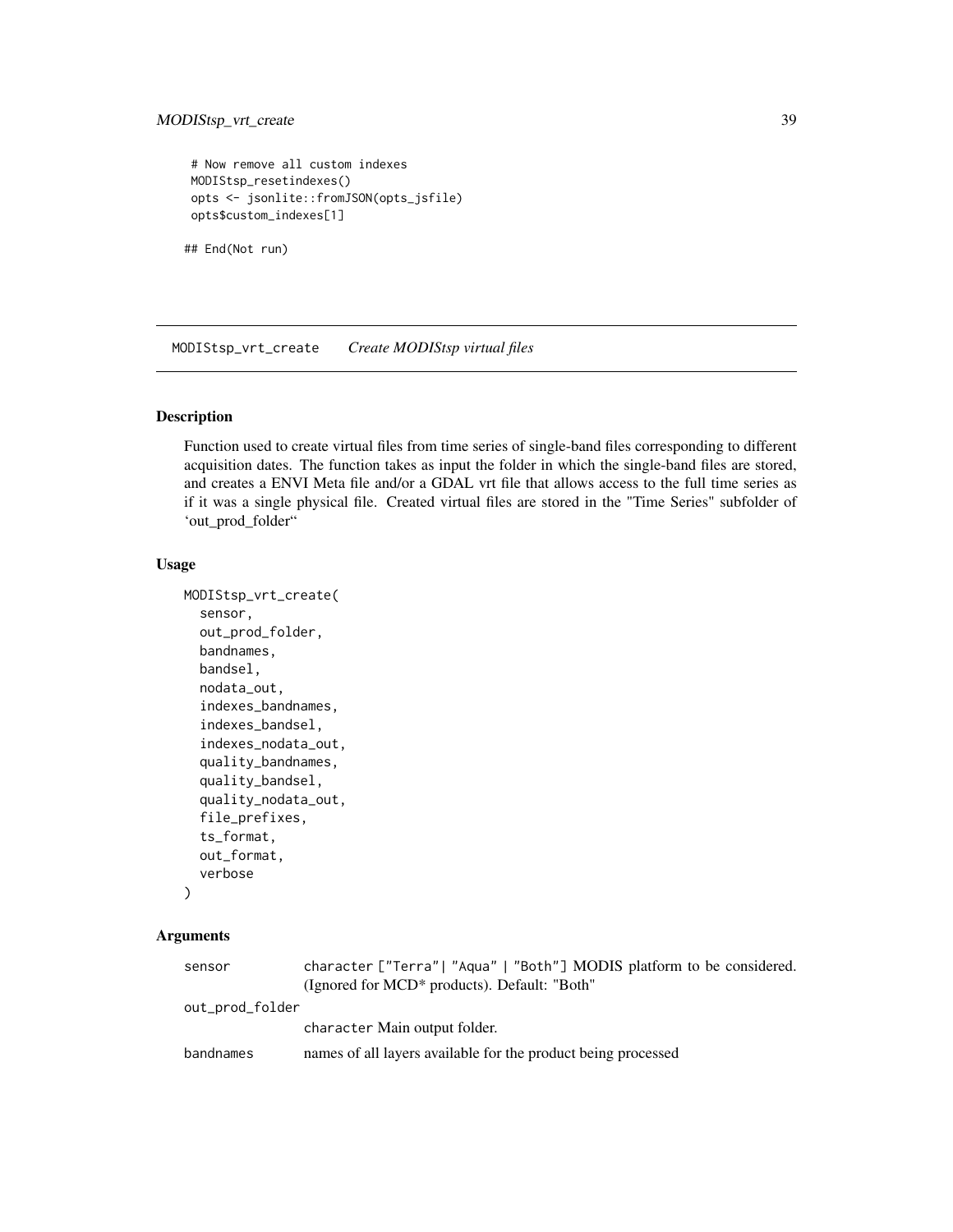| character array Original MODIS layers to be processed. You can get a list of<br>available layers for a given product using function MODIStsp_get_prodlayers<br>(e.g., MODIStsp_get_prodlayers("M*D13Q1")\$bandnames), Default: NULL                                                            |
|------------------------------------------------------------------------------------------------------------------------------------------------------------------------------------------------------------------------------------------------------------------------------------------------|
| numeric Output nodata value to be used in vrt files                                                                                                                                                                                                                                            |
| indexes_bandnames                                                                                                                                                                                                                                                                              |
| names of all indexes available for the product being processed                                                                                                                                                                                                                                 |
| indexes_bandsel                                                                                                                                                                                                                                                                                |
| character arraySpectral Indexes to be computed starting from reflectance bands.<br>You can get a list of available quality layers for a given product using function<br>MODIStsp_get_prodlayers(e.g., MODIStsp_get_prodlayers("M*D13Q1")\$indexes_bandnames),<br>Default: NULL                 |
| indexes_nodata_out                                                                                                                                                                                                                                                                             |
| nodata value for indexes vrts                                                                                                                                                                                                                                                                  |
| quality_bandnames                                                                                                                                                                                                                                                                              |
| names of all quality indicators available for the product being processed                                                                                                                                                                                                                      |
| quality_bandsel                                                                                                                                                                                                                                                                                |
| character array Quality Indicators to be computed starting from bit fields of orig-<br>inal MODIS layers. You can get a list of available quality layers for a given prod-<br>uct using function MODIStsp_get_prodlayers (e.g., MODIStsp_get_prodlayers("M*D13Q1")\$quality_l<br>Default: NULL |
| quality_nodata_out                                                                                                                                                                                                                                                                             |
| nodata value for quality vrts                                                                                                                                                                                                                                                                  |
| character array (2) file_prefixes for TERRA and AQUA - used to identify the<br>files corresponding to each sensor                                                                                                                                                                              |
| character ["ENVI"   "GDAL"   "Both"] Required output format for virtual file.                                                                                                                                                                                                                  |
| character ["ENVI"   "GTiff"] Format of images used as "input" for the vrt<br>and contained in out_prod_folder/band folders.                                                                                                                                                                    |
| logical If FALSE, suppress processing messages, Default: TRUE                                                                                                                                                                                                                                  |
|                                                                                                                                                                                                                                                                                                |

# Value

NULL - the function is called for its side effects

# Note

License: GPL 3.0

# Author(s)

Lorenzo Busetto, phD (2014-2017)

Luigi Ranghetti, phD (2015) <luigi@ranghetti.info>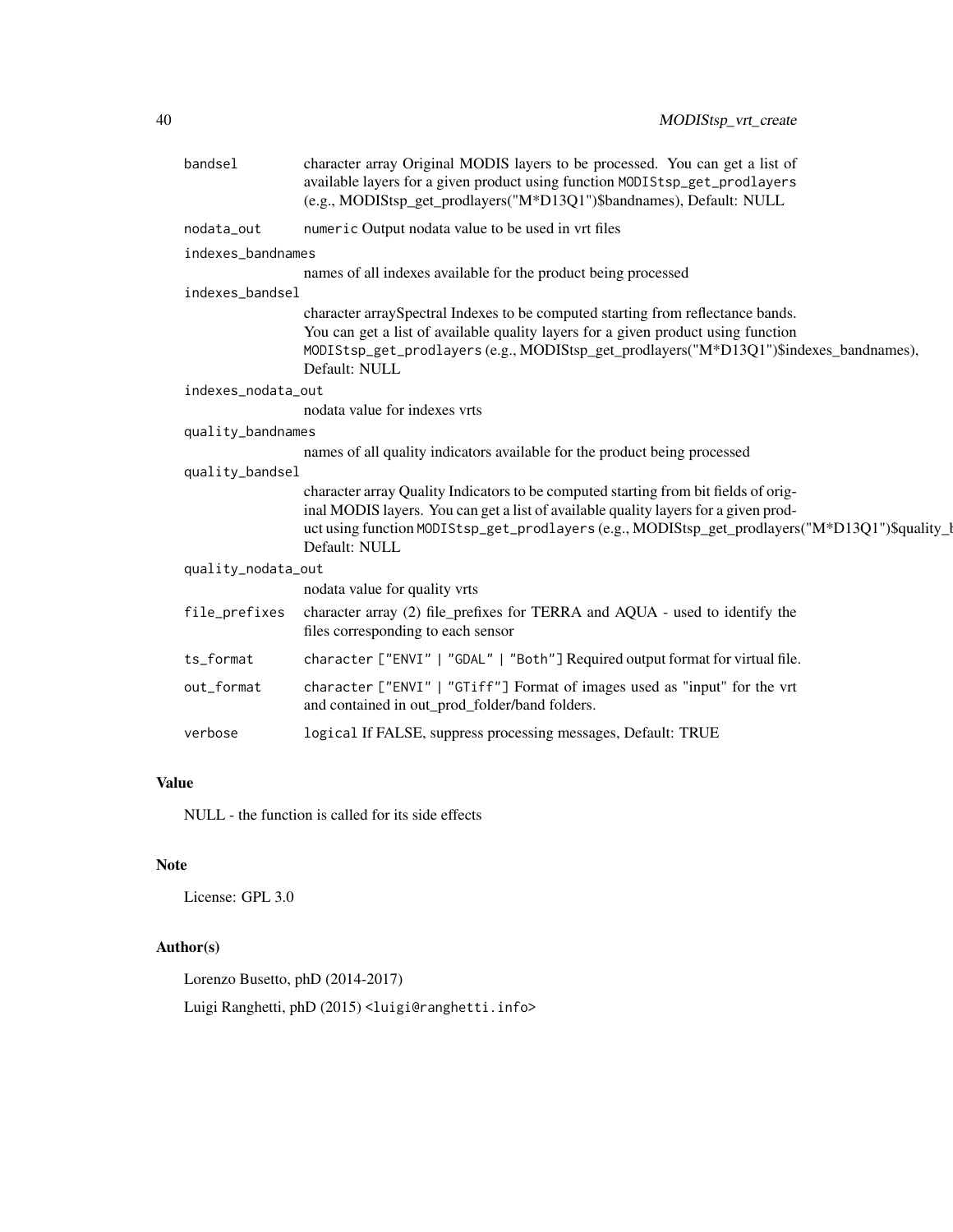<span id="page-40-0"></span>process\_message *Spawn processing update messages*

#### Description

helper function to provide processing messages

#### Usage

```
process_message(mess_text, verbose = TRUE)
```
# Arguments

| mess text | character text to be shown in the processing windows and/or the console |
|-----------|-------------------------------------------------------------------------|
| verbose   | logical If FALSE, suppress processing messages, Default: TRUE           |

#### Value

The function is called for its side effects

# Author(s)

Lorenzo Busetto, phD (2017)

| reproj_bbox | Reproject a bounding box |
|-------------|--------------------------|
|             |                          |

#### Description

Helper function used to reproject bounding boxes; setting the parameter 'enlarge' allows to choose if the new one would be the one which completely includes the original extent in the output projection, or if is simply the one obtained by reprojecting the upper-left and the lower-right corners.

#### Usage

```
reproj_bbox(bbox, in_proj, out_proj, enlarge = TRUE)
```
# Arguments

| bbox     | The input bounding box (it can be a matrix obtained from $sp::bbox()$ , or a<br>numeric vector in the format (xmin, ymin, xmax, ymax)).                                                                         |
|----------|-----------------------------------------------------------------------------------------------------------------------------------------------------------------------------------------------------------------|
| in_proj  | (crs I character) crs of the input projection, or string coercible to it using<br>$sf::st\_crs()$ (e.g., WKT or numeric EPSG code)                                                                              |
| out_proj | crs crs of the output projection, or string coercible to it using $sf::st\_crs()$<br>(e.g., WKT or numeric EPSG code)                                                                                           |
| enlarge  | 'logical" if TRUE, the reprojected bounding box is the one which completely<br>include the original one; if FALSE, it is simply the one obtained by reprojecting<br>the upper-left and the lower-right corners. |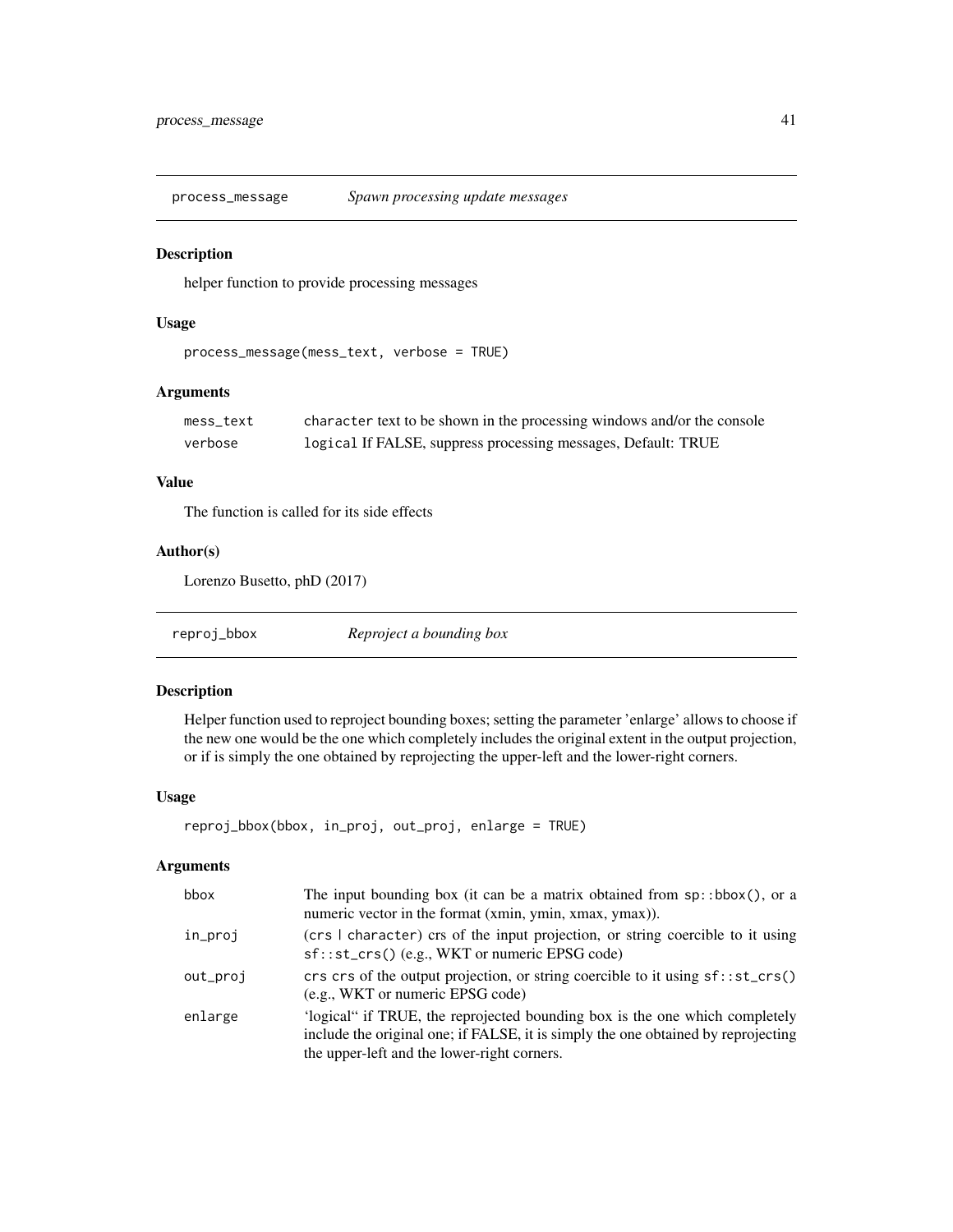# <span id="page-41-0"></span>Note

License: GPL 3.0

# Author(s)

Luigi Ranghetti, phD (2015) <luigi@ranghetti.info>

set\_bandind\_matrix *Helper function to determine the bands needed to compute SIs and QIs*

# Description

FUNCTION\_DESCRIPTION

# Usage

```
set_bandind_matrix(
 bandnames,
 bandsel,
  indexes_bandnames,
  indexes_bandsel,
  indexes_formula,
  quality_bandnames,
 quality_bandsel,
 quality_source
\mathcal{L}
```
# Arguments

| bandnames         | names of all layers available for the product being processed                          |
|-------------------|----------------------------------------------------------------------------------------|
| bandsel           | character array Original MODIS layers to be processed. You can get a list of           |
|                   | available layers for a given product using function MODIStsp_get_prodlayers            |
|                   | (e.g., MODIStsp_get_prodlayers("M*D13Q1")\$bandnames), Default: NULL                   |
| indexes_bandnames |                                                                                        |
|                   | names of all indexes available for the product being processed                         |
| indexes bandsel   |                                                                                        |
|                   | character array Spectral Indexes to be computed starting from reflectance bands.       |
|                   | You can get a list of available quality layers for a given product using function      |
|                   | MODIStsp_get_prodlayers (e.g., MODIStsp_get_prodlayers("M*D13Q1")\$indexes_bandnames), |
|                   | Default: NULL                                                                          |
| indexes_formula   |                                                                                        |
|                   | formulas of all indexes available for the product being processed                      |
| quality_bandnames |                                                                                        |
|                   | names of all quality indicators available for the product being processed              |
|                   |                                                                                        |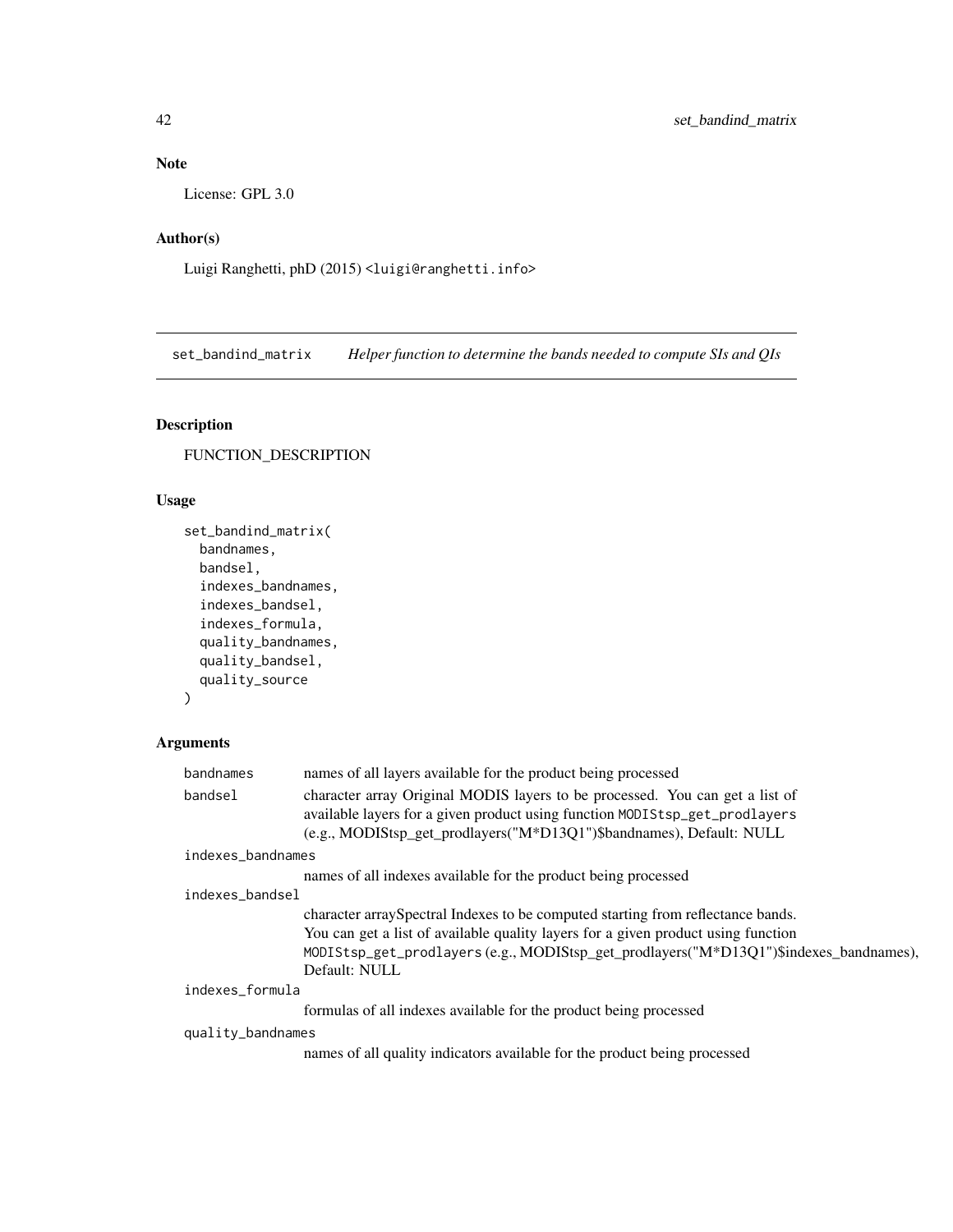<span id="page-42-0"></span>

| quality_bandsel                                                                                                         |
|-------------------------------------------------------------------------------------------------------------------------|
| character array Quality Indicators to be computed starting from bit fields of orig-                                     |
| inal MODIS layers. You can get a list of available quality layers for a given prod-                                     |
| uct using function MODIStsp_get_prodlayers (e.g., MODIStsp_get_prodlayers("M*D13Q1")\$quality_                          |
| Default: NULL                                                                                                           |
| quality_source sources of data (original layers) of all quality indicators available for the product<br>being processed |
|                                                                                                                         |

#### Value

matrix containing info on which bands are needed for computing each available QI or SI

#### Author(s)

Lorenzo Busetto, phD (2017)

<span id="page-42-1"></span>split\_nodata\_values *Split NODATA values or create matrix for reclassification*

### <span id="page-42-2"></span>Description

Internal functions: [split\\_nodata\\_values](#page-42-1) splits the ranges of NODATA saved in the xml product file to a readable vector of NoData values; [create\\_nodata\\_rcl](#page-42-2) creates the matrix for the reclassification of NODATA values to be used with [raster::reclassify](#page-0-0) function.

#### Usage

split\_nodata\_values(nodata\_in, take\_all = TRUE)

```
create_nodata_rcl(nodata_in, nodata_out)
```
#### **Arguments**

| nodata_in  | Character vector corresponding to input NoData values as saved in the xml prod-<br>uct file (one or more values per band).                                  |
|------------|-------------------------------------------------------------------------------------------------------------------------------------------------------------|
| take all   | Logical: if TRUE (default), all the NoData values are considered; if FALSE,<br>only the last one is taken. See "details" for the meaning of this parameter. |
| nodata_out | Character vector corresponding to output NoData values as saved in the xml<br>product file (one single value per band).                                     |

#### Details

MODIS products can have more than one NoData values (sometimes with different meanings, e.g. 255 = "fill" and 254 = "detector saturated" in [MOD09A1](https://nsidc.org/data/mod10a1) product). By setting "Change NoData values" to "Yes" in the GUI, all the NoData values are coerced to one single new NoData value; conversely, setting it to "No" only one value is assumed to be NoData. The parameter take\_all is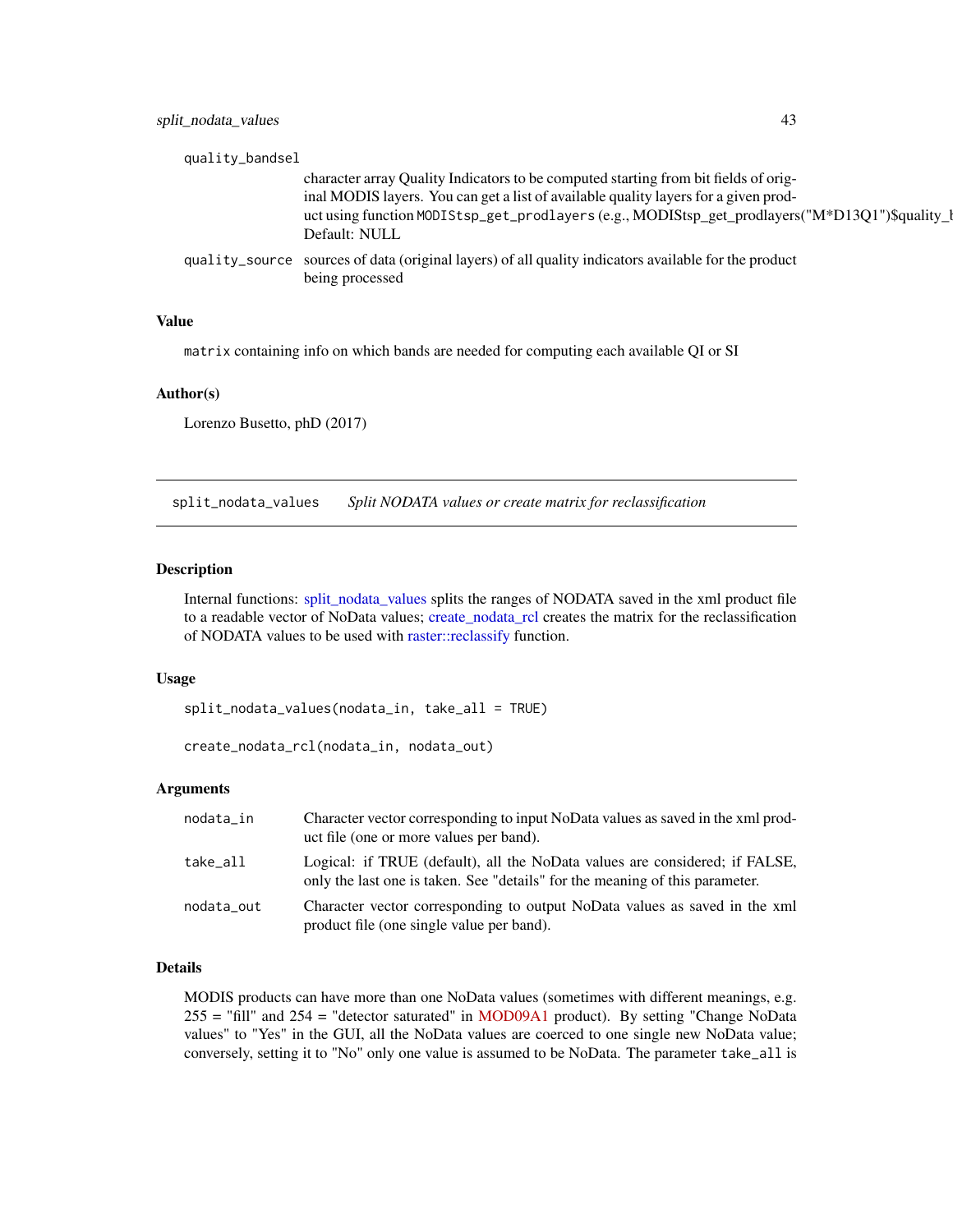<span id="page-43-0"></span>assumed to be used in this way, by using this function with take\_all = TRUE with "Change NoData values" = "Yes" and take\_all = FALSE with "Change NoData values" = "No".

In the xml product file, NoData ranges are set as:

- x for products with single NoData values;
- x,y,z for products with a vector of NoData values;
- x:y for products with a range of NoData values;
- x:y,z for a combination of NoData ranges and/or values.

In split nodata values *NoData values are assumed to be integer*: this means that intervals are splitted in integer values (e.g. "250:255" becomes "250 251 252 253 254 255"). Conversely, function [create\\_nodata\\_rcl](#page-42-2) creates intervals, so it can also manage float values (in practice, this should not make difference within MODIS products, since NoData values are always integer values).

This function interprets these strings and convert them in vectors with single values. Notice that the first NoData value is the only one which is considered if 'Change NoData values' was set to 'No'.

#### Value

[split\\_nodata\\_values](#page-42-1) returns a list with the same length of nodata\_in vector, in which each element is a vector with all the NoData values.

[create\\_nodata\\_rcl](#page-42-2) returns a list of matrices in the format specified for parameter rcl in [raster::reclassify.](#page-0-0) The parameter right is intended to be used as right = NA.

# Author(s)

Luigi Ranghetti, phD (2018) <luigi@ranghetti.info>

#### Examples

```
MODIStsp:::create_nodata_rcl(c("255","250,254:255"), c("255","255"))
```